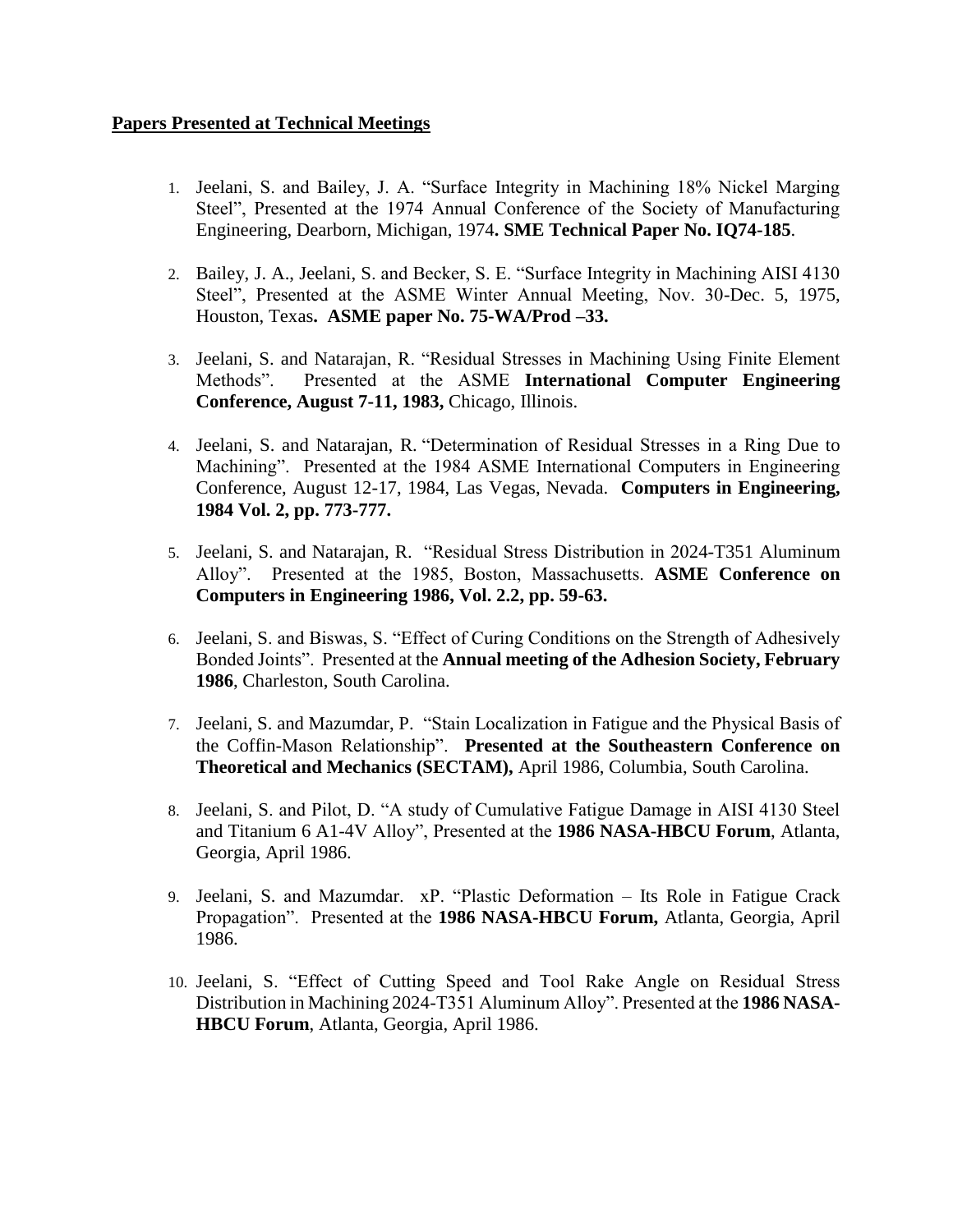- 11. Jeelani, S**.** and Collins, M. "Effect of Electric Discharge Machining on the Fatigue Life of Inconel 718 Allow". Presented at the **1986 NASA-HBCU Forum**, Atlanta, Georgia, April 1986.
- 12. Jeelani, S. and Biswas, S. "Effect of Curing Conditions on the Strength of Adhesively Bonded Joints". Presented at the **1986 NASA-HBCU Forum,** Atlanta, Georgia, April 1986.
- 13. Jeelani, S**.,** Natarajan, R. and Hall, Marcus. "Design of a Sub-Sized Fatigue Specimen". Presented at the **1986 NASA-HBCU Forum, Atlanta,** Georgia, April 1986.
- 14. Jeelani, S, Natarajan, R. and Reddy, R. G. "Computer Aided Design of a Sub-Sized Fatigue Specimen". Presented at the **1986 ASME International Computers in Engineering Conference**, Chicago, IL, July 20-24, 1986.
- 15. Jeelani, S. and Collins, M. "Effect of Electric Discharge Machining on the Fatigue Life of Inconel 718 Allow". Presented at the **1986 Fall Meeting of the Metallurgical Society**, October 5-9, 1986 Orlando, FL.
- 16. Jeelani, S. Natarajan, R. "Residual Stress Distribution in Machining AISI 4130 Steel Using Finite Element Techniques", Presented at the **1986 ASME International Computers in Engineering Conference**, New York, August 1987.
- 17. Jeelani, S. "A Sub-Sized Fatigue Specimen". Presented at the **1987 NASA-HBCU Forum**, Atlanta, Georgia, October 1987.
- 18. Jeelani, S. "An Investigation of Surface Damage in Fatigue Specimens". Presented at the **1987 NASA-HBCU Forum**, Atlanta, Georgia, and October 1987.
- 19. Jeelani, S. and Collins, M. "Effect of Electric Discharge Machining on the Fatigue Life of Inconel 718". Presented at the **1987 NASA-HBCU Forum**, Atlanta, GA, October 1987.
- 20. Jeelani, S and Pilot, D. "Residual Stress Distribution in AISI 4130 Steel Due to Machining". Presented at the **1987 NASA-HBCU Forum,** Atlanta, GA, and October 1987.
- 21. Jeelani, S. and Biswas S. "A DSC Method to Monitor the Presence of Water Absorbed by FM7 Epoxy Adhesive". Presented at the **1987 NASA-HBCU Forum**, Atlanta, GA, October 1987.
- 22. Jeelani, S. and Jordan, K. "Study of the Integrity of Bond Between Carbon/Phenolic and Graphite/Phenolic Composites", Presented at the **1987 NASA-HBCU Forum**, Atlanta, GA, October 1987.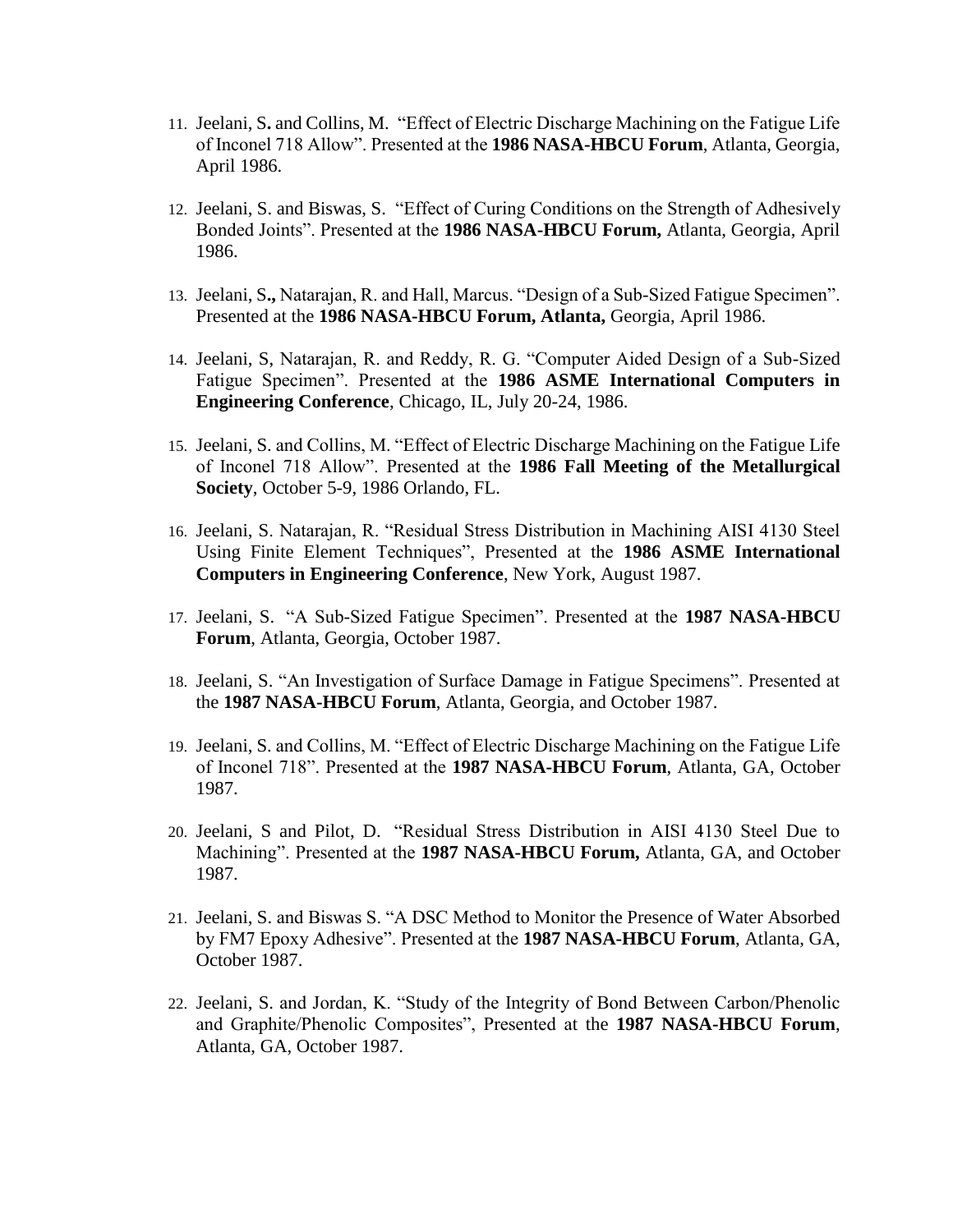- 23. Jeelani, S. "Effect of Grinding on the Fatigue Life of Titanium Alloy (5A1-2.55Sn) Under Dry and Wet Conditions". Presented at the **1989 NASA-HBCU Forum,** Huntsville, AL, March 1989.
- 24. Mahfuz, H., Xue, D., Jeelani, S., Baker, D. and Johnson, S. "Characterization of High Cycle Fatigue Behavior of Titanium 5A1-2.5Sn Alloy", **Presented in the 1991 SEM Spring Conference on Experimental Mechanics**, June 10-13 at Milwaukee.
- 25. Mahfuz, H., Das, P., Baker,D., Jeelani, S. and Johnson, S. "Fatigue and Flexural Response of Advanced Carbon/Carbon Composites at Room and Elevated Temperatures, 16<sup>th</sup> Annual Conference OF The American Ceramic Society on Composites Materials and Structures,,January 12-15, 1992, Cocoa Beach, FL**., Ceramics Engineering and Science Proceedings, Vol. 1, pp.449**-**468**.
- 26. Baker, D., Mahfuz, H. and Jeelani, S "Characterization of Refractory Materials for NASA Fastener Applications, **16th Annual Conference on Composites Materials and Structures**, The American Ceramic Society, January 12-15, 1992, Cocoa Beach, FL.
- 27. Mahfuz, H., Xue, D., Jeelani, S. and Baker, D. M. "Non-Linear Response of 2D Carbon-Carbon Composites by Layered Shell Elements", **Developments in Theoretical and Applied Mechanics,** Vol. 16, pp. III.1.62-72, Proceedings of the 1992 Southeaster Conference on Theoretical and Applied Mechanics (SECTAM).
- 28. Mahfuz, H., Das. P**.,** Jeelani, S., Baker, D. and Johnson,S. "Fatigue Characterization of Advanced Carbon-Carbon Composites", **Proceedings of the 1992 SEM VII International Congress on Experimental Mechanics** , Vol. 2, pp. 1368-1373, 1992.
- 29. Mahfuz, H., Ingram, C. I. And Jeelani, S. "Compressive Response of Thermoplastic Composites by Layered Shell Elements", **1992 ASME Conference on Computers in Engineering**, Vol. 2, pp. 95-101.
- 30. Mahfuz, H., Das. P., Jeelani, S., Baker, D. and Johnson, S**.** "Experimental and Finite Element Analysis of Advanced Carbon-Carbon (ACC-4) Composite under Tensile Loading**", Proceedings of the International Conference on Advanced Composites, Sydney, Australia,** February**,** 1993**,** Vol. 1, pp. 1369-1395.
- 31. Mahfuz, H., Das. P., Jeelani, S., Baker, D. and Johnson, S**.** "Experimental and Finite Element Analysis of Advanced Carbon-Carbon (ACC-4) Composite under Tensile Loading**", Proceedings of the International Conference on Advanced Composites, Sydney, Australia,** February**,** 1993**,** Vol. 1, pp. 1369-1395.
- 32. Mahfuz, H., Das, P., Xue, D., Krishnagopalan, J. and Jeelani, **S**. "A combined Experimental and Finite Study to Predict the Failure Mechanisms in SiC Coated Carbon/Carbon Composites at Room and Elevated Temperatures Under Flexural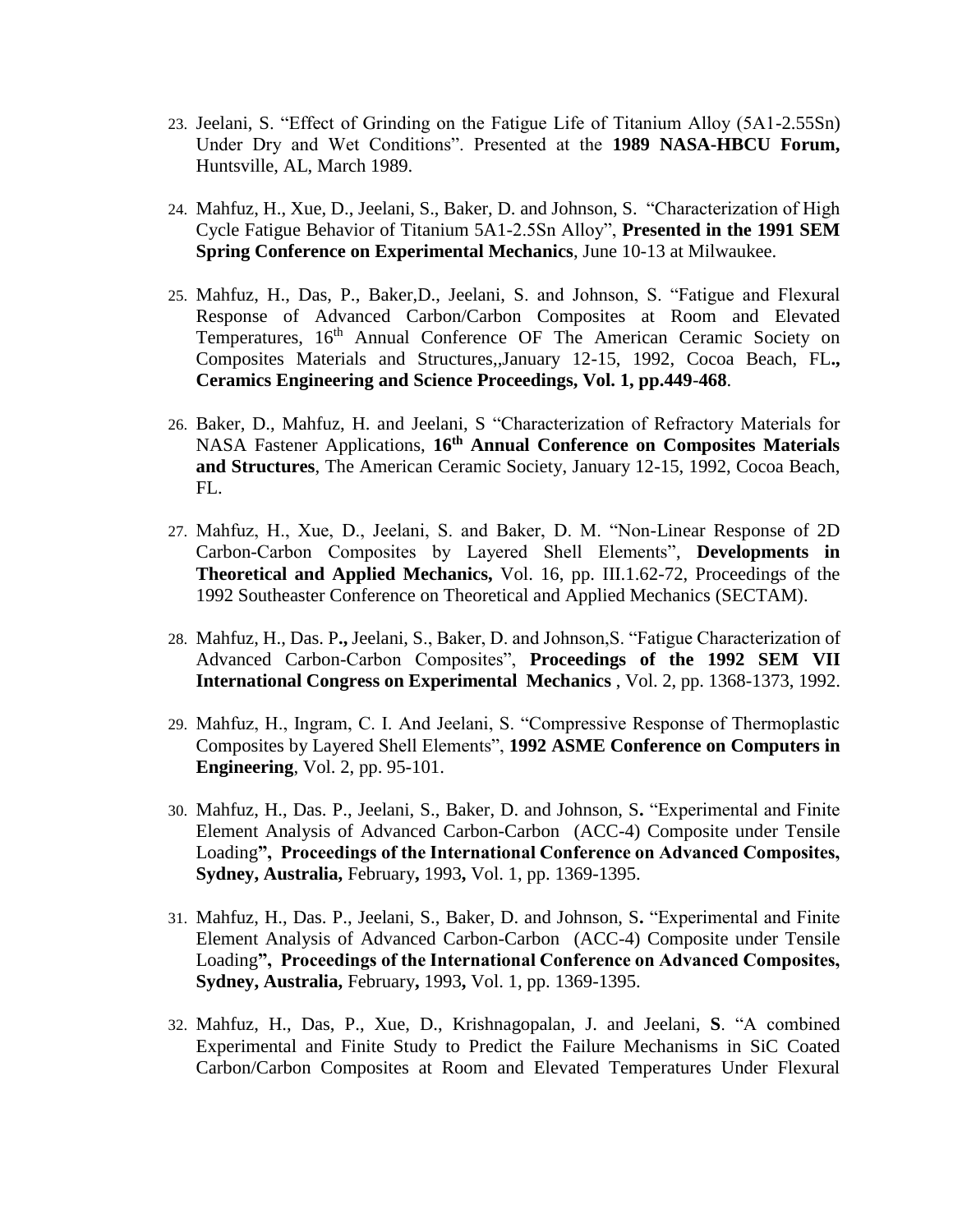Loading", **Proceedings of the International Conference on Composite Materials (ICCM/9),** Madrid, Spain, July 12-16, 1993, Vol. 2, pp. 508-515.

- 33. Mahfuz, H., Das, P., Xue, D. and Jeelani, S. "Response of SiC Coated Carbon/Carbon Composites under Flural Loading- A Combined Experimental and Finite Element Study", 3rd **International Symposium on Advanced Materials (ISAM/3),** Islamabad, Pakistan**,** September 20-25, 1993, Vol. 1. pp. 685-695.
- 34. Sulaiman, A**.**, Yang, J., Jeelani, S. and Mahfuz, H. "Stress and Stability Analysis of Thick Fiber Reinforced Laminated Composite Plates, Using Finite Element Method", **1993 ASME Conference on Computers in Engineering,** Vol. 1, pp. 499-506.
- 35. Mahfuz, H., Xue, D. and Jeelani, S. "Response of Advanced Carbon/Carbon Composites under Tensile Loading", **3 rd Pacific Rim Forum on Composite Materials,** Honolulu, Hawaii, November 2-4, 1993.
- 36. Vaidya. U. K., Mahfuz, H. and Jeelani, S. "Vibration and Ultrasonic Nondestructive Characterization on Non-Woven and Fabric Reinforced Carbon/Carbon Composites", 25th **International SAMPE Conference,** Philadelphia, October 26-28, 1993, pp. 347- 352.
- 37. Haque, A., Mahfuz, H., Yu, T. and Jeelani, S. "Effect of Processing Parameters on Property Changes of Resin Transfer Molded Materials", **25th International SAMPE Conference**, Philadelphia, October 26-28, 1993, Vol. 25, pp. 305-319.
- 38. **M**ahfuz, H. Zadoo, D., Wilks, F., Muneeruzzaman, M. and Jeelani, S. "Fracture and Flexural Characterization of Monolithic SiC and SiCw/SiC Composites at Room and Elevated Temperatures", **18th Annual Conference, American Ceramic Society (AcerS),** Cocoa Beach, FL, January 9-14, 1994, Vol. 15. No. 4, pp. 219-232.
- 39. Vaidya, U. K., Mahfuz, H. and Jeelani, S. "NDE of Structural and Functional Carbon/Carbon Composite after First Carbonization", **18th Annual Conference of the American Ceramics Society,** Cocoa Beach, FL**,** January 9-14, 1994, Vol. 15, No. 4, pp. 591-598.
- 40. Vaidya, U. K., Mahfuz, H. and Jeelani, S. "NDE of Novel Hybrid Structural Carbon Composites**", Proceedings of International Conference on Composites Engineering (ICCE-1),** pp. 316-317, New Orleans, July 23, 1994.
- 41. Vaidya, U. K., Mahfuz, H. and Jeelani, S. "Hybridization Concepts and NDE of Carbon-Carbon Composites", **26th International SAMPE Conference, Atlanta, GA**, September 1994. Vol. 26, pp. 483-490.
- 42. Vaidya, U. K., Mahfuz, H. and Jeelani, S. "Development of Nondestructive Characterization of Non-Woven Carbon Composites", Proceedings of **INDA-TEC'94 Conference,** Vol. 1, pp. 31-37., Baltimore, September 22-24, 1994.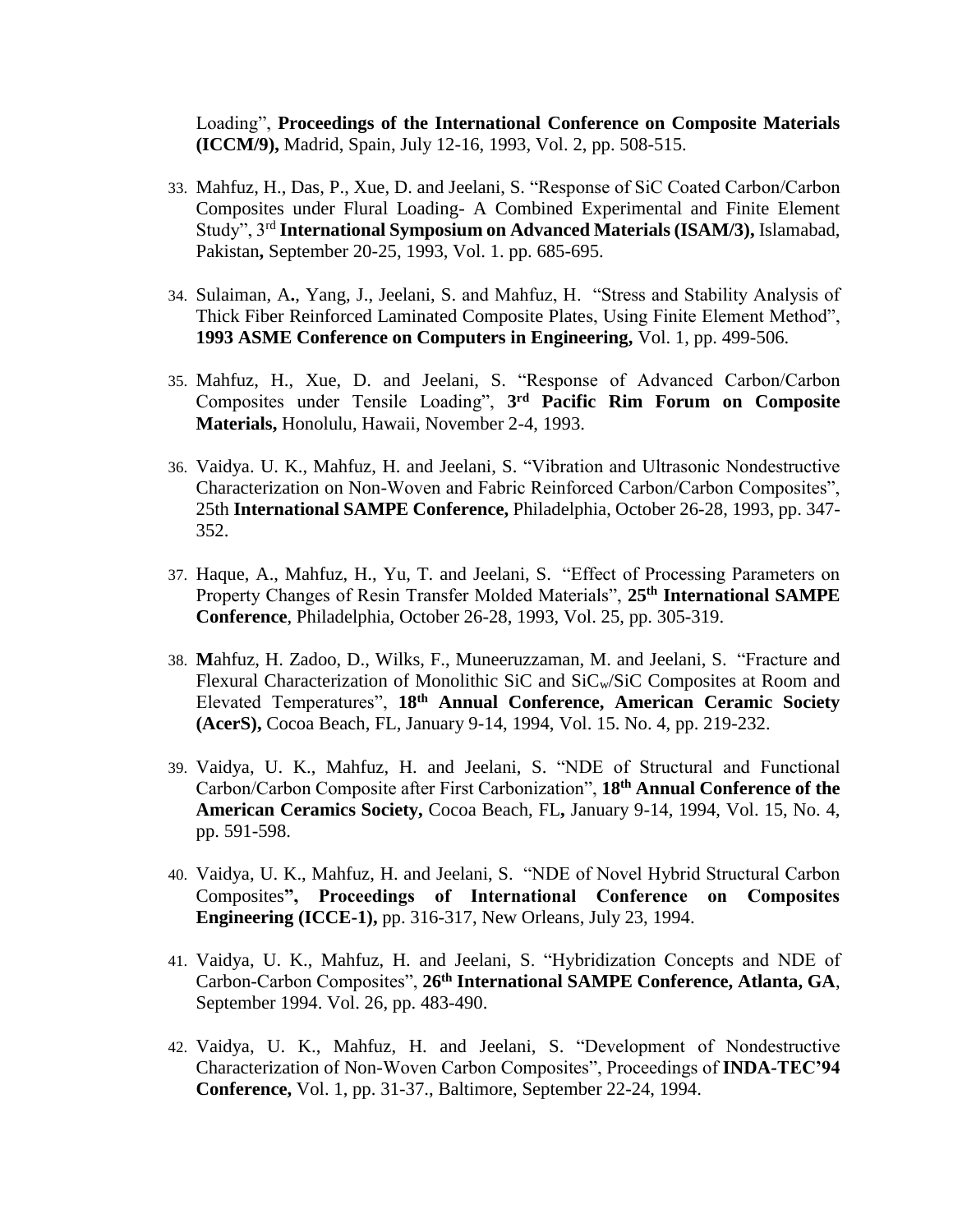- 43. Vaidya, U. K., Mahfuz, H. and Jeelani, S. "NDE of Structural and Functional Carbon-Carbon Composites", ASME **Winter Annual Meeting,** Chicago, IL. November 6-11, 1994 NCA-Vol. 18, pp.103-109.
- 44. Vaidya, U. K., Mahfuz, H. and Jeelani, S. "Fabric Architectures Processing NDE Relationships in the Development of Carbon-Carbon Composites", **ASME Winter Annual Meeting,** Chicago, IL, November 6-11, 1994.
- 45. Mahfuz, H., Haque, A., Grant, G. and Jeelani, S. "Fracture Behavior of  $SiC_f/Si_3N_4$ Composites", **First International Conference on Composites Engineering (ICCE/1),** August 28-31, 1994, Vol. 1, pp.538-539.
- 46. Vaidya, U. K., Mahfuz, H. and Jeelani, S. "Hybridization Concepts and NDE of Carbon-Carbon Composites", **26th International SAMPE Conference**, September 1994, Atlanta, GA, Vol. 26, pp. 483-490.
- 47. Vaidya. U. K., Mahfuz. H. and Jeelani, S. "NDE of Innovative Hybrid Functional Carbon Fiber Composite", **First International Conference on Composites Engineering (ICCE/1),** August 28-31, 1994, Vol. 1. pp. 538-539.
- 48. Mahfuz, H., Haque, A., Yu, D., Robinson, D. and Jeelani, **S**. "Reverse Fatigue of Resin Transfer Model Composites", **International Conference on Design and Manufacturing using Composites (ATMAM '94), August** 10-12, 1994, Vol. 1, pp.23-32.
- 49. Mahfuz, H., Muneeruzzaman, M., Vaidya, U. K., Krishnagopalan, J. and Jeelani, S. "Fatigue Damage and Effects of Stress Ratio on the Fatigue Life of Carbon-Carbon Composites', **International Conference on Design and Manufacturing using Composites (ATMAM'94),** August 10-12, 1994, Vol. 1, pp. 488-492.
- 50. Vaidya, U. K., Mahfuz, H., Krishnagopalan, J. and Jeelani, S. "Development and Nondestructive Evaluation of Foam Core Composites", **ASME International Congress of Mechanical Engineering and Exposition,** NCA Vol. 18, DE-Vol. 80, Materials for Vibration and Noise Control, PP. 103-108, 1994.
- 51. Mahfuz, H., Mian, A. K. M. A., Vaidya, U. K. and Jeelani, S. "Prediction of Fiber-Matrix Interface Failure Due to Longitudinal Tensile Loading", Materials Research Society (MRS), Fall Meeting, November 27-December 2, 1994, Boston, Massachusetts**, MRS Symposium Proceedings,** Vol. 365, pp. 229-236.
- 52. Vaidya, U. K., Mahfuz, H. and Jeelani, S. "Nondestructive Evaluation/Characterization of Hybrid and Sandwich Carbon/Carbon Composites, **19th Annual Conference, American Ceramic Society (AcerS**), Cocoa Beach, FL, January 8-12, 1995, Vol. 16, No. 4, pp. 289-298.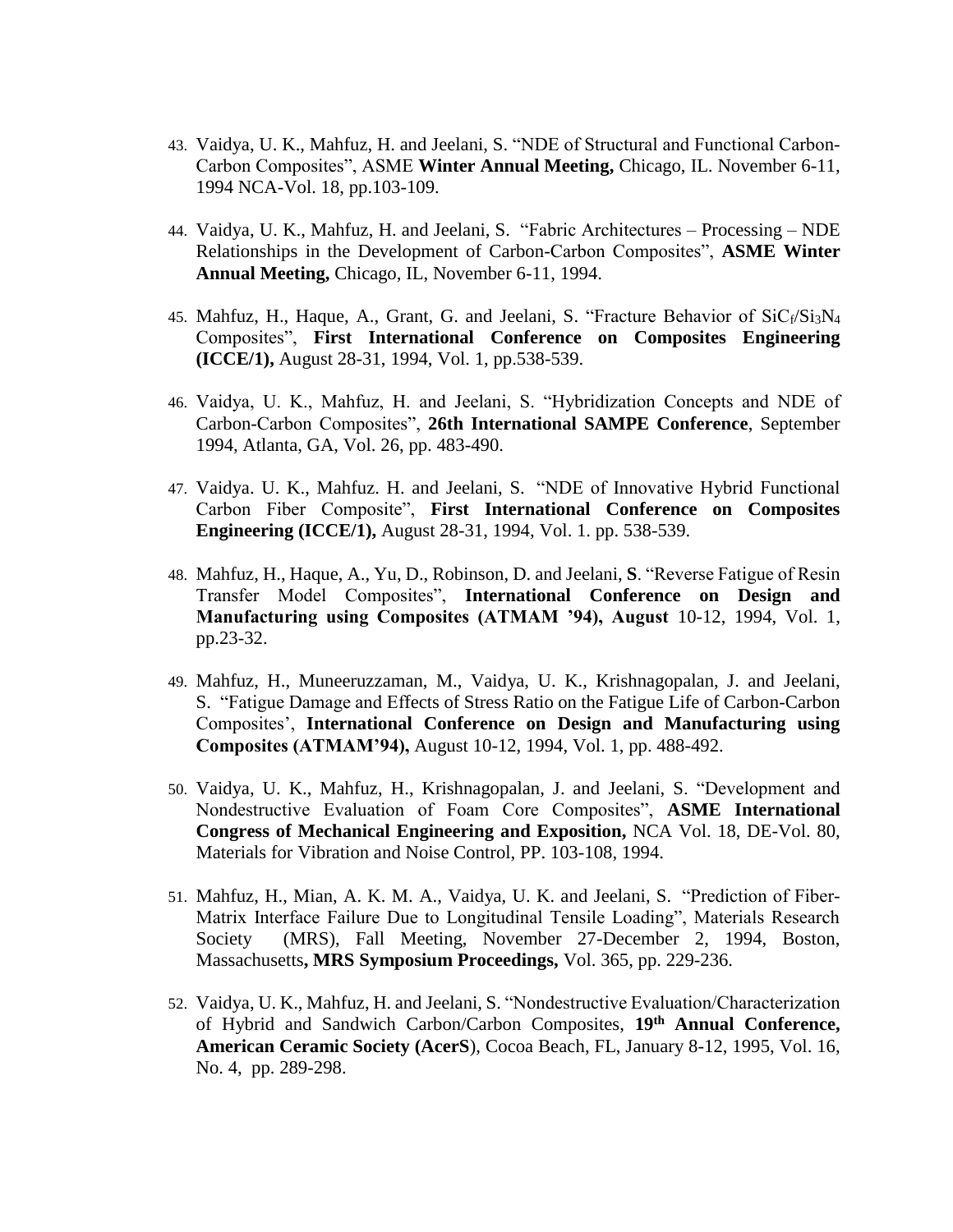- 53. Mahfuz, H., Saha, M., Haque, A., Vaidya, U. K. and Jeelani, S. "Fatigue Damage and Residual Strength of Resin Transfer Molded Composites under Reverse Cyclic Loading", **ASME Conference, Innovative Processing and Characterization of Composite Materials**, 1995, NCA-Vol. 20/ADM-Vol. 21 1, pp. 77-88.
- 54. Mahfuz. H., Vaidya, U. K., Muneeruzzaman, Brown, T. and Jeelani, S. "Room and High Temperature Fatigue Damage Evaluation of  $\text{SiC}_f/\text{Si}_3\text{N}_4$  Composites", 19<sup>th</sup> **Annual Conference, American Ceramic Society, Cocoa Beach, FL,** January 8-12, 1995, Vol. 16, No. 4, pp. 351-360.
- 55. Vaidya, U. K., Haque, A., Mahfuz, H. and Jeelani, S. "Effect of Short Fiber Reinforcement Modification and Fabric Architecture on Ultrasonic and Acoustic Emission Parameters of Carbon/Phenolic and Carbon Composites**", 4th Annual Research Symposium, American Society of Nondestructive Testing (ASNT)** March 21-23, 1995, pp. 244-246.
- 56. Mahfuz, H., Vaidya, U. K., Muneeruzzaman, M., Brown, T. and Jeelani, S. "Fatigue Damage Analysis of SiCf/Si<sub>3</sub>N<sub>4</sub> Composites Under Cyclic Loading at Elevated Temperature**, American Ceramic Society (AcerS), Annual Meeting and Exposition**, April 30-May 4, 1995, Cincinnati, OH.
- 57. Mahfuz. H., Saha, M., Vaidya, U. K. and Jeelani, S. "Impact Damage and Residual Strength of Resin Infiltrated Toughened Graphite/Epoxy Panel", **10th International Conference on Composite Materials (ICCM-10),** August 1995, Vancouver, Canada, Vol. V, pp. 671-678.
- 58. Mahfuz, H., Saha, M., Vaidya, U. K., Biggs, R. and Jeelani, S. "Prediction of the Dynamic Response of Toughened Graphite/Epoxy Composite Plates at Low Velocity Impact – A Numerical Study", **27th International SAMPE Technical Conference,**  October 1995, Albuquerque, New Mexico, Vol. 27, pp. 830-842.
- 59. Mahfuz, H., Saha, M., Haque, A., Vaidya, U. K., Yu, D. and Jeelani, S. "Fatigue Damage and Residual Strength Evaluation of Resin Transfer Molded (RTM) Composites under Reversed Cyclic Loading", **International Mechanical Engineering Congress and Exposition, 1995 Winter Annual Meeting of the ASME**, NCA-VOL.20/AMD-Vol. 211, November 12-17, 1995, San Francisco CA.
- 60. Gajiwala, H., Vaidya, U. K., Sodah, S. and Jeelani, S. "Novel Processing Techniques for Low Porosity Carbon-Carbon Composites**", ASME International Congress of Mechanical Engineering**, NCA\_Vol. 20, pp. 241-248, 1995.
- 61. Vaidya, U. K., Mahfuz, H. and Jeelani, S. "Acoustic-Ultrasonic Characterization of Carbon-Carbon Composites with Stretch Broken Fabric Architecture", **10th International Conference on Composite Materials (ICCM-10),** August 1995, Vol. V, pp. 511-526.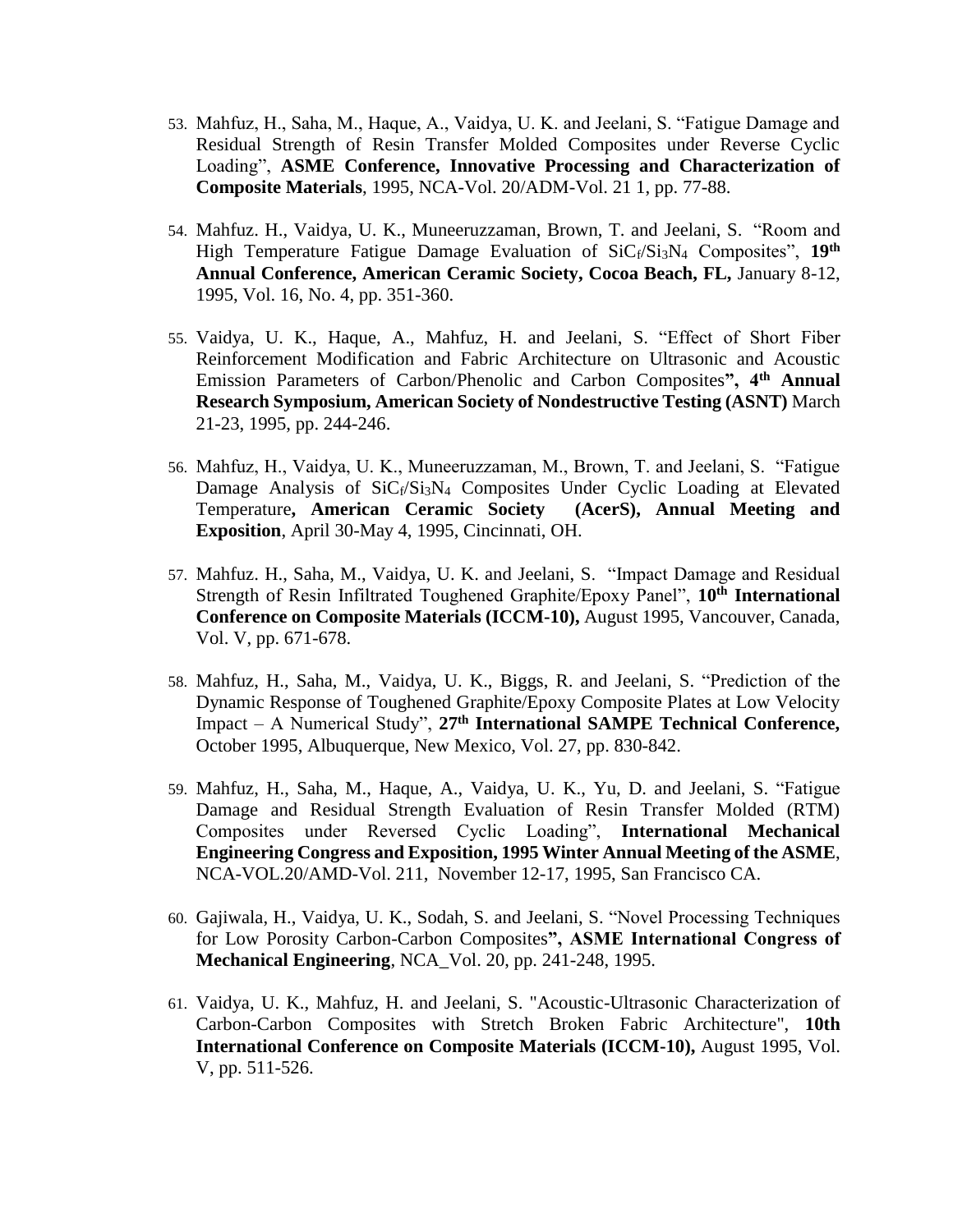- 62. Mahfuz, H., Mian A. K. M. A., Vaidya, U. K, Brown, T. and Jeelani, S. "Study of the Interface Behavior of SiCf<sub>/Si3</sub>N<sub>4</sub> Composites Using a 3-D Unit Cell Model", 4th **International Symposium on Advanced Materials (ISAM-4), Islamabad**, Pakistan, Sept. 17-21, 1995, Vol. 1, pp. 667-677.
- 63. Vaidya, U. K., Mahfuz, H. and Jeelani, S. " Hybridization Concepts in the Development and Nondestructive Characterization of Carbon-Carbon Composites", **Proceedings of the 27th International SAMPE Technical Conference**, pp. 453-460, Albuquerque, New Mexico, October 1995,
- 64. Vaidya, U. K., Wheeler, R., Mahfuz, H. and Jeelani, S. "Compression Behavior and NDE of Stiffened Panels", **27th International SAMPE Technical Conference,**  October 1995, Albuquerque, New Mexico, Vol. 27, pp. 711-721.
- 65. Mahfuz, H., Vaidya, U. K., Haque, A. and Jeelani, S. " Experimental and Finite Element Study of Static Compression and Reverse Fatigue Behavior of Thick Section Composites**", 6th International Conference on Marine Applications of Composite Materials (MACM'96),** March 19-21, 1996, Cocoa Beach, FL
- 66. Haque, A., Vaidya, U. K., Mahfuz, H. and Jeelani, S. "Effect of Fiber Orientation on HRS Response of Glass Fiber Reinforced Composites**", 28th. International SAMPE Conference,** October 12-15, 1996, Seattle, WA.
- 67. Vaidya, U. K., Sodah, S. and Jeelani, S. "Toughening and Densification Concepts Applied to Development of Carbon/Carbon Composites", **ASME International Congress of Mechanical Engineering,** NCA, Vol. 2, pp.34-40, 1996.
- 68. Haque, A., Vaidya, U. K., Mahfuz, H. and Jeelani, S. "NDE of Thick Section Composites under Static Compression and Cyclic Loading", **14th. World Conference on Nondestructive Testing,** New Delhi, December 6-13, 1996.
- 69. Vaidya, U. K., Fotedar, K., Mahfuz, H. and Jeelani, S. "Process Related Defects and High Strain Rate Impact Damage Evaluation of Resin Transfer Molded Composites Through a comprehensive NDE Approach", **14th. World Conference on Nondestructive Testing,** New Delhi**,** December 6-13, 1996.
- 70. Vaidya, U. K., Haque, A., Mahfuz, H. and Jeelani, S. "Sensor-Property-NDE Relationship of Polymeric Composites Processed Through Resin Infusion", **Smart Materials and MEMS, SPIE-96**, Vol. 331, pp. 654-667, December 11-14, 1996, Bangalore, India.
- 71. Mahfuz, H., Haque, A., Jeelani, S. and Vaidya, U. K. "Fatigue Behavior of Carbon/Carbon (C/C) and Ceramic Matrix Composites (CMC)- Experimental and Statristical Analyses", Symposium on Processing, Characterization, and Modeling of High Temperature Monolithic and Composite Materials, **The 1997 Joint**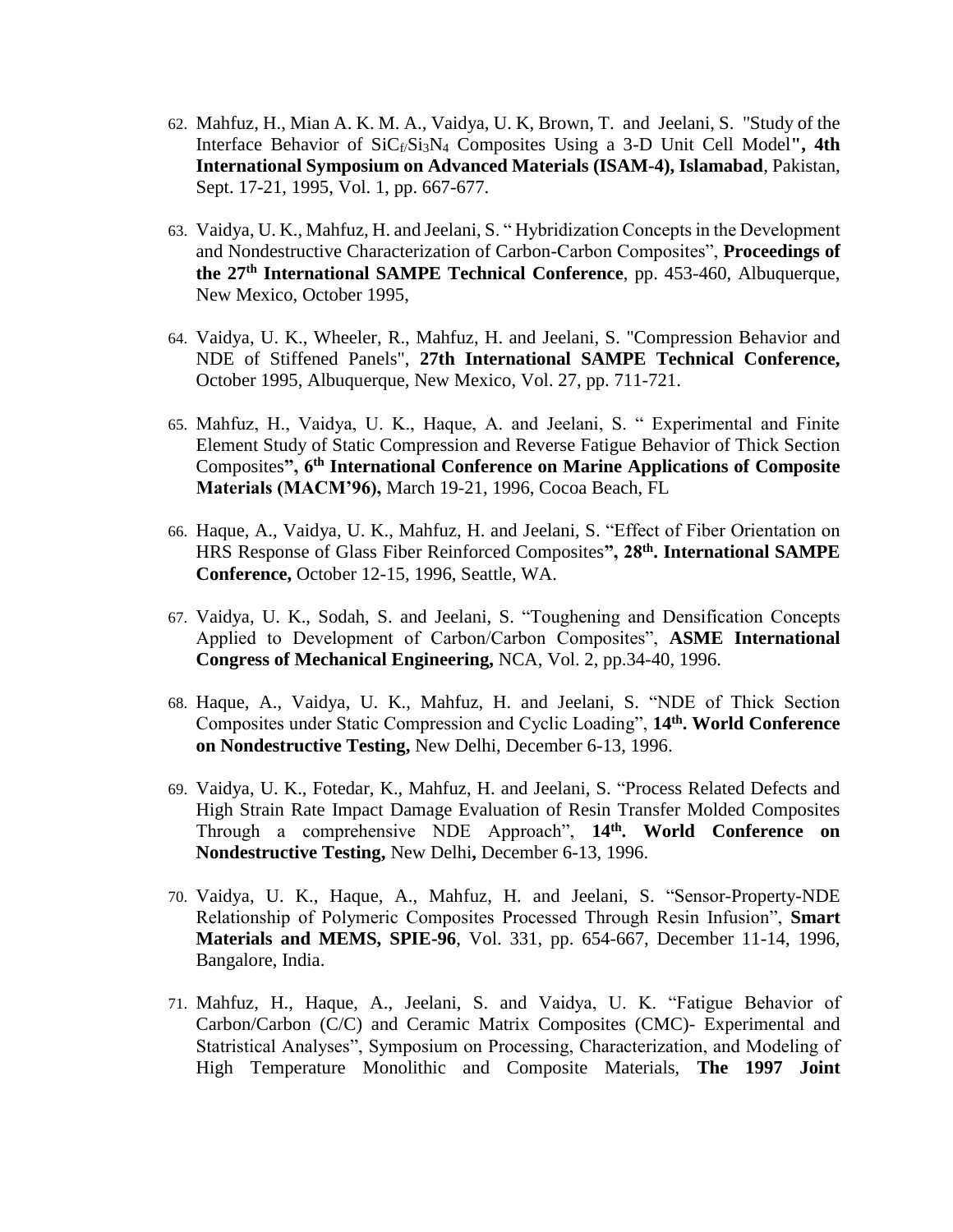**ASME/ASCE/SES Summer Meeting**, June 29-July 02,1997, Northwestern University, Evanston, IL.

- 72. Mahfuz, H., Gama, B., Raines, R., Haque, A. and Jeelani, S. "Finite Element Modeling of the High Strain Rate Behavior of S-2 Glass/Vinyl Ester Composites Under Compressive Loading," **11th International Conference on Composite Materials (ICCM-11),** Melbourne, Australia, July 1997, Volume V, pp. 819-829.
- 73. Mahfuz, H., Gama, B., Raines, R., Haque, A. and Jeelani, S. "High Strain Rate Compression Behavior of Matrix Materials**," 5th International Symposium on Advanced Materials (ISAM - 5),** Islamabad, Pakistan 1997, Proceedings: pp. 1-9.
- 74. Mahfuz. H., Gama, B., Raines, B. and Jeelani, S. "High Strain Rate Behavior of Woven Composites**," 4th International Conference on Composites Engineering (ICCE - 4),** Hawaii, July 6-11, 1997, Vol. 1, pp. 631-632.
- 75. Haque, A., Johnson, J., Vaidya, U. K., and Jeelani, S. "Static Compression and Compression-Compression Fatigue of S2-Glass/Vinyl-Ester Composites," **4th International Conference on Composites Engineering (ICCE - 4),** Hawaii**,** July 6- 11, 1997, Vol. 1, pp. 408-409.
- 76. Vaidya, U. K., Krishnagopalan, J., Haque, A., Mahfuz, H. and Jeelani, S. "Non-Destructive Characterization and Low Velocity Impact Response of Integral Armor Components**," 4th International Conference on Composites Engineering (ICCE - 4),** Hawaii, July 6-11, 1997, Vol. 1, pp. 1009-1010.
- 77. Mahfuz, H., Gama, B., Raines, R. and Jeelani, S. "High Strain Rate Behavior of the Component Materials of an Integral Armor," **29th International SAMPE Technical Conference,** October 29 - Nov. 1, 1997, pp. 614-624.
- 78. Mahfuz, H., Rahman, M., Das, P., Vaidya, U. K. and Jeelani, S. "Finite Element Analysis of Composite Isogrid Cylinders**," 29th International SAMPE Technical Conference**, October 29 - Nov. 1, 1997, pp. 577-589.
- 79. Mahfuz, H., Elton, K., Das, P., Vaidya, U. K. and Jeelani, S. "High Frequency Fatigue of Continuous Silicon Carbide Fiber Reinforced Silicon Nitride Matrix Composites," **29th International SAMPE Technical Conference,** October 29 - Nov. 1, 1997, pp. 128-141.
- 80. Vaidya, U. K., Kamath, M., Mahfuz, H. and Jeelani, S. "Manufacturing and Low Velocity Impact Response of Innovative Sandwich Composites," **29th International SAMPE Technical Conference,** October 29 - Nov. 1, 1997, pp. 713-724.
- 81. Vaidya, U. K., Abraham, A., Mahfuz, H. and Jeelani, S. "Manufacturing of Composite Integral Armor Using Liquid Molding Process**," 29th International SAMPE Technical Conference**, October 29 - Nov. 1, 1997, pp, 523-531.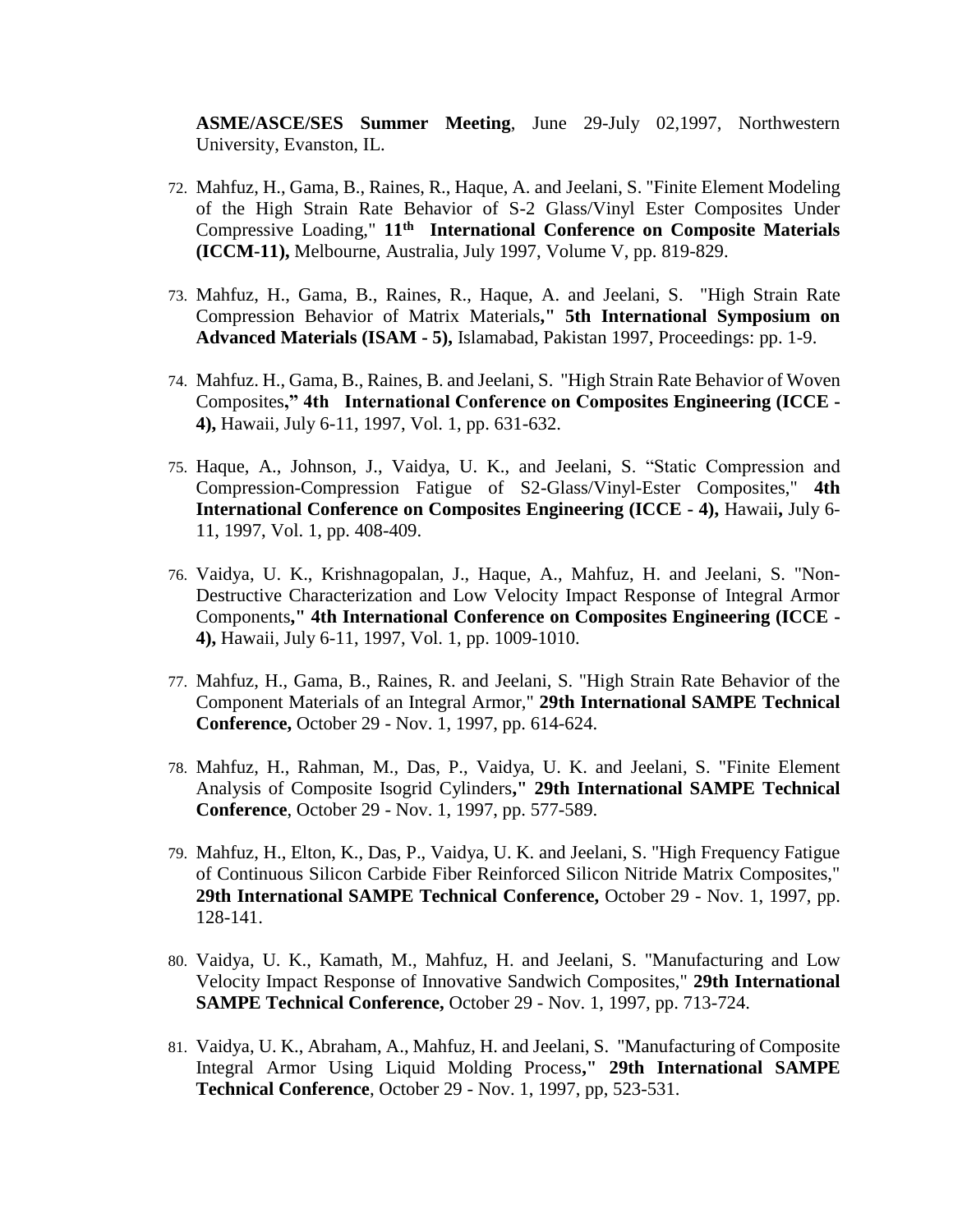- 82. Haque, A., Ali, M., Mahfuz, H. Jeelani, S. "Rate Dependent Compressive Response of S2-Glass/Vinylester Composites," **29th International SAMPE Technical Conference**, October 29 - Nov. 1, 1997, pp. 698-712.
- 83. Mahfuz, H., Lokesh, B., Das, P., Vaidya, U. K. and Jeelani, S. "Finite Element Modeling and Photo elastic Analysis of an Integral Armor under Flexural Loading**," NCA-Vol. 24, Proceedings of the ASME Noise Control and Acoustic Division, ASME 97**, pp. 235-246, 1997.
- 84. Mahfuz, H., Lokesh, B., Das, P., Vaidya, U. K. and Jeelani, S. "Experimental and Finite Element Hybrid Stress Analysis of Thick Section S2-Glass Composites", **19th Southeastern Conference on Theoretical Applied Mechanics (SECTAM), May** 3- 5**,** 1997.Orlando, Florida.
- 85. Vaidya, U. K., Abraham, A., Hosur, M. V., Kumar, P., Haque, A., Mahfuz, H. and **J**eelani, S. " Manufacturing of Thick Section Composites Using Low-Cost Liquid Molding Processes", **19th Southeastern Conference on Theoretical and Applied Mechanics (SECTAM),** May 3-5, 1997, Orlando, FL., pp. 139-150.
- 86. Vaidya, U. K., Mahfuz, H., Jeelani, S. and Motuku, M. "Low Velocity Impact Response of Polymer Composites with Self-Healing Capability", **Alabama Materials Research Conference,** October 25-26, 1997.
- 87. Vaidya, U. K., Kamath, M., Mahfuz, H. and **Jeelani, S.** "Low Velocity Impact Response of Unconventional Sandwich Composites", **Proceedings of the American Society of Composites,** pp. 562-571, October 6-8, 1997, Dearborn, MI.
- 88. Krishnagopalan, J., Vaidya, U. K., Abraham, A., Murthy, C. R. L., Fotdar, K., Mahfuz, H. and Jeelani, S. " Manufacturing of Composite Integral Armor Using a Cost Effective Resin Infusion Process", **American Institute of Chemical Engineers Meeting,**  Chicago, Il**,** September 1997.
- 89. Haque, A., Johnson, J., Vaidya, U. K. and Jeelani, S. " Fatigue Damage in Glass/Vinyl Ester Thick Composites", **ASME International Congress of Mechanical Engineering and Exposition**, Proceedings of the ASME Noise Control and Acoustic Division, NCA-Vol. 24, pp.247-258, 1997.
- 90. Haque, A., Vaidya, U. K., Ali, M., Fotedar. K., Mahfuz, H. and Jeelani, S. "Effect of Fiber Orientation on High Strain Rate Behavior of Glass/Epoxy Composites", **Engineering and Architecture Symposium, PVA&M,** February 6-7, 1997, pp. 491- 498**.**
- 91. Haque, A., Johnson, J., Vaidya, U. K. and Jeelani, S. "Fatigue Damage in S2- Glagg/Vinyl Ester Thick Composites", **NCA-Vol. 24, ASME, 1997**, pp.247-257.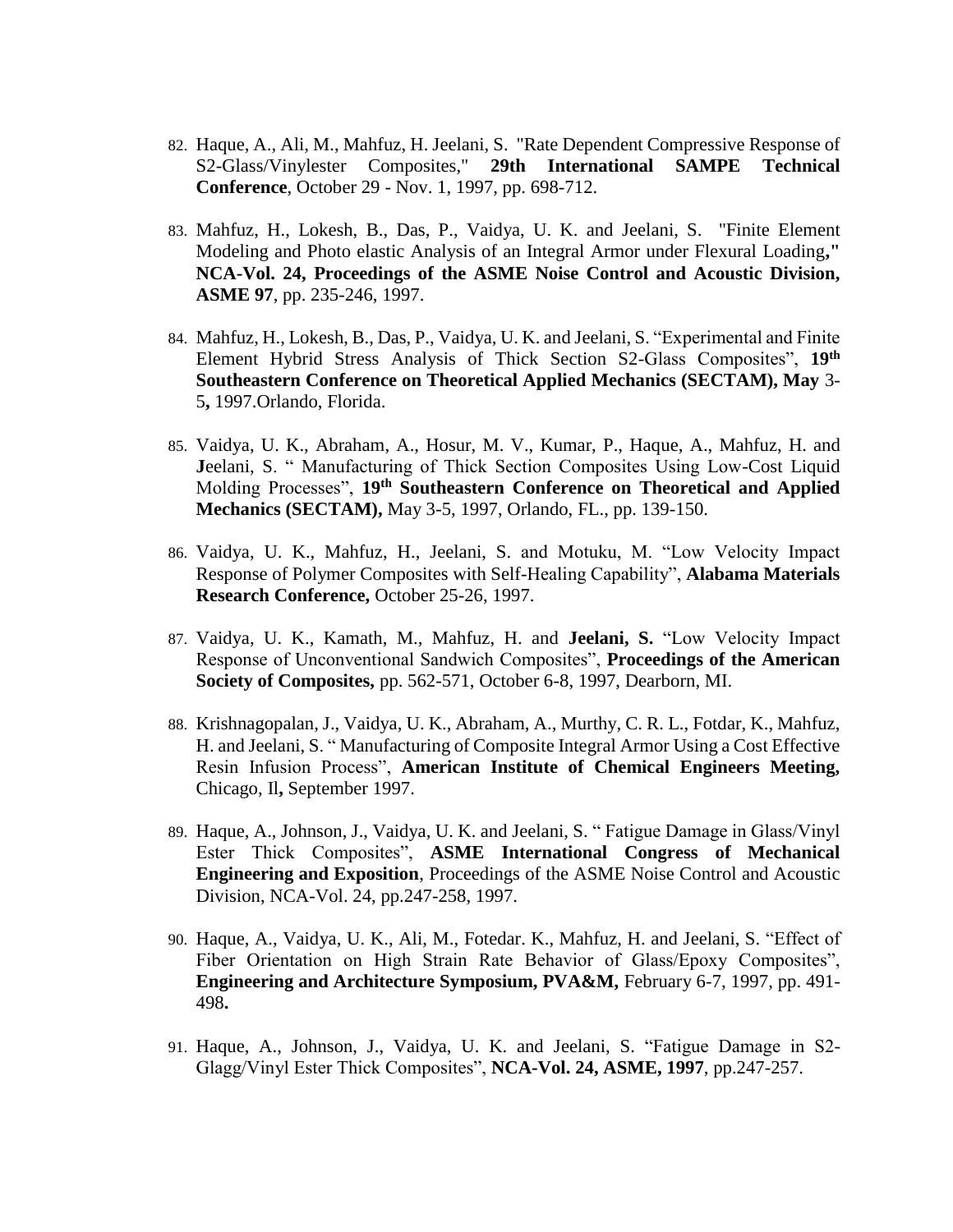- 92. Vaidya, U., Mahfuz, H., Jeelani, S. and Motuku. M. "Low Velocity of Impact Response of Polymer Composites with Self Healing Capability", **Alabama Materials Research Conference,** Huntsville, Alabama, October 25-26, 1997.
- 93. Gajiwala, H., Vaidya, U. K., Sodah, S. and Jeelani, S. "Hybridized Resin Matrix Approach Applied to Development of Carbon/Carbon Composites", **39th AIAA/ASME/ASCE/ASC Conference**, Long Beach, CA, April 1998.
- 94. Vaidya, U. K., Mohan, P., Kamath, M. and Jeelani, S. "Low Velocity Impact Response of Sandwich Composites With Innovative Cores", **International Conference of Composites Engineering (ICCE-5),** Las Vegas, Nevada, July 1998.
- 95. Vaidya, U. K., Abraham, A., Hosur, M. V., Kumar, P., Haque, A., Mahfuz, H. and Jeelani, S. "Manufacturing of Thick Section Composites Using Low Cost Liquid Molding Processes," **19th SECTAM Conference on Theoretical and Applied Mechanics,** 1998, pp. 139-150
- 96. Mahfuz, H., Lokesh, B., Vaidya, U. and Jeelani, S. "Experimental and Finite Element Hybrid Stress Analysis of Thick Section S2-Glass Composites", **Developments in Theoretical and Applied Mechanics,** Vol. 9 (1998), pp. 117-128.
- 97. Mahfuz, H., Rahman, M., Das, P., Vaidya, U. K., and Jeelani, S. "Response of Composite Isogrid Cylinders under Axial Compression**," 2nd International Conference on Composite Science and Technology (ICCST/2),** June 9-11, 1998, Vol. 1, pp. 325-331.
- 98. Vaidya, U. K., Mohan, P., Hosur, M. V. and Jeelani, S. "Low Velocity Impact Response of Hybrid Sandwich Composites", **30th International SAMPE Technical Conference**, Vol. 30, pp. 96-104, San Antonio, TX. October 20-24, 1998.
- 99. Vaidya, U. K., Kumar, P., Hosur, M. V., Kamath, M. V., Mahfuz, H. and Jeelani, S. "Low Velocity and High Strain Rate Impact Response of Sandwich Composites", **Proceedings of the 30th International SAMPE Conference,** October 20-24, 1998, San Antonio TX.
- 100.Mahfuz, H., Rahman, M., Haque, A., Fotedar, E., Vaidya, U. K. and Jeelani, S. " Buckling Analysis of Composite Isogrid Cylinders Using Finite Element Method", **International Conference on Advanced Composites,** Hurghuda, Egypt, December 1998, pp. 673-682
- 101.Motuku, M., Janowski, G., Vaidya, U. K., Mahfuz, H. and Jeelani, S. "Low Velocity Impact Response of Vinyl Ester 350 and C50 Neat Resins", **Proceedings of the ASME, NAC-Vol. 25,** pp.283-296, 1998.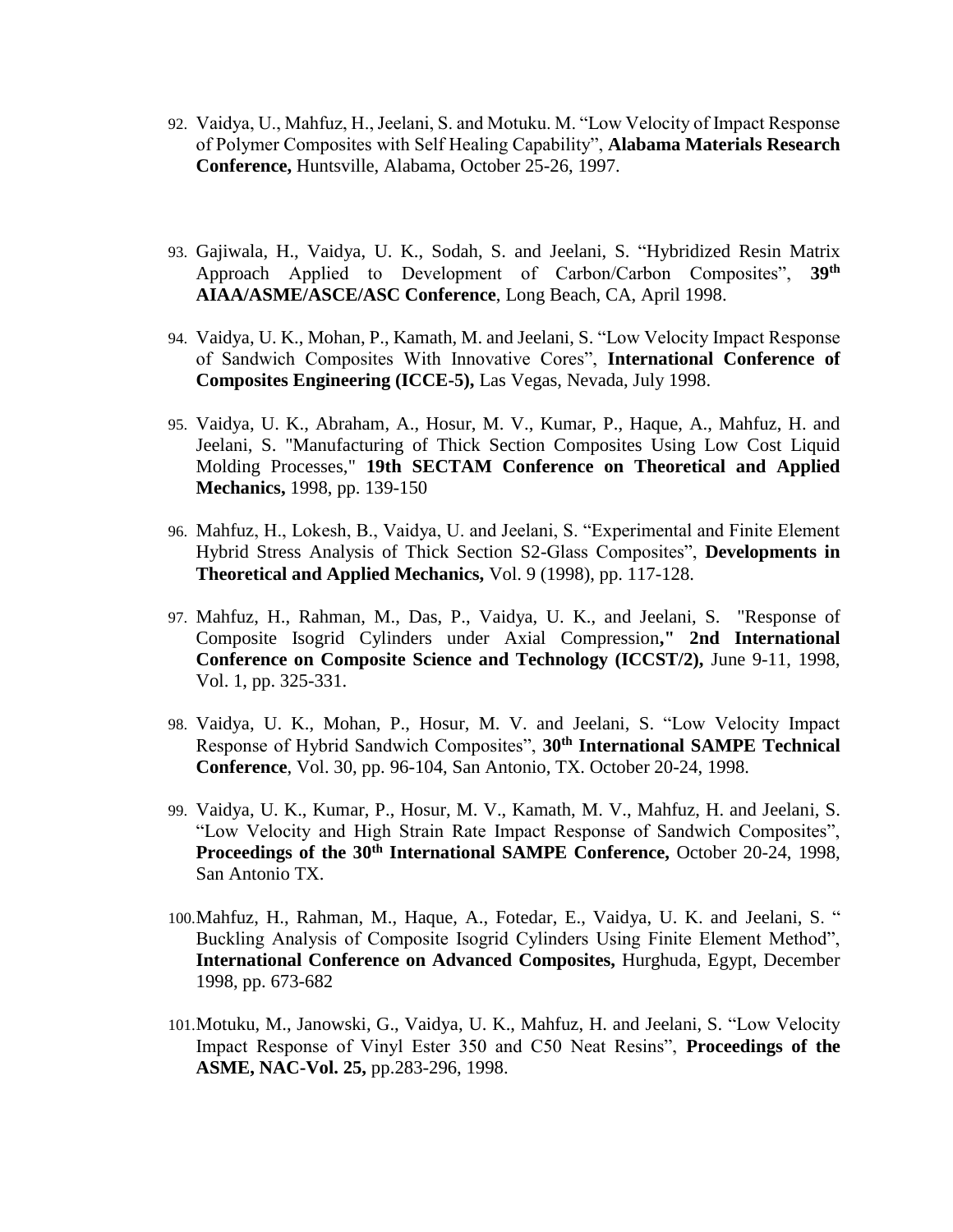- 102.Vaidya, U. K., Kumar, P, Hosur, M. V.,Kamath, N. V., Mahfuz, H. and Jeelani, S. " Low Velocity and High Strain Rate Impact of Pin Reinforced Foam Core Sandwich Composites", **Proceedings of the Japan-US Conference on Composite Materials,** September 24-25, 1998, pp. 721-729, Baltimore, MD.
- 103.Hosur, M. V., Vaidya, U. K., Abraham, A. and Jeelani, S. "Effect of 3D Reinforcement on the Low-Velocity Impact Response of S2-Glass/Vinyl Ester Composite Laminates", **ASME International Mechanical Engineering Congress and Exposition,** NCA-Vol. 25, pp.303-308, Anaheim, California, November 15-20, 1998.
- 104.Hosur, M. V., Vaidya, U. K., Jadhav, N., Abraham, A. and Jeelani, S. " Static and High Strain Rate Compression Testing of Thick Section S2 Glass/Vinyl Ester Composites for Integral Armor Applications", **1998 ASME International Mechanical Engineering Congress and Exposition**, Materials Division Publication, pp.293-300, November 15-20, 1998, Anaheim, CA.
- 105.Hosur, M. V., Vaidya, U. K., Jadhav, N., Abraham, A and Jeelani, S. "Compression Behaviour of Glass/Vinyl Ester Composites for Integral Armor Application" **IMECE-98, International Mechanical Engineering Congress and Exposition**, Anaheim, California, November 15-20, 1998, USA
- 106. Vaidya, U. K., Hosur, M. V., Kumar, P., Earl, D., Cloyd, M., Mahfuz, H., Haque, A. and **Jeelani, S.** " High Strain Rate Response of Sandwich Composites with Integrated PARABEAM Core", **International Conference on Advanced Composites,**  Hurghuda, Egypt, December 1998, pp. 215-226.
- 107.Mahfuz, H., Mamun, W., Haque, A., Vaidya, U. K. and Jeelani, S. "Response of Fiber and Matrix in Composites under High Strain Rate Loading," **Proceedings of the SEM Annual Conference on Theoretical, experimental and Computational Mechanics**, June 7-9, 1999, Vol. 1, pp. 559-564.
- 108.Haque, A., Rahman, M., Vaidya, U. K., Mahfuz, H. and Jeelani, S. " Tensile Behavior of Woven Ceramic Matrix Composites at Room and Elevated Temperatures: An Experimental and Numerical Study**", Key Engineering Materials**, Vols. 164-165, 1999, pp. 341-344, CSI Series- Publication of the Ceramic Society of Japan, Vol. 3.
- 109.Mahfuz, H., Zaman, K., Haque, A., Vaidya, U. K. and Jeelani, **S**. "S-N Characterization and Cyclic Life Prediction of Thick-Section Composites under Flexural Loading," **Proceedings of the SEM Annual Conference on Theoretical, Experimental and Computational Mechanics**, June 7-9, 1999, Vol. 1, pp. 630- 635.
- 110.Mahfuz, H., Zaman, K., Haque, A., Vaidya, U. K. and Jeelani, S. "Fatigue Life Prediction of Thick-Section Woven Composites Under Flexural Loading," **6th International Conference on Composites Engineering (ICCE - 6)**, June 27 - July 3, 1999, Orlando, Florida, Vol. 1, pp. 537-538.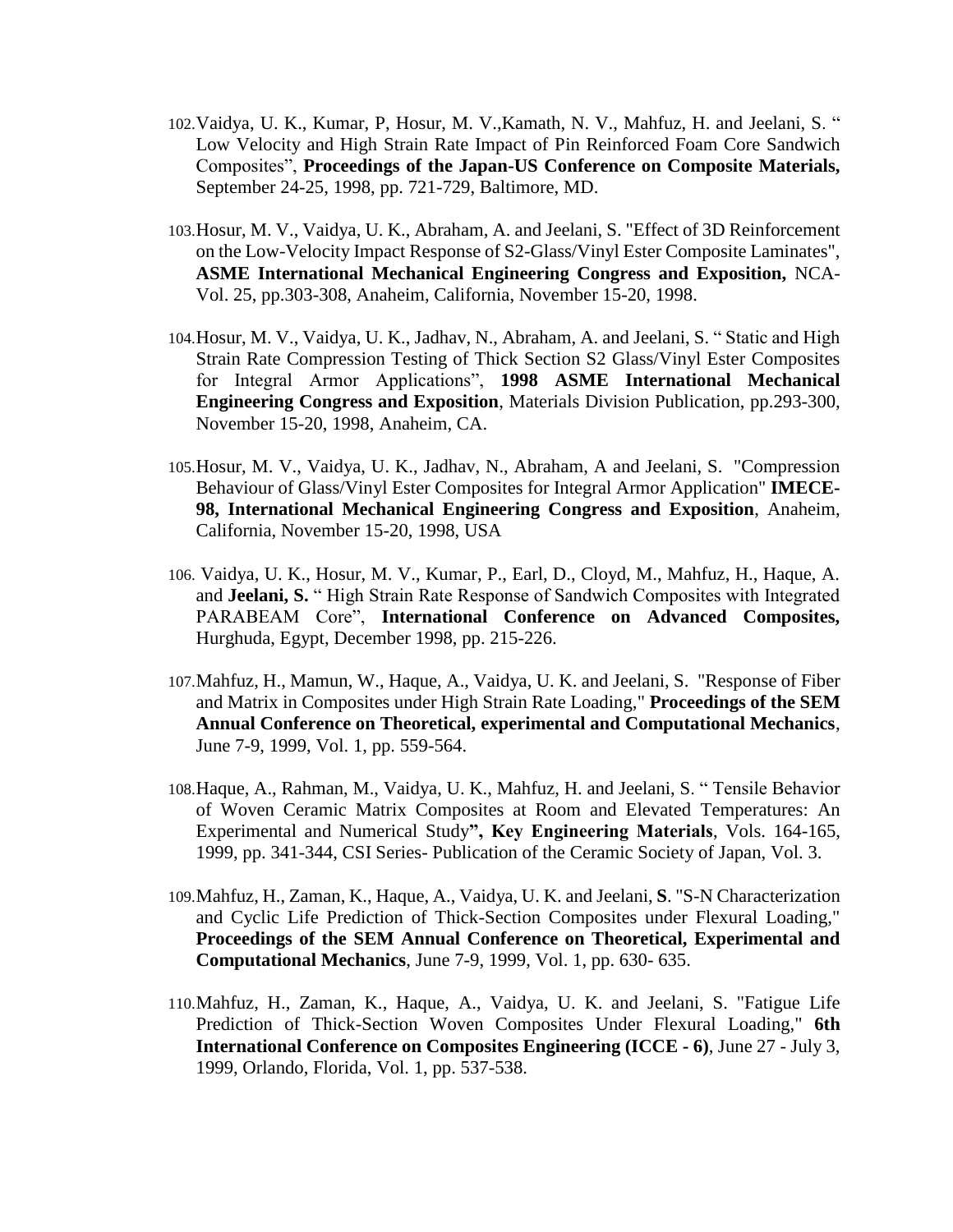- 111.Hosur, M. V., Vaidya, U. K., Gillespie, J. and Jeelani, S. "Ultrasonic Evaluation of Low-Velocity and Ballistic Impact Damage in S2-Glass Impact damage in S2- Glass/Vinyl Ester laminates", **26th Annual Review of Progress in Quantitative Nondestructive Evaluation**, July 25-30, 1999 Montreal, Quebec, Canada
- 112. Vaidya, U. K., Jadhav, N., Hosur, M. V., Mahfuz, H. and Jeelani, S. "Parametric Dielectric Sensing Studies in Vacuum Assisted Resin Transfer Molding," 6<sup>th</sup> **International Conference on Composites Engineering (ICCE - 6),** June 27 - July 3, 1999, Orlando, Florida, Vol. 1, pp. 857-858.
- 113.Vaidya, U. K., Jadhav, N., Hosur, M. V., Haque, A. and Jeelani, S. "Influence of Specimen Thickness on the High Strain Rate Impact Response of VARTM Woven S2- Glass/Vinyl Ester Composites", **6 th International Conference on Composites Engineering (ICCE-6),** June 27-July 3, 1999, Orlando, FL.
- 114.Vaidya, U. K., Abraham, A, Hosur, M. V. and Jeelani, S. "Manufacturing and Impact Response of S2-Glass/Epoxy Composites Produced by Low-Cost Vacuum Assisted RTM and Resin Liquid Infiltration", **1 st International SAMPE Automotive Conference**, September 27-29, 1999, Detroit, MI.
- 115.Vaidya, U. K., Jadhav, N., Hosur, M. V., Haque, A., Mahfuz, H. and Jeelani, S. " High Strain Rate Impact Response of Infusible Neat Resins and VARTM S2-Glass Reinforced Fabric Composite", **1999 SAMPE Technical Conference**: Advanced Materials and Processes Preparing for the New Millennium, Vol. 31, pp.89-100, Covina, CA.
- 116.Hosur, M. V., Vaidya, U. K., Jeelani, S.Jones, S., Eduljee, R. and Gillespie, J. "Activity Based Cost Modeling of Liquid Molding Processing Techniques for Thick Section Composites", **American Society for Composites, 14th Technical Conference**, September 27-29, 1999, Dayton, OH, pp. 968-977.
- 117.Mahfuz, H., Mamun, W., Hisham, M., Vaidya, U. K., Haque, A. and Jeelani, S. "High Strain Rate Response of resin Infusion Molded Sandwich Composites**,"1999 ASME International Mechanical Engineering Congress and Exposition,** Nashville, TN, AMD-Vol. 235, Thick Composites for Load Bearing Structures, pp. 105-112.
- 118.Haque, A., Rahman, M., Mahfuz, H., Vaidya, U. K. and Jeelani, S " Durability and Damage Development in Woven Ceramic Matrix Composites Under Tensile and Fatigue Loading at Room and Elevated Temperatures", MD-Vol. 86, Durability and Damage Tolerance of Composite Materials and Structures, **1999 ASME International Mechanical Engineering Congress and Exposition**, Nashville, TN.
- 119.Vaidya, U. K., Hosur, M. V., Kumar, P., Mahfuz, H., Haque, A. and Jeelani, S. " Impact Damage Resistance of Innovative Functional Sandwich Composites", Symposium on Recent Developments in the Study of Impacts on Composite Materials, **ASME 1999 Mechanics and Materials Conference,** Blaksburg VA, June 27-30, 1999**.**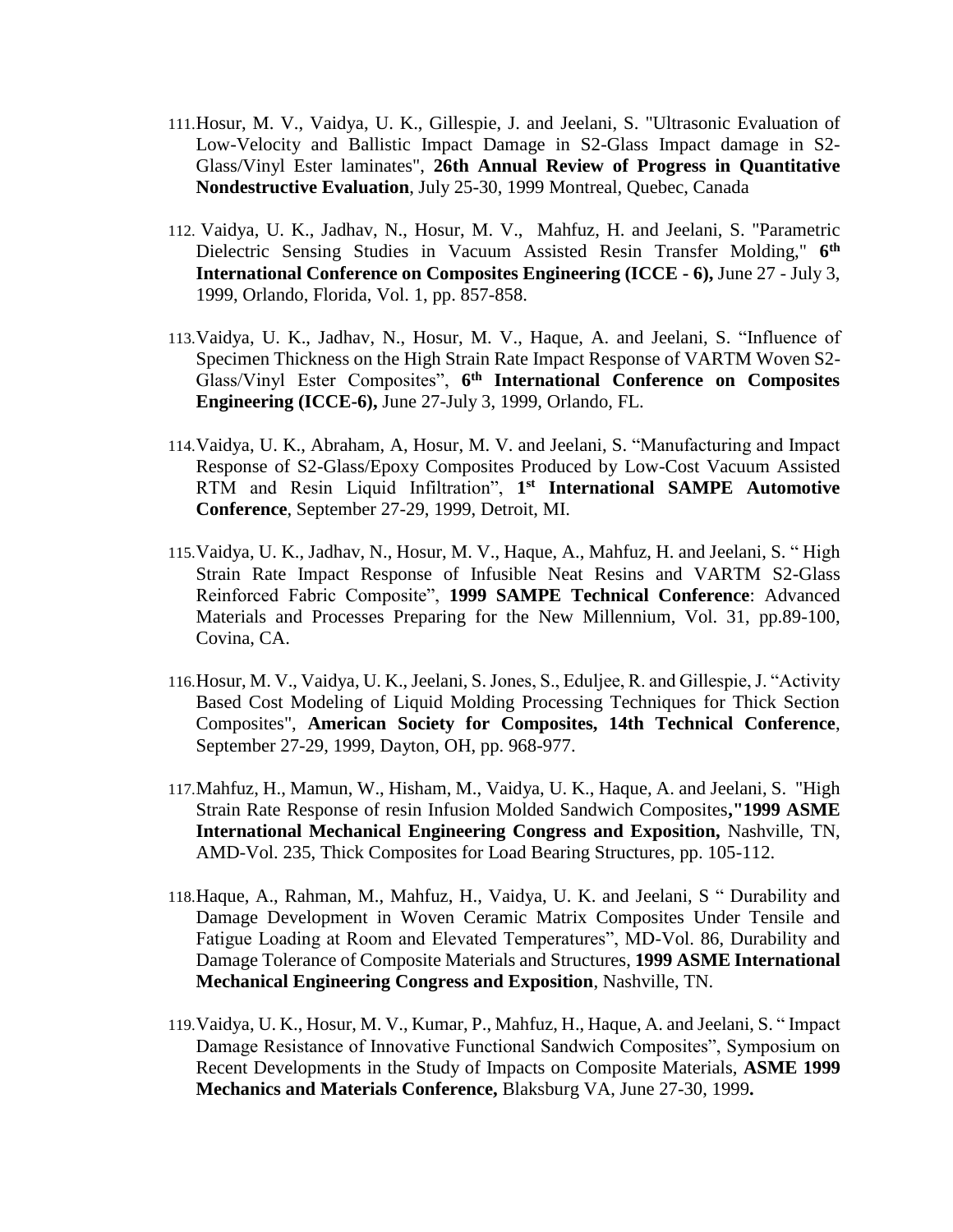- 120.Vaidya, U. K., Hosur, M. V., Haque, A., Mahfuz, H. and Jeelani, S. "Impact Response of Innovative Sandwich Composites in Low, Intermediate Velocity and High Strain Rate Scenarios", **International Conference on Composite Materials (ICCM-12),** July 6-10, 1999, Paris, France.
- 121.Vaidya, U. K., Jadhav, N., Hosur, M. V., Mahfuz, H. and **Jeelani, S.** "High Strain Rate Response of Resins Used in Vacuum Assisted Resin Transfer Molding**", Proceedings of the International Conference on Composite Materials (ICCM-12),** Paris, France, July 5-9, 1999.
- 122.Vaidya, U. K., Jadhav, N. C., Hosur, M. V., Mahfuz, H., Mohammad, H. and Jeelani, S**.** "Parametric Dielectric Sensing Studies in Vaccum Assisted Resin Transfer Molding", **Proceedings of the International Conference on Composite Materials (ICCM-12),** Paris, France, July 5-9, 1999.
- 123.Vaidya, U. K., Mohan, P. K., Hosur, M. V., Mahfuz, H., Haque, A. and Jeelani, S. " Impact Response of Innovative Sandwich Composites in Low, Intermediate Velocity and High Strain Rate Scenarios", **Proceedings of the International Conference on Composite Materials (ICCM-12)**, Paris, France, July 5-9, 1999.
- 124.Mahfuz, H., Zaman, K., Hisham, M., Vaidya, U. K., Haque, A. and Jeelani, S. "Fatigue Modulus Concept and Life Prediction of Thick-Section S2-Glass/Vinylester Composites under Flexural Loading," **ASME 1999, MD-Vol. 86, AMD**-Vol. 232, Durability and Damage Tolerance of Composite Materials and Structures, pp. 101-106.  $\ddot{\phantom{0}}$
- 125.Hosur, M. V., Vaidya, U. K., Abraham, A., Basappa, G. and Jeelani, S. "Studies on the influence of through-thickness stitching on low-velocity and high strain response of S2-Glass/Vinyl Ester Composites", **ASME International Mechanical Engineering Congress and Exposition**, AM-9A,Nashville, Tennessee, November, 1999
- 126.Hosur, M. V., Vaidya, U. K., Haque, A., Kulkarni, M., Kulkarni, R. and Jeelani, S, "Evaluation of Ballistic Impact damage of Fiber Reinforced Plastic Laminates Bonded by Polycarbonate Face sheet" **ASME International Mechanical Engineering Congress and Exposition**, pp. 301-312, Nashville, Tennessee, November, 1999
- 127.Mahfuz, H., Pal, A., Rahman, M. and Jeelani, S. "Failure Analysis of Thick Composite Rings Under Diametric Compression," **12th International Conference on Composite Materials (ICCM-12),** Palais Des Congress, Paris, July 6-10, 1999..
- 128.Mahfuz, H., Rahman, M., Vaidya, U. K., Haque, A. and Jeelani, S. "Effect of Rib Geometry on the Buckling Behavior of Composite Isogrid Cylinders," **12th International Conference on Composite Materials (ICCM-12),** Palais Des Congress, Paris, July 5-9, 1999, Presented and Accepted for Publication.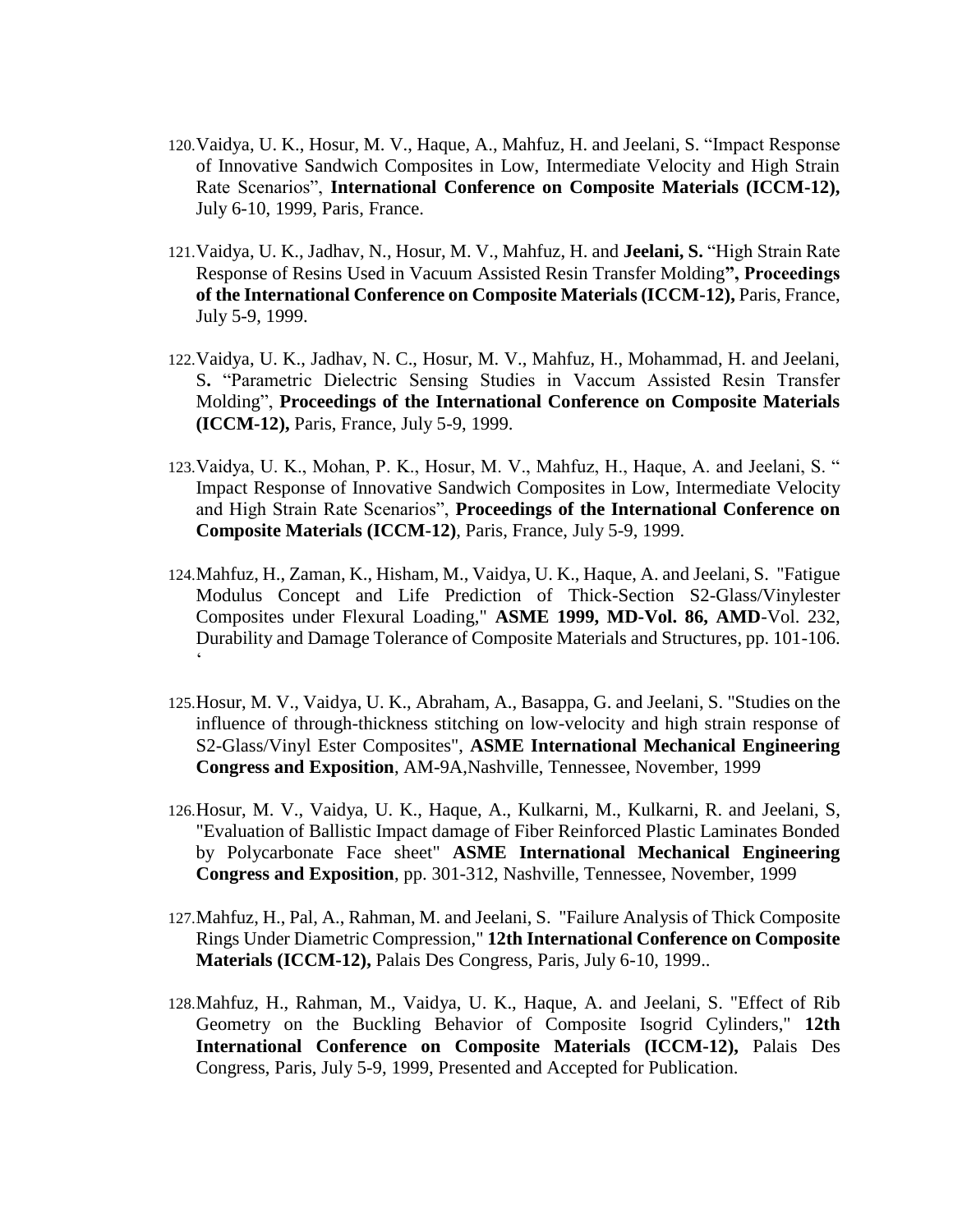- 129.Mahfuz, H., Zhu, Y., Haque, A. and **Jeelani, S.** "Response of Integral Armor under High Velocity Impact - An Experimental and Finite Element Study," **12th International Conference on Composite Materials (ICCM-12),** Palais Des Congress, Paris, July 6-10, 1999
- 130.Vaidya, U. K., Hosur, M. V., Earl, D., Cloyd, J. M., Rodgers, R. M. and Jeelani, S. "Impact Response of Integrated Hollow Core Sandwich Composite Panels", **14th Technical Conference of American Society for Composites,** September 27-29, 1999, Dayton, Ohio, PP. 404-413.
- 131.Hosur, M. V., Vaidya, U. K., Haque, A., Kulkarni, M, Kulkarni, R. and Jeelani, S. "Evaluation of Ballistic Impact Damage of Fiber Reinforced Plastic Laminates Bonded by Polycarbonate Face Sheets", **1999 ASME Mechanical Engineering Congress** and Exposition, Noise and Acoustic Division Publication NCA-Vol. 26, pp.301-312. Fairfield, NJ.
- 132.Vaidya, U. K., Kamath, M. V., Hosur, M. V., Haque, A. and Jeelani, S. "Low-Velocity and Compression After Impact Response of Pin-Reinforced Sandwich Composites", **1999 ASME International Mechanical Engineering Congress and Exposition**, Materials Division Publication, MD-Vol. 86, pp 89-100, Fairfield, NJ. Pp. 1-10.
- 133.Hosur, M.V., Vaidya, U. K., Abraham, A., Bassappa, G. and Jeelani, S. "Studies on the Influence of Through the Thickness Stitching on Low Velocity and High Strain Rate Response of S2-Glass/Vinyl Ester Composites", 1999 **ASME International Mechanical Engineering Congress and Exposition**, Nashville, TN, November 1999.
- 134.Hosur, M. V., Vaidya, U. K., Abraham, A. and Jeelani, S. "Studies on the Influence of 3D Reinforcement of S2-Glass/Vinyl Ester Composites Under Low-Velocity Impact Fatigue Loading", **20th Southeastern Conference on Theoretical and Applied Mechanics, (SECTAM-XX)**, Callaway Gardens, Pine Mountain, GA, USA, April 16- 18, 2000.
- 135.Hosur, M. V., Vaidya, U. K., Alexander, J. and Jeelani, S. "High Strain Rate Response of Affordable Woven Graphite/Epoxy Composite Laminates," 7th **International Conference on Composites Engineering, ICCE/7,** Denver, CO, USA July 2-8, 2000
- 136.Vaidya, U. K., Rogers, R., Hosur, M. V., Mahfuz, H. and Jeelani, S**."** Influence of Face Sheet Thickness and Core Density on the Impact Response of Foam Core Sandwich Composites", **20th Southeastern Conference on Theoretical and Applied Mechanics (SECTAM-XX),** Calloway Gardens, GA, April 16-18, 2000.
- 137.Hosur, M. V., Vaidya, U. K., Abraham, A., Caroll, A. and Jeelani, S. "Comparison of Low-Velocity Impact Response of S2-Glass / SC-15 Epoxy Composites Manufactured by Low-Cost VARIM And RIT Techniques", **15th annual Conference of American Society of Composites**, College Station, TX, USA, Sept. 25-27, 2000.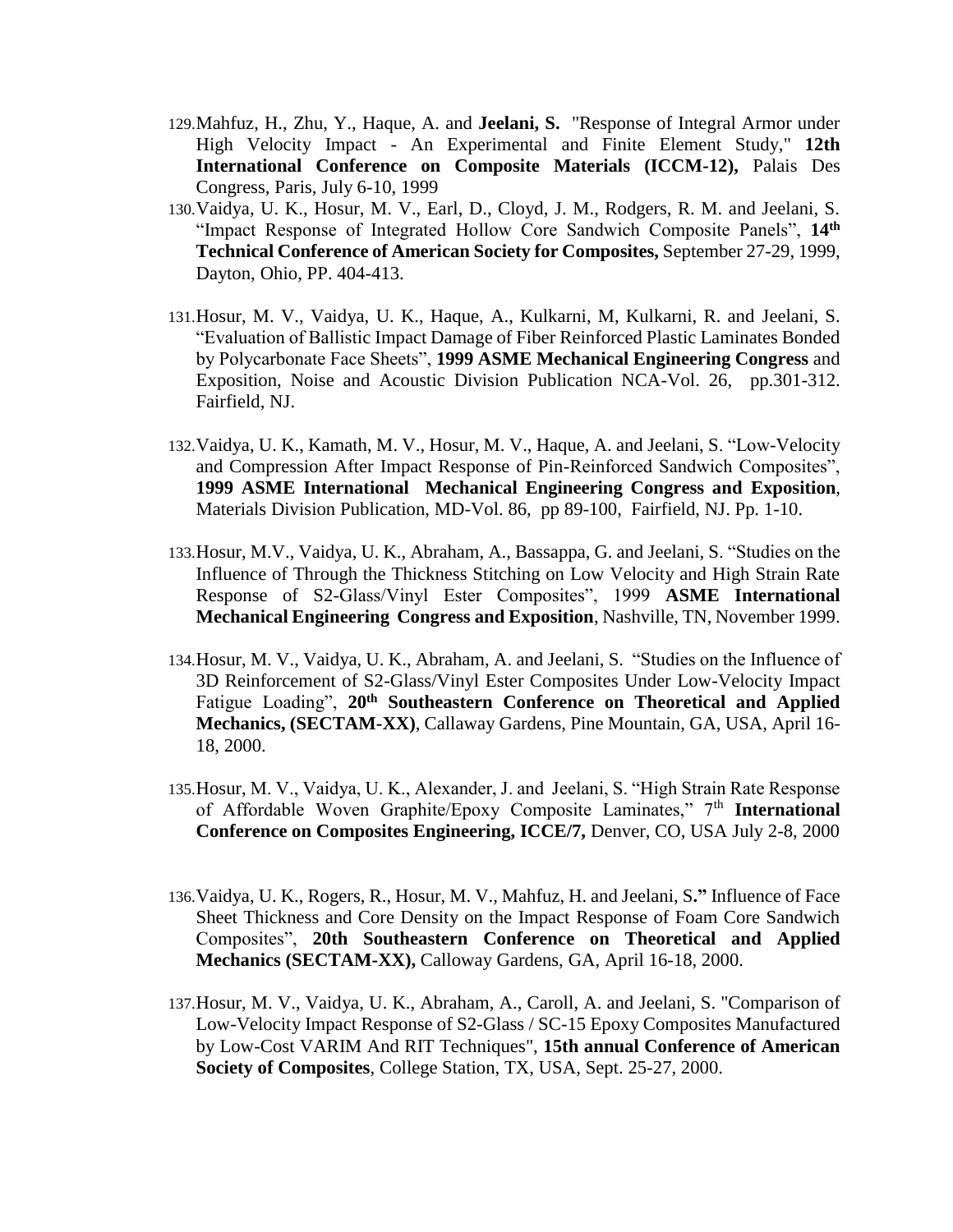- 138.Motuku, M., Vaidya, U. k., Janowski, G. M., Basappa, G. and Jeelani, S. "Effect of Impact Velocity and Impactor Mass on the Low Velocity Impact Response of Liquid Molded VE 350 Resin and Fiber Reinforced Plaques", **ASME/IMECE'2000**, Symposium on CAE and Related Innovations for Polymer Processing, MD-Vol 90, pp. 117-138.
- 139.Motuku, M., Rogers, R., Jeelani, S. and Vaidya, U. K. "Effect of Foam Core Density and Face Sheet Thickness On the Low Velocity Impact Response of Foam Core Sandwich Composites", **ASME/IMECE'2000,** Symposium on Vibration and Noise Control With Multi-Functional Materials, NCA-Vol.27. Pp.435-446.
- 140.Mahfuz, H, Zhu, Y., Mamun, W., Haque, A. and Jeelani, S. "Failure Analysis of Hybrid Armor Under High Velocity Impact," **ASME 2000, AMD-Vol. 243**, Dynamic Failure in Composite Materials and Structures, pp. 115-127.
- 141.Mahfuz, H., Islam, S., Carlsson, L., Atkins, M. and Jeelani, S. "Effect of Implanted Delamination and Core Density on the Buckling Behavior of Sandwich Composites," **ASME 2000, AMD-Vol. 245, Mechanics of Sandwich Structures,** pp. 143-150**.**
- 142.Mahfuz, H., Mamun, W. and Jeelani, S. "Effect of Core Density and Implanted Delamination in the High Strain Rate Response of Foam Core Sandwich Composites," **Sandwich Construction 5,** Volume 2, pp. 597-606, 2000.
- 143.Mahfuz, H., Mamun, W., Vaidya, U. K., Haque, A. and Jeelani, S. "Response of Foam-Core Sandwich Composites at High strain Rate," **Developments in Theoretical and Applied Mechanics,"** Vol. 20, pp. 1-7, 2000.
- 144. Hosur, M. V., Alexander, J, **Jeelani, S.** and Vaidya, U. K. "High Strain Rate Compression Response of Carbon/Epoxy Laminate Composites," **ASME International Mechanical Engineering Congress and Exposition,** Orlando, FL, November, 2000
- 145. Hosur, M. V., Karim, M. R., and Jeelani, S. "Influence of Stitching On The Low-Velocity Impact Response Of Woven S2-Glass/SC-15 Epoxy Composites" **ASME International Mechanical Engineering Congress and Exposition,** Orlando, FL, November 2000
- 146.Hosur, M. V., Alexander, J., Adya, M., Vaidya, U. K. and Jeelani, S. Impact Response of Affordable Graphite/Epoxy Woven Fabric Composites", **42ndAIAA/ASME/ASCE/ASC Structures, Structural Dynamics and Materials Conference,** Seattle, WA, 16-19 April, 2001
- 147.Hosur, M. V., Adya, M., Vaidya, U. K., Mayer, A. and Jeelani, S "Characterization of Affordable stitched Plain Weave Carbon/Epoxy Composites Under Impact Loading",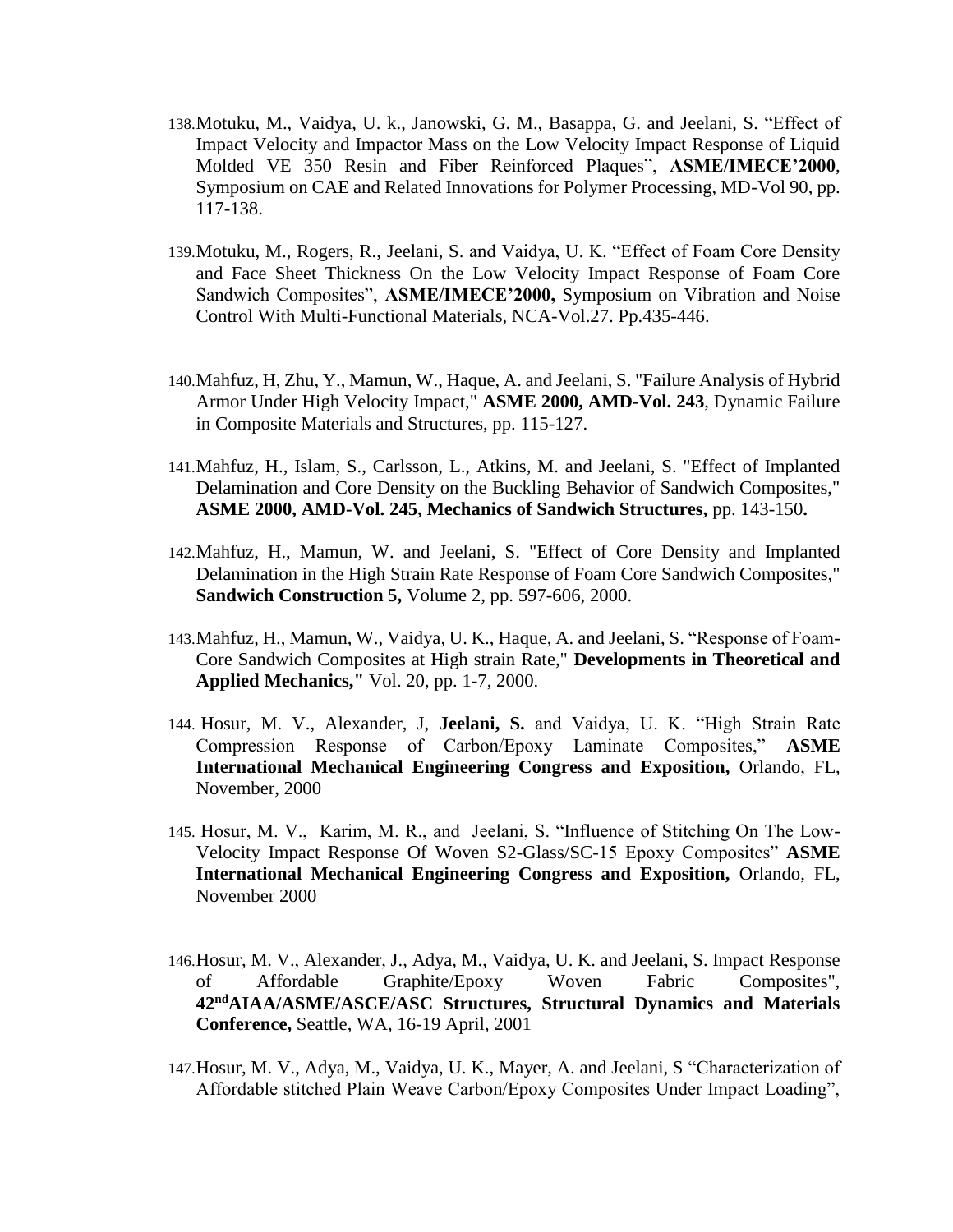**Thirteenth International Conference on Composite Materials ( ICCM-!3),** June 25-29, 2001, Beijing China

- 148.Motuku, M., Vaidya, U. K., Rogers, R. and Jeelani, S. "Static Compression and High Strain Rate Impact Response of Foam Core Sandwich Composites**", International Conference on Composite Materials (ICCM-13**), Paper ID-1569, Beijing, China, June 25-29, 2001.
- 149.Hosur, M. V., Alexander, J., Vaidya, U. K. and Jeelani, S. "Off-Axis High Strain Compression Response of Carbon/Epoxy Laminates**", Proceedings of the 16th Annual Technical Conference of the American Society for Composites**, Blacksburg, VA, September 9-12, 2001
- 150.Hosur, M. V., Adya, U., Vaidya, U. K. and Jeelani, S. "Impact Resistance of Stitched Affordable Woven Carbon/Epoxy Composites", **ASME International Mechanical Engineering Congress and Exposition**, New York, NY, November 2001
- 151.Mahfuz, H., Mamun, W. and Jeelani, S. " Recent Advances in Understanding the Response of Composite Materials at Higher Rates of Strain," Keynote Paper, **4 th International Conference on Mechanical Engineering (ICME 2001),** Vol. 1., pp. 57-65.
- 152.Mahfuz, H., Muneeruzzaman, M., Zaman, K., Kulkarni, N. and Jeelani, S. "Response of Advanced Composites under Cyclic Loading; Recent Advances in Numerical and Experimental Approaches," Keynote Paper**, BSME-ASME International Conference on Thermal Engineering**, 2001, Vol. 1. pp. 120-132.
- 153.Kanny, K., Mahfuz, H., Thomas, T. and **Jeelani, S.** "Flexural Fatigue of PVC Foams", **2001 ASME International Mechanical Engineering Congress**, AMD-Vol. 248, pp. 39-49.
- 154.Thomas, T., Mahfuz, H., Kanny, K. and Jeelani, S. "High Strain Rate Response of PVC Foams", **2001 ASME International Mechanical Engineering Congress**, AMD-Vol.247, pp.93-101
- 155.Hosur, M. V., Karim, M. R. and Jeelani, S. "Studies on Stitched Woven S2 Glass/Epoxy Laminates Under Low and Ballistic Impact Loading", **Southeastern Conference on Theoretical and Applied Mechanics, (SECTAM XXI**), May 19-21, 2002, Orlando, FL
- 156.Hosur, M. V., Alexander, J., Vaidya, U. K. and Jeelani, S "Characterization Of Affordable Satin Weave Carbon/Epoxy Laminate Composites Under Dynamic Compression Loading", **Southeastern Conference on Theoretical and Applied Mechanics (SECTAM XXI)**, May 19-21, 2002, Orlando, FL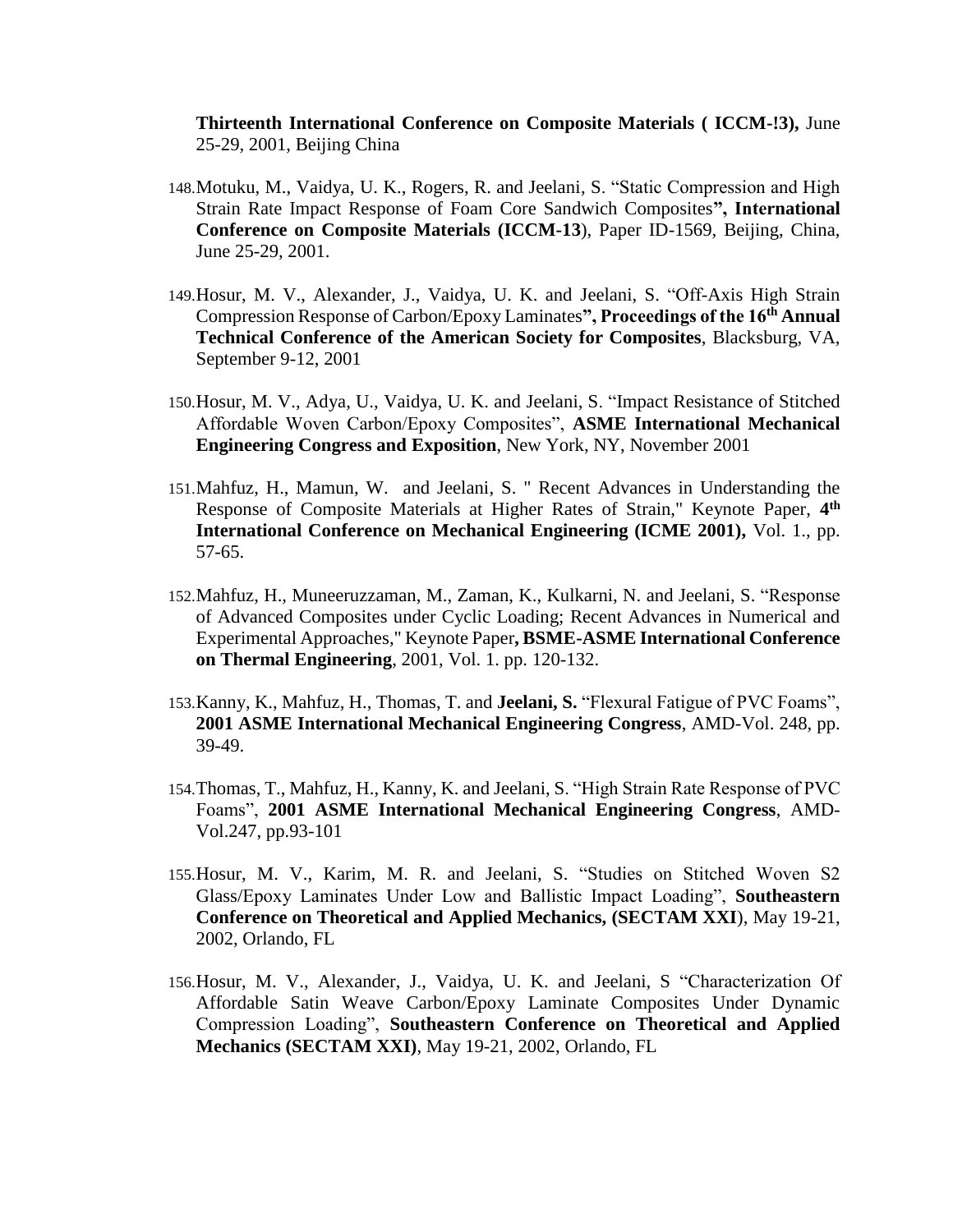- 157.Hosur, M. V., Alexander, J., Vaidya, U. K. and Jeelani, S. "Off-Axis High Strain Compression Response of Carbon/Epoxy Laminates," Proceedings of the 16th Annual Technical Conference of the American Society for Composites, Blacksburg, VA, September 9-12 (2001).
- 158.Hosur, M. V., Adya, M., Vaidya, U. K., Mayer, A. and Jeelani, S "Characterization of Affordable stitched Plain Weave Carbon/Epoxy Composites under Impact Loading," Thirteenth International Conference on Composite Materials ( ICCM-!3), June 25-29 (2001), Beijing China.
- 159.Motuku, M., Vaidya, U. K., Rogers, R. and Jeelani, S. "Static Compression and High Strain Rate Impact Response of Foam Core Sandwich Composites," International Conference on Composite Materials (ICCM-13), Paper ID-1569, Beijing, China, June 25-29 (2001).
- 160.Hosur, M. V., Alexander, J., Adya, M., Vaidya, U. K. and Jeelani, S. Impact Response of Affordable Graphite/Epoxy Woven Fabric Composites," 42ndAIAA/ASME/ASCE/ASC Structures, Structural Dynamics and Materials Conference, Seattle, WA, 16-19 April (2001).
- 161.Hosur, M. V., Adya, U., Vaidya, U. K. and Jeelani, S. "Impact Resistance of Stitched Affordable Woven Carbon/Epoxy Composites," ASME International Mechanical Engineering Congress and Exposition, New York, NY, November (2001).
- 162.Kanny, K., Mahfuz, H., Thomas, T. and Jeelani, S. "Flexural Fatigue of PVC Foams," 2001 ASME International Mechanical Engineering Congress, AMD-Vol. 248, pp. 39- 49.
- 163.Mahfuz, H., Mamun, W. and Jeelani, S. "Recent Advances in Understanding the Response of Composite Materials at Higher Rates of Strain," Keynote Paper, 4th International Conference on Mechanical Engineering (ICME 2001), Vol. 1., pp. 57-65.
- 164.Mahfuz, H., Muneeruzzaman, M., Zaman, K., Kulkarni, N. and Jeelani, S. "Response of Advanced Composites under Cyclic Loading; Recent Advances in Numerical and Experimental Approaches," Keynote Paper, BSME-ASME International Conference on Thermal Engineering, (2001), Vol. 1. pp. 120-132.
- 165.Hossain, M. K., Haque, A., Mahfuz, H. and Jeelani, S., "Effects of Moisture and Temperature on High Strain Rate Behavior of S2-Glass/Vinyl Ester Woven Composite," International Mechanical Engineering Congress and Exposition (ME2001). November 11-16, 2001, New York, New York.
- 166.Hosur, M. V., Adya, M., Vaidya. U. K. and Jeelani, S., "Response of Stitched Woven Carbon/Epoxy Composites under High Strain Rate Compression Loading," SAMPE Technical Conference, Nov. 4-7, (2002), Baltimore, Maryland.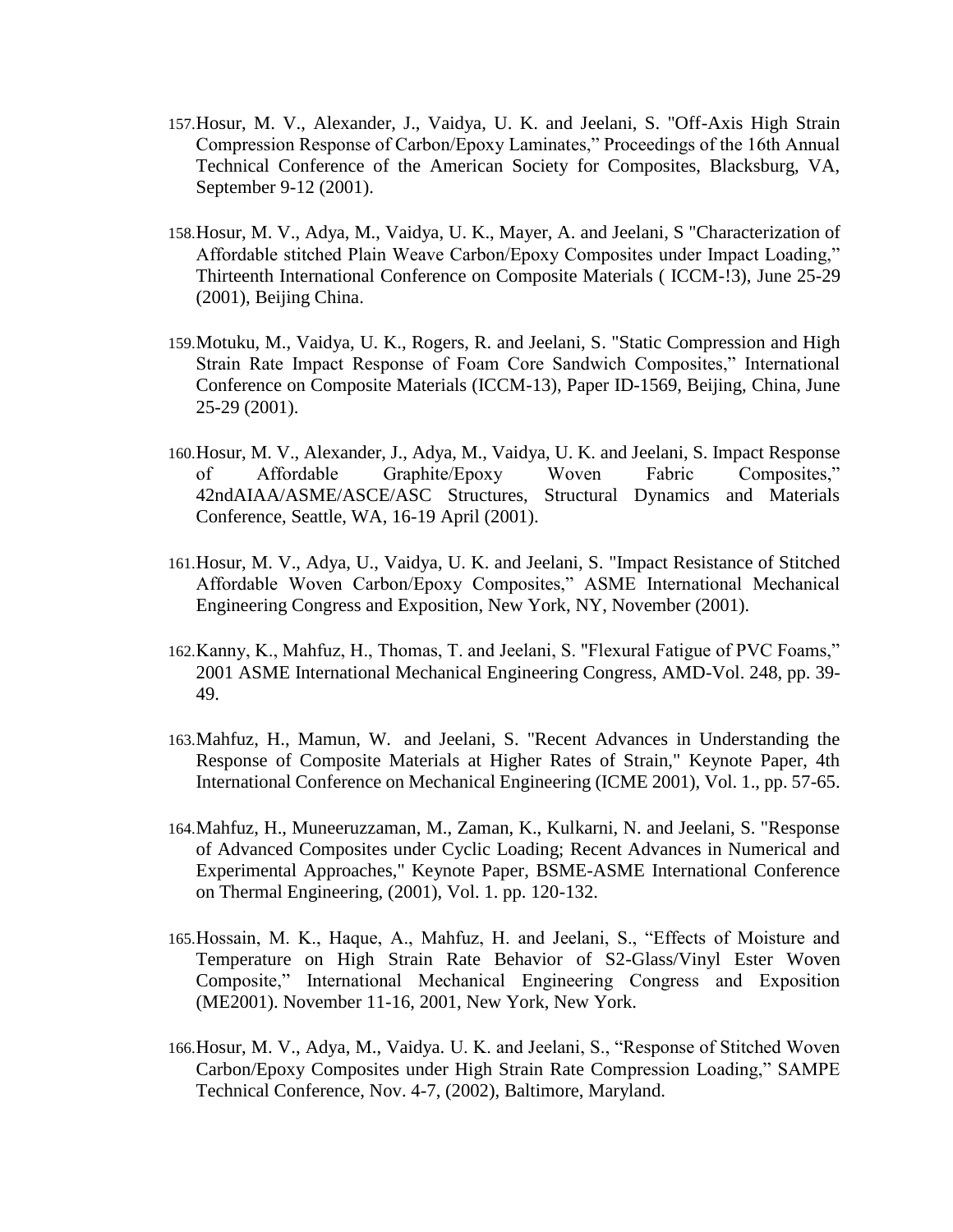- 167.Majumdar, P., Mahfuz, H., Saha, M., Shamery, F. and Jeelani, S., "Innovative Manufacturing and Stability Analysis of Composite Skin-Stringer Assembly," ASME Winter Annual Meeting, New Orleans, Louisiana, November (2002).
- 168.Mahfuz, H., Chakravarty, U., Saha, M. and Jeelani, S., "Microstructure, Density and Strain Rate Effects on Sandwich Core Materials," ASME Winter Annual Meeting, New Orleans, Louisiana, November (2002).
- 169.Mahfuz, H., Hasan, ABM, Saha, M. and Jeelani, S., "Failure Prediction of Flip Chip Packages using Finite Element Technique," ASME Winter Annual Meeting, New Orleans, Louisiana, November (2002), conference.
- 170.Hosur, M., Myers, D., Vaidya, U. K., and Jeelani, S., "Studies on the Repair of Ballistic Impact Damaged S2-Glass/Epoxy Laminates," ASME International Mechanical Engineering Congress and Exposition, New Orleans, LA, November (2002).
- 171.Islam, M., Mahfuz, H., Motuku, M., Saha, M., and Jeelani, S, "Manufacturing and Analysis of 3-D Woven Sandwich Composites under Compressive Loading with Acoustic Emission Monitoring," ASME Winter Annual Meeting, New Orleans, Louisiana, November (2002).
- 172.Hosur, M. V., Myers, D, Vaidya, U. K. and Jeelani, S. "Studies on the Repair of Ballistic Impact Damaged S2-Glass/Epoxy Laminates," ASME International Mechanical Engineering Congress and Exposition, New Orleans, LA, November (2002).
- 173.Hosur, M. V., Waliul Islam, S. M, Jeelani, S., Vaidya, U. K. and Dutta, P. "High Strain Compression Characterization of Graphite/Epoxy Composites at Room and Elevated Temperatures," ASME International Mechanical Engineering Congress and Exposition, New Orleans, LA, November (2002).
- 174.M. V. Hosur, S. M. Waliul Islam, S. Jeelani, U.K. Vaidya, P. Dutta, "High Strain Compression Characterization of Graphite/Epoxy Composites at Room and Elevated Temperatures," ASME International Mechanical Engineering Congress and Exposition, New Orleans, LA, November (2002).
- 175.Hosur, M. V., Alexander, J., Vaidya, U. K., Mayer, A. and Jeelani, S. "On and Off-Axis High Strain Rate Compression Characterization of Affordable Woven Carbon/Epoxy Composites," 17th Annual Technical Conference of the American Society for Composites, Purdue, IL, October 20-23, (2002).
- 176.Kanny, K., Mahfuz, H., Thomas, T., and Jeelani, S.," Static and Dynamic Characterization of Polymer Foams under Shear Loads," CD Proc. American Society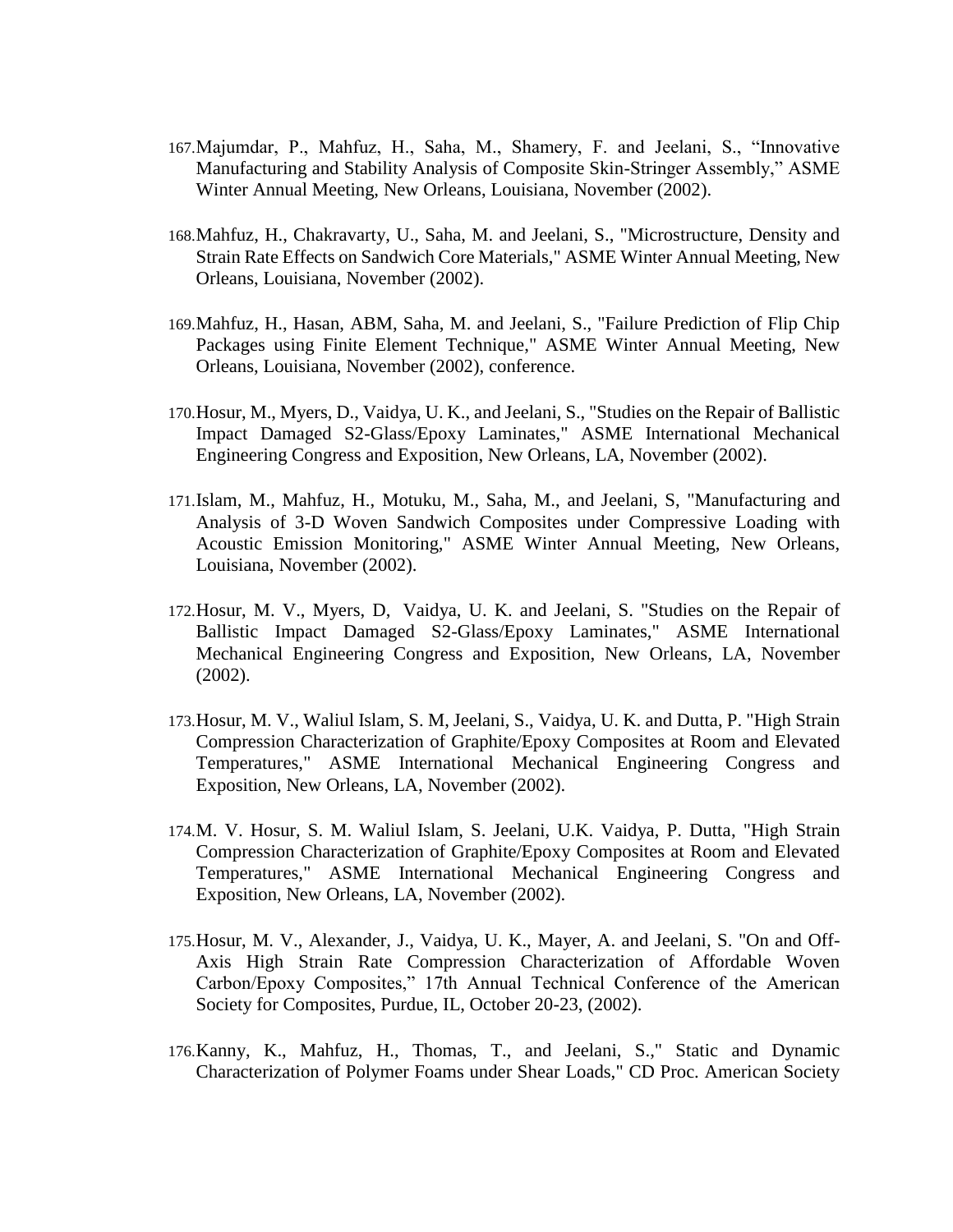for Composites 17th Annual Tech. Conf., West Lafayette, Indiana, 21-23 October (2002), Paper No. 2013.

- 177.Thomas, T., Mahfuz, H., Kanny, K., Jeelani, S., "High Strain Compression of Cellular Foam Core Sandwich Composites at Sub-ambient Temperatures," CD Proc. American Society for Composites 17th Annual Tech. Conf., West Lafayette, Indiana, 21-23 October (2002), Paper No. 2012.
- 178.Majumdar, P., Mahfuz, H., Saha, M., Shamery, F., Jeelani, S., and Thomas, M .M. "Composite Skin-Stringer Assembly: Innovative Manufacturing and Stability Analysis." CD Proc. American Society for Composites 17th Annual Tech. Conf., West Lafayette, Indiana, 21-23 October (2002), Paper No.183.
- 179.Hosur, M. V., Karim, M. R. and Jeelani, S. "Studies on Stitched Woven S2 Glass/Epoxy Laminates Under Low and Ballistic Impact Loading," Southeastern Conference on Theoretical and Applied Mechanics, (SECTAM XXI), May 19-21, (2002), Orlando, FL.
- 180.Hosur, M. V., Alexander, J., Vaidya, U. K. and Jeelani, S "Characterization Of Affordable Satin Weave Carbon/Epoxy Laminate Composites Under Dynamic Compression Loading," Southeastern Conference on Theoretical and Applied Mechanics (SECTAM XXI), May 19-21, (2002), Orlando, FL.
- 181.Kanny, K., Mahfuz, H., Thomas, T. and Jeelani, S. "Effects of Loading Frequency on the Fatigue Behavior of Sandwich Composites," Developments in Theoretical and Applied Mechanics, Vol. 11(2002), pp. 285-294.
- 182.Kulkarni, N., Mahfuz, H., Carlsson, L. and Jeelani, S. "Flexural Fatigue Characterization of PVC Foam Core Sandwich Composites," Developments in Theoretical and Applied Mechanics, Vol. 11(2002), pp.295-304.
- 183.Mahfuz, H., Ashfaq, A., Rangari, V., and Jeelani, S., "Characterization of Carbon Nanotube Reinforced Filaments and their Composites," 2003 ASME International Mechanical Engineering Congress and Exposition, Washington, DC, November 15-21 (2003).
- 184.Hosur, M. V., Islam, W., Vaidya, U. K., Dutta, P. and Jeelani, S. "Dynamic Punch Shear Characterization of Woven Graphite/Epoxy Laminates," ASME International Mechanical Engineering Congress and Exposition, Washington, D. C., November 15- 21 (2003).
- 185.Hosur, M. V., Islam, W., Vaidya, U. K., Dutta, P. and Jeelani, S. "Evaluation of Dynamic Punch Shear Properties of Graphite/Epoxy Cross-Ply Laminates," CD Proc. American Society for Composites, 18th Annual Tech. Conf., Gainesville, Florida, October 19-22 (2003).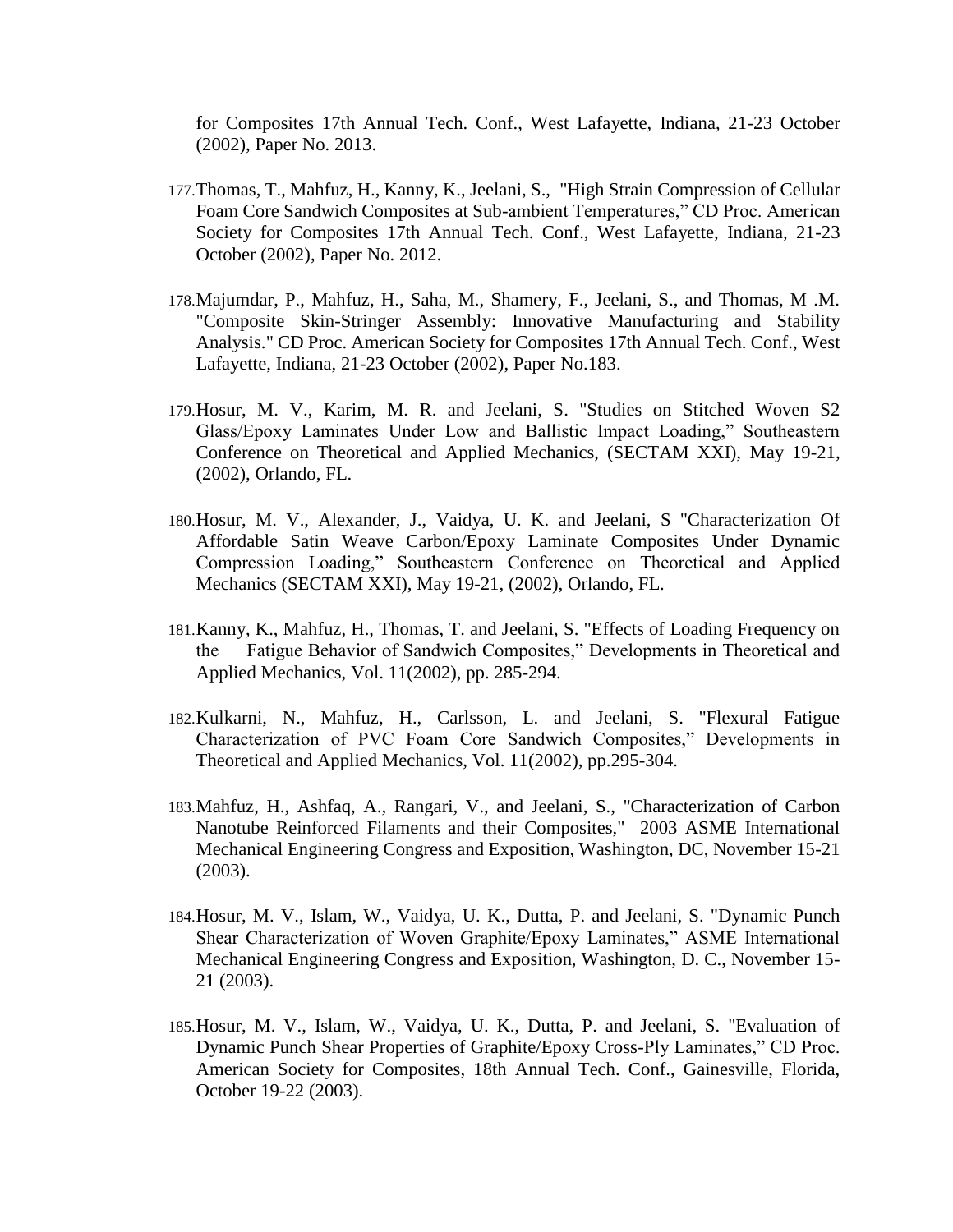- 186.Mahfuz, H., Islam, M., Rangari, V. and Jeelani, S., "Processing Synthesis and Flexural Characterization of Nanophased Polyurethane Foams," American Society for Composites 18th Annual Tech. Conf., Gainesville, Florida, October 19-22 (2003), Paper 220.
- 187.Mahfuz, H., Saha, M., Chakravarty, U. and Jeelani, S., "Energy Absorption at Various Strain Rates by Sandwich Core Materials - Analytical and Experimental Investigation," American Society for Composites 18th Annual Tech. Conf., Gainesville, Florida, October 19-22 (2003), Paper 227.
- 188.Mahfuz, H., Ashfaq, A., Rangari, V., Jasiuk, I. and Jeelani, S., "Effects of Micron and Nanosized SiC Particles on the Mechanical Properties of Epoxy Nanocomposites," American Society for Composites 18th Annual Tech. Conf., Gainesville, Florida, October 19-22 (2003), Paper 238.
- 189.Gorenstein, N. Friedman, A., Mahfuz, H., Ashfaq, A., Rangari, V. and Jeelani, S., "Synthesis, Processing, and Mechanical Characterization of Epoxy-Protein Nanocomposites," American Society for Composites, 18th Annual Tech. Conf., Gainesville, Florida, October 19-22 (2003), Paper 240.
- 190.Saha, M., Mahfuz, H., Joarder, C. and Jeelani, S., "Finite Element Analysis of Integral Sandwich Tee Joints under Tension," 10th International Conference on Composites/Nano Engineering, New Orleans, Louisiana, July (2003).
- 191.Mahfuz, H., Adnan, A., Rangari, V. and Jeelani, S., "Carbon Nano-whisker Reinforced Composites: Manufacturing and Characterization," 2003 SEM Annual Conference on Experimental and Applied Mechanics, Charlotte, NC, preprint 199, June 2-4, (2003).
- 192.Hosur, M. V., Vaidya, U. K., Ulen, C., Mayer, A. and Jeelani, S. "Ballistic Impact Response of Woven Carbon/Epoxy Composites," 48th International SAMPE Symposium, May 11-13(2003), Long Beach CA.
- 193.Kanny, K., Mahfuz, H., Thomas, T. and Jeelani, S.," Shear Fatigue Behavior of PVC Foams" 6th International Conference on Sandwich Constructions (ICSC6), Fort Lauderdale, Florida, Vol. 1, April (2003), pp. 513-521.
- 194.Mahfuz, H., Islam, S. and Jeelani S., "Flexural Response of Sandwich Composites with Nanophased Cores," 6th International Conference on Sandwich Constructions (ICSC6), Fort Lauderdale, Florida, Vol. 1, April (2003), pp. 213-226.
- 195.Thomas, T., Mahfuz, H., Kanny, K. and Jeelani, S., "Dynamic Compression of Foam Core Sandwich Composites," 6th International Conference on Sandwich Constructions (ICSC6), Fort Lauderdale, Florida, Vol. 1, April (2003), pp. 410-417.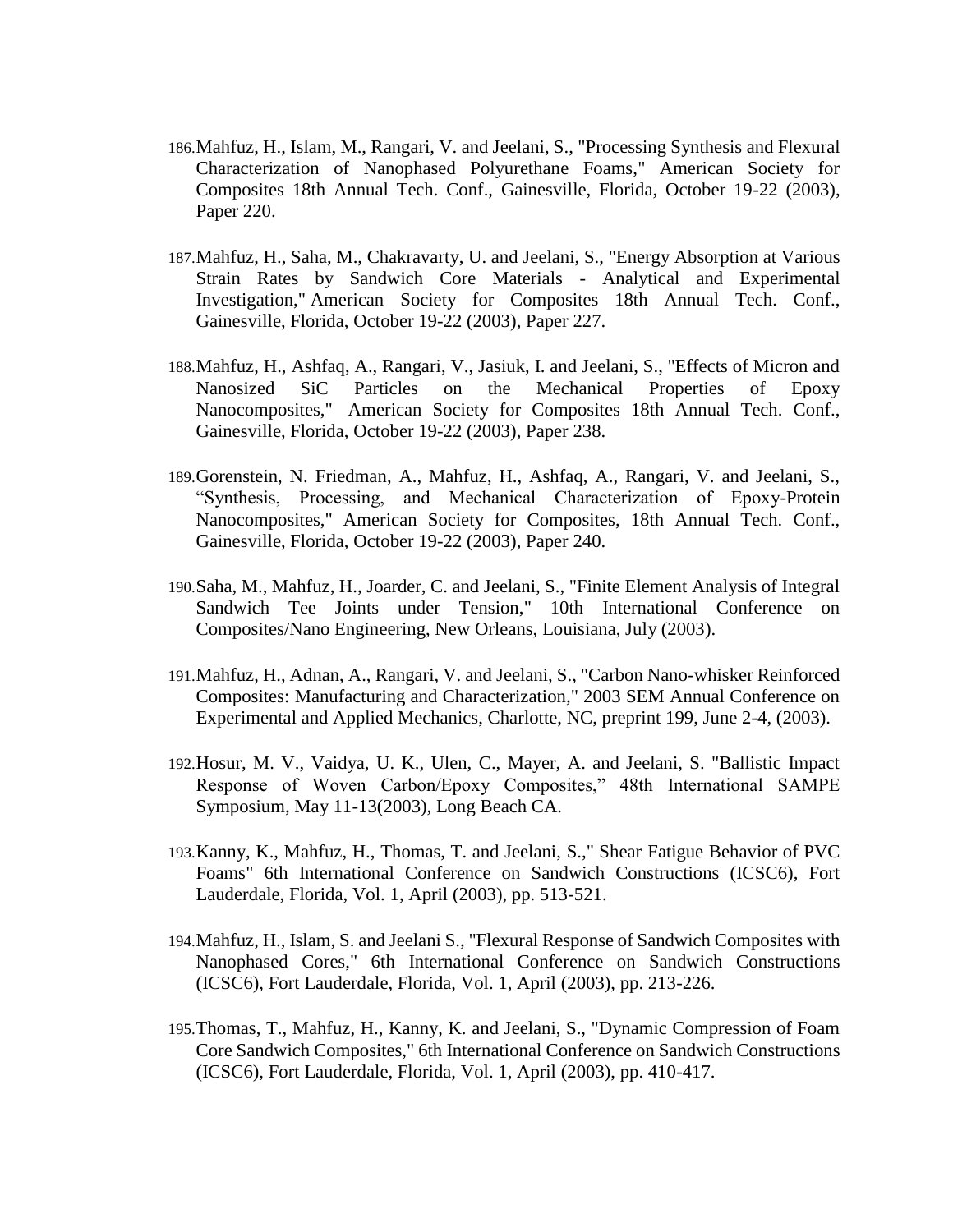- 196.Hosur, M. V., Adya, M, Dutta, P. and Jeelani, S. "High Strain Rate Response of Woven Graphite/Epoxy Composites at Elevated Temperatures," 44th AIAA/ASME/ASCE/ASC Structures, Structural Dynamics and Materials Conference, Norfolk, VA, April (2003).
- 197.Salekeen, S., Rahman, M.M., Mahfuz, H., and Jeelani, S., "Long-term Creep and Creep Rupture Behavior of Woven Ceramic Matrix Composites at Elevated Temperatures," 2004 ASME International Mechanical Engineering Congress, Anaheim, California, November 13-19, (2004).
- 198.Hosur, M. V., John, M. K., Menon, A., Rangari, V. and Jeelani, S. "Studies on the Microwave Curing and Characterization of SC-15 Epoxy Reinforced with ZnO Nanoparticles," 19th Annual Technical Conference of the American Society for Composites, October 17-20(2004), Atlanta, GA.
- 199.Baseer, M.A. Mahfuz, H., Rangari, V. J., Zhou, Y., and Jeelani, S." Evaluation of Thermal and Mechanical Properties of Nanophased Carbon Prepregs," American Society for Composites 19th Annual Tech. Conf., Atlanta, Georgia, October 17-20 (2004), Paper NT-22.
- 200.Hosur, M. V., Abdullah, M. and Jeelani, S. "Fabrication and Low Velocity Impact Response of Innovative Foam Filled 3-D Integrated Core Sandwich Composites, 11th U. S. Japan Conference on Composite Materials, September 9-11 (2004), Yonezawa, Japan.
- 201.John, K. M., Hosur, M. V., Rangari, V. and Jeelani, S. "On the Processability of Nanophased Composites using Microwave," 22 Southeastern Conference on Theoretical and Applied Mechanics, SECTAM XXII, August 17(2004), Tuskegee, Alabama.
- 202.Hasan M., Mahfuz, H., Rangari, V. and Jeelani, S., "Thermal and Mechanical Characterization of Nylon-6 Filaments Infused with Nanoparticles, Southeastern Conference on Theoretical and Applied SECTAM XXII, August 15-17(2004), Tuskegee, AL.
- 203.Hosur, M. V., Abdullah, M. and Jeelani, S. "Response of Hollow and Foam Filled Integrated Core Sandwich Composites under Low Velocity Impact Loading," International Conference on Advances in Structural Integrity, July 14-17 (2004), Bangalore, India.
- 204.Hosur, M.V., Islam, W., Vaidya, U. K. and Jeelani, S. "Dynamic Response of Satin Weave Graphite Epoxy Composites under Punch Shear Loading at Room and Elevated Temperatures," International Conference on Advances in Structural Integrity, July 14- 17(2004), Bangalore, India.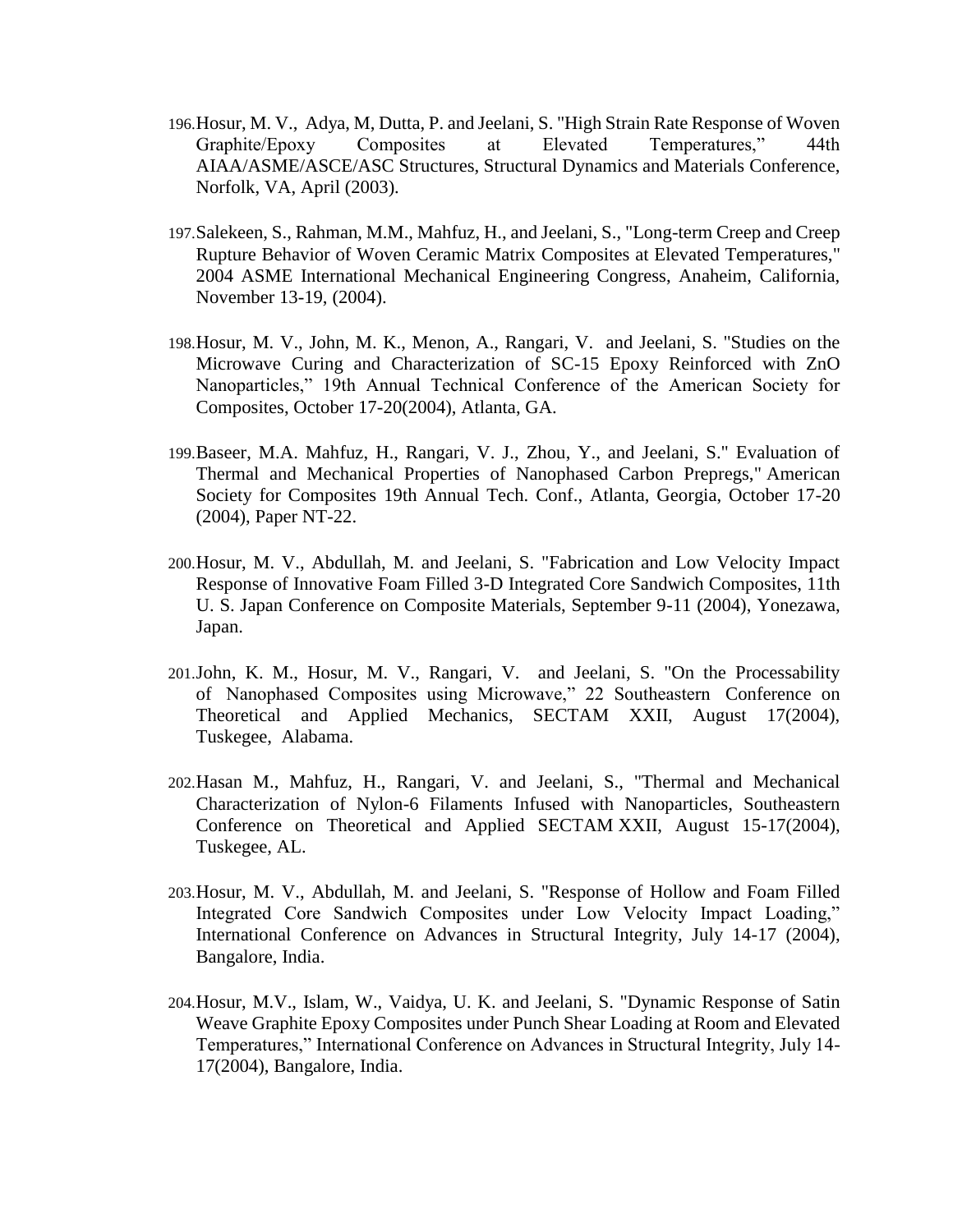- 205.Mahfuz, H., Uddin, M., Rangari, V., and Jeelani, S., "High Strain Rate Response of Sandwich Composites with Nanophased Cores," 2004 SEM X International Congress on Experimental and Applied Mechanics, Costa Mesa, California, June 7-10(2004).
- 206.Hosur, M. V., Islam, W., Vaidya, U. K. and Jeelani, S. "Dynamic Punch Shear Characterization of Twill Weave Graphite/Epoxy Composites," SAMPE 2004, Long Beach CA.
- 207.Uddin, M., Saha, M., Mahfuz, H., Rangari, V. and Jeelani, S., "Strain Rate effects on Nanophased Polyurethane Foams," SAMPE 2004, May 16-20 (2004), Long Beach, CA.
- 208.Salekeen, S., Nana, J., Mahfuz, H., and Jeelani, S., "Thermal Shock Behavior of Nicalon Fiber SiCN Ceramic Matrix Composites," SAMPE 2004, May 16-20 (2004), Long Beach, CA.
- 209.Mahfuz, H., Baseer, M., Rangari, V., and Jeelani, S., "Fabrication, Characterization and Mechanical Properties of Nanophased Carbon Prepreg Laminates," SAMPE 2004, May 16-20 (2004), Long Beach, CA.
- 210.Hosur, M. V., Abdullah, M. and Jeelani, S. "Low Velocity Impact Characterization of Hollow Integrated Core Sandwich Composites," SAMPE 2004, May 16-20, (2004), LongBeach, CA
- 211.Hosur, M.V., Chowdhury, F.H., and Jeelani, S., "Enhancement of Thermal and Mechanical Properties of Woven Carbon/Epoxy Composites through Nanoclay," International Conference on Computational and Experimental Engineering and Sciences, ICCES'05, Chennai, India, December 1-6, 2005.
- 212.Robinson, D., Hosur, M., Mahfuz, H., Rangari, V. K., Jeelani, S., "Optimization of Ultrasonic Parameters & Manufacturing Process and Characterization of Nano-phased Low Density Polyurethane Form," 2005 ASME International Mechanical Engineering Congress, Orlando, Florida, November 4-10, (2005).
- 213.Pervin, F.; Zhou, Y.; Rangari, V.K.; Jeelani, S.; "Evaluation of Thermal and Mechanical Properties of Carbon Nano Fiber Reinforced SC-15 epoxy," 2005 ASME International Mechanical Engineering Congress, Orlando, Florida, November 4-10, (2005).
- 214.Zhou, Y., Mao, P., Uddin M. F., Jeelani, S.; "High Strain rate Tensile Behavior of Carbon Fiber Reinforced Aluminum Laminates," 2005 ASME International Mechanical Engineering Congress, Orlando, Florida, November 4-10, (2005).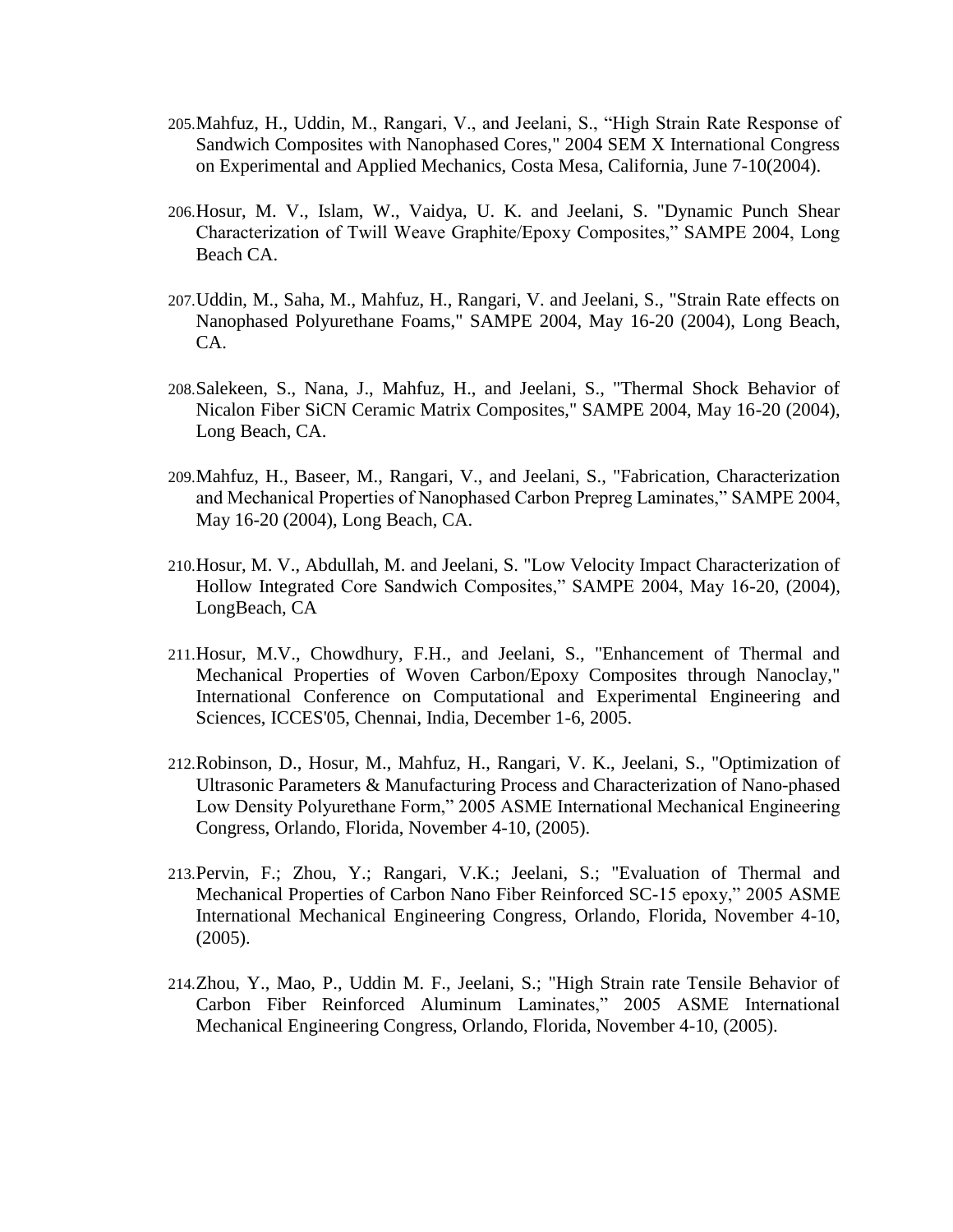- 215.Hosur, M., Mohammed, A., Jeelani, S., "Processing and Performance of Polyurethane/nanoclay Nanocomposite Foams," 2005 ASME International Mechanical Engineering Congress, Orlando, Florida, November 4-10, (2005).
- 216.Zhou, Y.; Baseer, M. A.; Mahfuz, H., and Jeelani, S.; "Numerical Simulation on Tensile Failure process of Unidirectional Carbon Prepregs with Different Matrix," Proceedings of the 20th Annual Technical Conference of the American Society for Composites, September 7-9, (2005), Philadelphia, PA.
- 217.Pervin, F.; Zhou, Y.; Biswas, M.A.; Rangari, V.K.; Jelanee, S.; "Fabrication and Characterization of Clay / Epoxy Nanocomposite," CD Proceeding of 5th Annual Automotive Composites Conference and Exhibition, September 12-14, (2005), Tory, MI.
- 218.Zhou, Y.; Baseer, M. A.; Mahfuz, H.; Jeelani, S.; "Fabrication and Evaluation on Nano-Phased Unidirectional Carbon Fiber Reinforced Epoxy," CD Proceeding of 5th Annual Automotive Composites Conference and Exhibition, September 12-14, (2005), Tory, MI.
- 219.Zhou, Y.; Rangari, V.; Mahfuz, H.; Jeelani, S.; Mallick, P.K.; "Thermal and Mechanical Behavior of Polypropylene, Talc-filled Polypropylene and Polypropylene Nanocomposites," International SAMPE Symposium and Exhibition (Proceedings), v 50, SAMPE 05: New Horizons for Materials and Processing Technologies - Conference Proceedings, (2005), p 1655-1657, May 2005, Long Beach CA.
- 220.Zhou, Y.; Baseer, M. A.; Mahfuz, H.; Jeelani, S.; "Experimental Study on the Fatigue Strength Distribution of T700 Carbon Fiber," International SAMPE Symposium and Exhibition (Proceedings), v 50, SAMPE 05: New Horizons for Materials and Processing Technologies - Conference Proceedings, 2005, p 1625-1634, May (2005), Long Beach CA.
- 221.Hosur, M. Mohammed, A., Jeelani, S. "Studies on the Synthesis and Characterization of Polyurethane/Nanoclay Nanocomposite Foams," 20th American Society for Composites Annual Technical Conference, September 7-9 (2005), Philadelphia, PA.
- 222.Hosur, M., Jain, K., Jeelani, S., "Studies On The Low-Velocity Impact Response Of Carbon/Epoxy Composites Subjected To Environmental Conditioning," SAMPE 2005 Conference, Long Beach CA May 1-5, (2005).
- 223.Saha, M.C., Nilufar, S., and Jeelani, S., " Studies on Processing and Characterization of Hollow Glass Microballoons Filled Composites," 2006 ASME International Mechanical Engineering Congress and Exposition, Chicago, Illinois, November 5-10, 2006.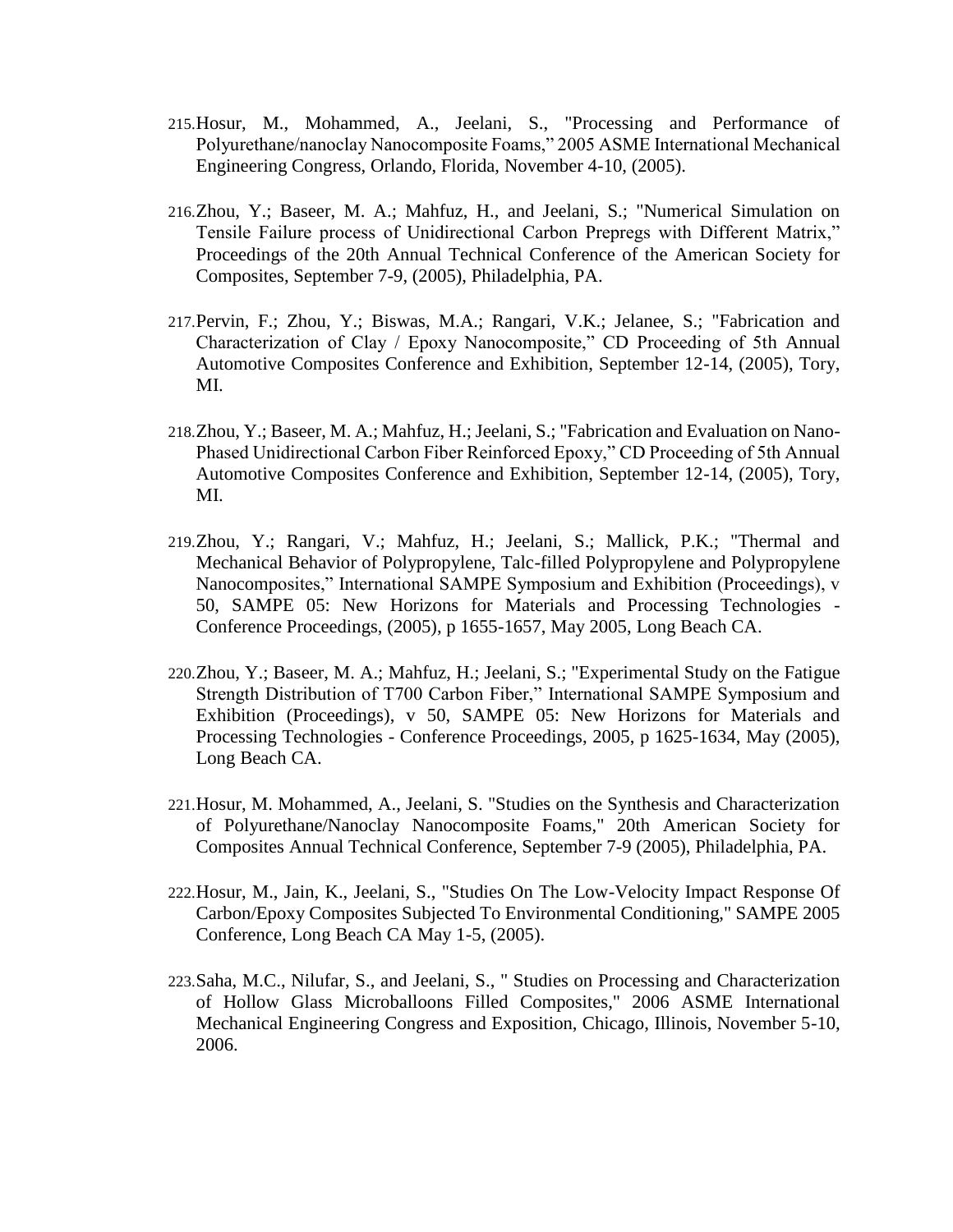- 224.Saha, M.C., Kabir, M.E., and Jeelani, S., "Effect of Nanoparticles on Mode-I Fracture Toughness," 2006 ASME International Mechanical Engineering Congress and Exposition, Chicago, Illinois, November 5-10, 2006.
- 225.Hosur, M.V., Chowdhury, F.H., and Jeelani, S., "Processing and Low-Velocity Impact Performance of Nanophased Woven Carbon/Epoxy Composite Laminates," U.S Japan Conference on Composite Materials, Dearborn, Michigan, Sept. 20-22, 2006.
- 226.Robinson, D.C., Hosur M.V., and Jeelani, S., "Process Optimization and Characterization of Low Density Polyurethane Foam," Proceedings of the 21st Annual Technical Conference of the American Society for Composites, Dearborn, MI, Sept. 17-20, 2006.
- 227.Saha, M.C., Nilufar, S., and Jeelani, S., " Processing and Performance Evaluation of Syntactic Foams Infused with Nanoclay," 21st Annual Technical Conference of the American Society for Composites, Dearborn, MI, Sept. 17-20, 2006
- 228.Hosur, M.V., Chowdhury, F.H., and Jeelani, S., "Studies on Flexural and Thermal Response of Hand-layup Carbon/SC-15 Epoxy Composites," SEM Annual Conference & Exposition on Experimental and Applied Mechanics, St. Louis, Missouri, June 5- 7, 2006.
- 229.Saha, M.C., Kabir, M.E., and Jeelani, S., "Core/Skin Debond Fracture Toughness of S2-Glass/Epoxy Sandwich Composites with Nanophased Polyurethane Foam," SEM Annual Conference & Exposition on Experimental and Applied Mechanics, Saint Louis, Missouri, June 4-7, 2006.
- 230.Saha, M.C., Nilufar, S., and Jeelani, S., "Effect of Strain Rate on Compressive Behavior of Syntactic Foam," 2006 SEM Annual Conference & Exposition on Experimental and Applied Mechanics, Saint Louis, Missouri, June 4-7, 2006.
- 231.Farhana, P., Zhou, Y., Rangari, V., and Jeelani, S., "Fracture and Fatigue behavior of carbon nano fiber reinforced epoxy," Proceedings of the 2006 SEM Annual Conference and Exposition on Experimental and Applied Mechanics. Saint Louis, Missouri, USA. June 4-7, 2006.
- 232.Hosur, M.V., Chowdhury, F.H., Mohammed A.A., and Jeelani, S., "Studies on the Processing and Performance of Nanocomposites for Structural Applications," 23rd Southeastern Conference in Theoretical and Applied Mechanics Mayagüez, Puerto Rico, May 21 - 23, 2006.
- 233.Saha, M.C., Nilufar,S., and Jeelani, S., "Manufacturing and Characterization of Hollow Spheres Filled Epoxy Composites," Twenty Second Southeastern Conference on Theoretical and Applied Mechanics, Puerto Rico, May 21-23, 2006.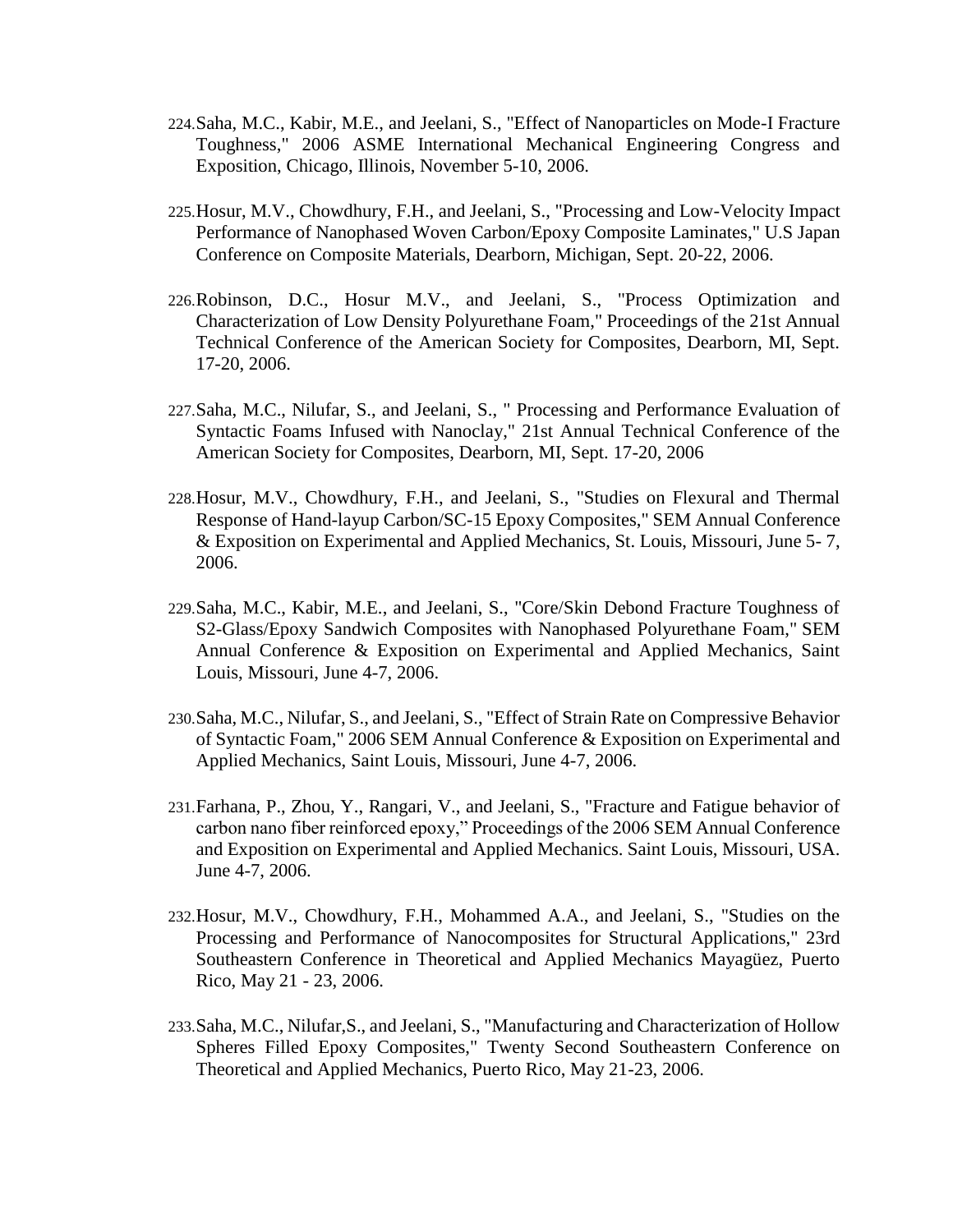- 234.Chowdhury, F.H., Hosur, M.V., and Jeelani, S., "Fabrication and Characterization of Plain Weave Carbon/Nanoclay-Epoxy Composites," SAMPE 2006, April 30-May 4, 2006, Long Beach, CA.
- 235.Farhana, F., Zhou, Y., Rangari, V., Jeelani, S.; "Fabrication and characterization of carbon-CNF-epoxy nanocomposite," SAMPE 2006, April 30-May 4 2006, Long Beach CA.
- 236.Hasan M. M.; Zhou, Y., Mahfuz, H., and Jeelani, S.; "Effect of SiO2 nano-particle on tensile behavior of Nylon 6 at different strain rate," SAMPE 2006, April 30-May 4 2006, Long Beach CA.
- 237.Rangari, V., Fredrick Baker, Tarig A. Hassan and Shaik Jeelani, "Thermal and Mechanical Properties of SiC/SiO<sub>2</sub> Epoxy Nanocomposite," CANCOM-2007, Winnipeg, Canada.
- 238.Rangari, V., Tarig A. Hassan, Quentin Mayo and Shaik Jeelani, "Effect of ultrasound on tungsten oxide nanoparticles and its applications in epoxy nanocomposites," ICCM-16-2007, Kyoto, Japan.
- 239.Rangari,V., M.Yousuf and Shaik Jeelani, "Filament extrusion process, thermal and mechanical characterization of nylon6-and Silicon carbide coated Silicon nitride nanoparticle," Proceedings of International and INCCOM-6 Conference Future Trends in Composite Materials and Processing, December 12-14, 2007, Indian Institute of Technology Kanpur, India.
- 240.Mahesh V. Hosur, Orion Gebremedhin, Shaik Jeelani, "Processing and Performance Evaluation of Epon 828," CD Proceedings of the ASME International Mechanical Engineering Congress and Exposition, 11-15 November 2007, Seattle, WA.
- 241.Sandrea B. Young, Merlin Theodore, Mahesh V. Hosur, Shaik Jeelani "Characterization of Amine Functionalized Multi-Walled Carbon Nanotubes Epoxy-Based Nanocomposites," CD Proceedings of the SAMPE Fall Meeting, October 29- November 1, 2007,Cincinnati, OH.
- 242.Wanda D. Jones, Rangari,V., and Shaik Jeelani, "Mechanical and Thermal Properties of Epoxy based Composites with POSS modified Carbon Nanotubes," SAMPE- Oct  $29<sup>th</sup> - 1$  Nov. 2007.
- 243.essie Mayo B. Jr., Mahesh V. Hosur, Shaik Jeelani "Dynamic and Quasi-Static Stab Resistance of Thermoplastic and Silica-Polyethylene Glycol Gel Infused Fabrics," CD Proceedings of the 22nd Annual Technical Conference of the American Society for Composites, September 17–19, 2007, Seattle, WA.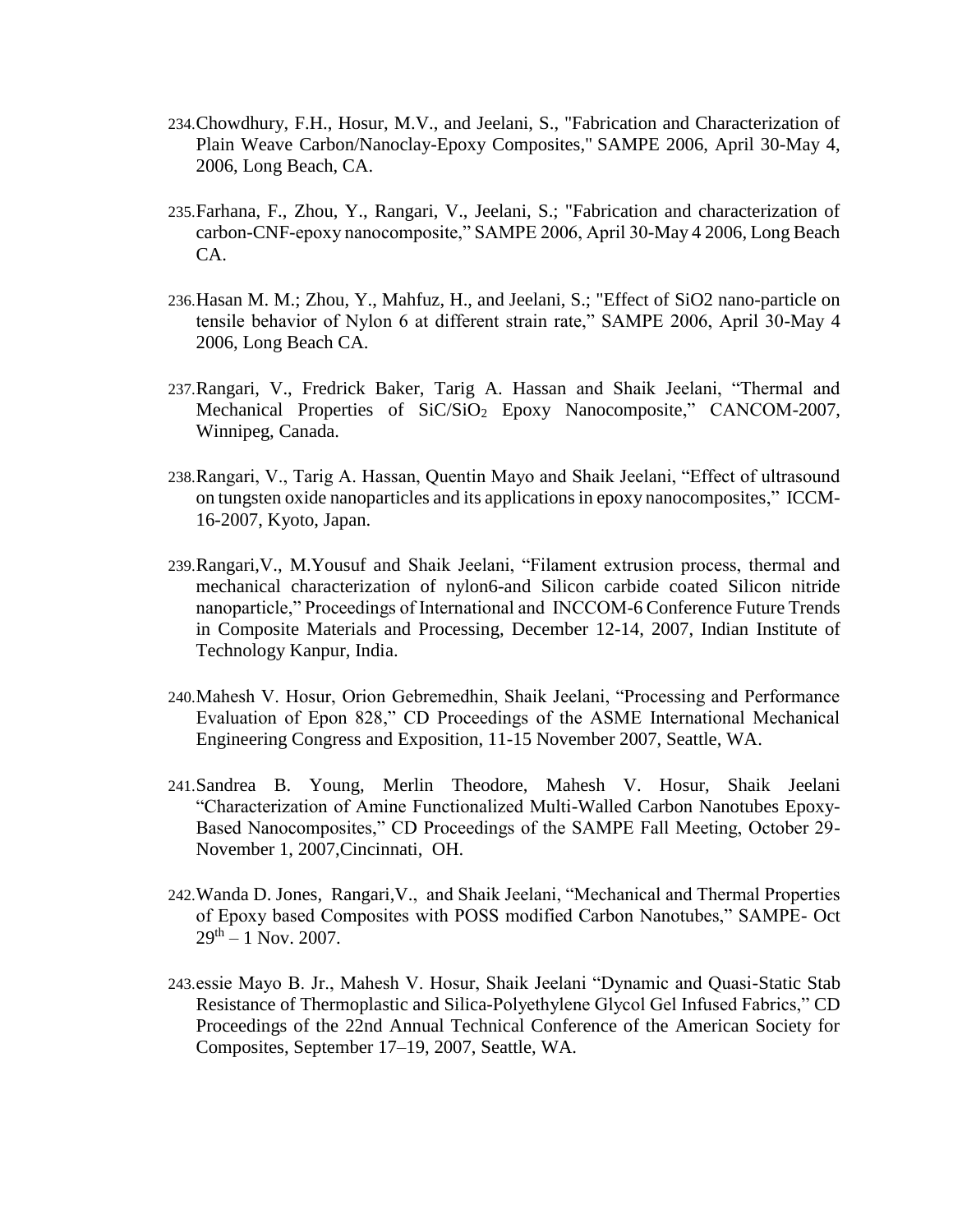- 244.Rodgers, R., Mahfuz, H., Rangari, V., Jeelani, S., Carlsson, L, " Tensile Response of SiC-Nanoparticles Reinforced Epoxy Composites at Room and Elevated Temperatures," 16th Intl. Conference on Composite Materials (ICCM-16), Kyoto, Japan, July 8-13, 2007, Paper presented and published in the CD Proceeding..
- 245.Dangale C. Robinson, Mahesh V. Hosur, Shaik Jeelani, "Process Optimization and Characterization of Low Density Polyurethane Foam," CD Proceedings of the 16<sup>th</sup> International Conference on Composite Materials, July 8-13, 2007, Kyoto, Japan.
- 246.Merlin Theodore, Mahesh Hosur, Jonathan Thomas, Shaik Jeelani "Characterization of Epon 862 Reinforced With Functionalized MCNT's," CD Proceedings of the  $16<sup>th</sup>$ International Conference on Composite Materials, July 8-13, 2007, Kyoto, Japan.
- 247.Mahesh V. Hosur, Aleem A. Mohammed, Shaik Jeelani, "Impact Response of Nanophased Polyurethane Foam Core Sandwich Composites," CD Proceedings of the 16<sup>th</sup> International Conference on Composite Materials, July 8-13, 2007, Kyoto, Japan.
- 248.M. V. Hosur, J. B. Mayo Jr., E. Wetzel, and S. Jeelani, "Studies on the Fabrication and Stab Resistance Characterization of Novel Thermoplastic-Kevlar Composites," CD Proceedings of the International Conference on Materials for Advanced Technologies – ICMAT-2007, July 1-6, 2007, Singapore.
- 249.O. Gebremedhin, M. V. Hosur, J. Thomas, S. Jeelani, "Processing and Performance of Nanoclay infused EPON-828," CD Proceedings of the SAMPE 2007, June 4-8, 2007, Baltimore, MD.
- 250.Wanda D. Jones, Rangari,V., and Shaik Jeelani, "Decoration of carbon nanotubes with magnetite nanoparticles and its applications in polymer composites," SAMPE-2007, Baltimore, June 7.
- 251.M. Theodore, M. V. Hosur, J. Thomas, S. Jeelani, "Effect of functionalization on the properties of multi-walled carbon nanotubes," CD Proceedings of the SAMPE 2007, June 4-8, 2007, Baltimore, MD.
- 252.Rangari, V., Tarig A. Hassan and Shaik Jeelani, "Synthesis and Characterization of Shear Thickening Fluid for Body Armor Applications," SAMPE-2007, Baltimore, June 7.
- 253. Clements, F., Mahfuz, H. and Wetzel, E., " $M_{50}V_{50}A_{50}$  Method for Characterizing Stab Resistant Materials for Body Armor Applications," SEM 2007, Springfield, Massachusetts, June 3-6, 2007, Paper presented and published in the CD proceeding Vijaya K. Rangari, Tarig A. Hassan, Clifton Mayo and Shaik Jeelani, "Titanium Carbide Infused Phenolic Balsa Foam Nanocomposite," Plasticity 2007: Alyeska (Alaska), June 2-6, 2007.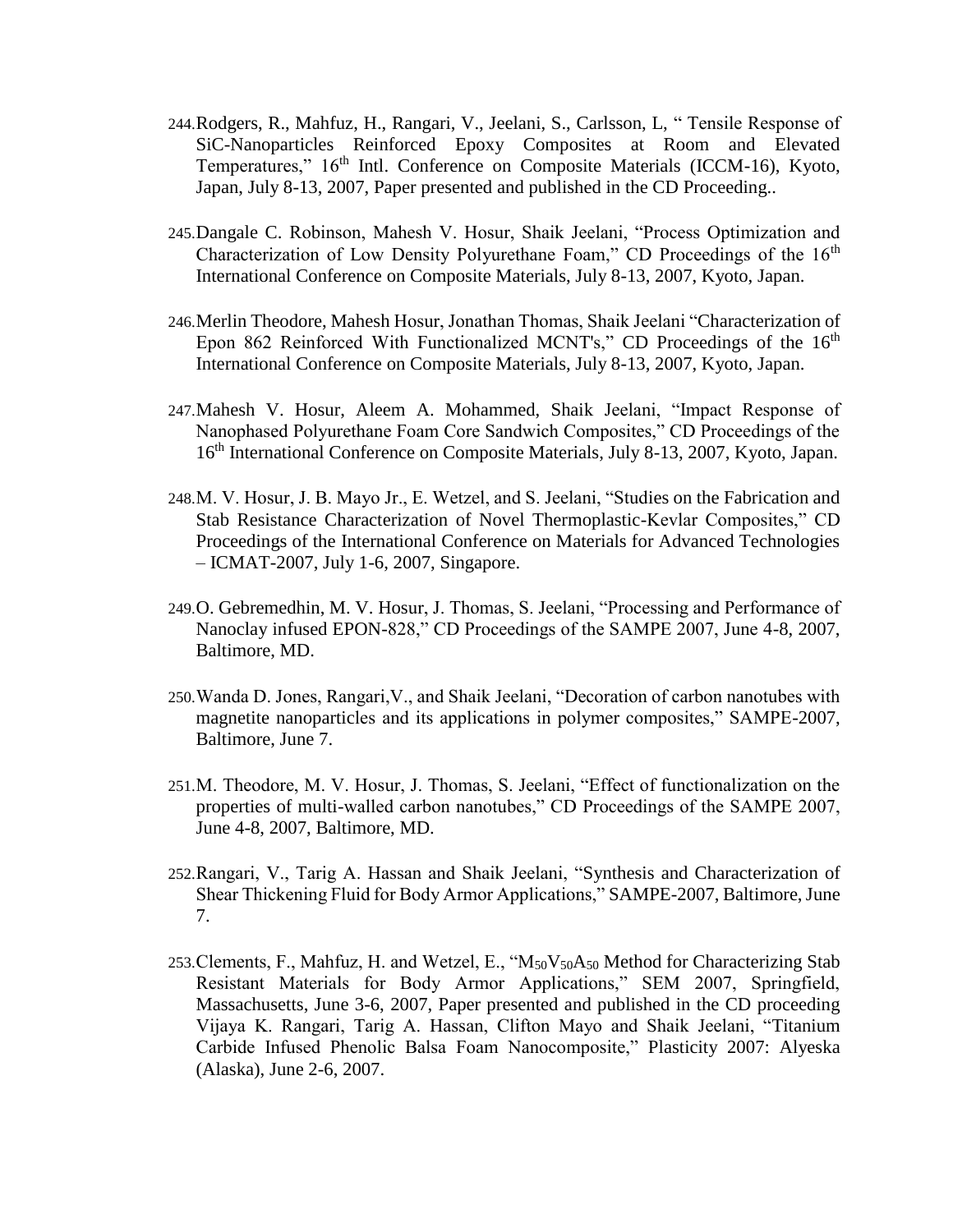- 254.M. Theodore, M. V. Hosur, J. Thomas, and S. Jeelani, "Processing and Characterization of Epon 862 reinforced with functionalized MWCNT's," 2007 NIST Nanotechnology Conference and Trade Show, May 20-24, 2007, Santa Clara, California, U.S.A.
- 255.Yuanxin Zhou, Everett White, Shaik Jeelani, "Effect of particle size on the mechanical properties of polymer matrix nanocomposite," Nanotech 2007, Santa Clara, CA, USA, May 22, 2007
- 256.Yuanxin Zhou, Sajedur Rahman Akanda, Shaik Jeelani, "Nonlinear constitutive equation for vapor-grown carbon nanofiber-reinforced SC-15 epoxy at different strain rate," ANTECH 2007, Cincinnati, OH, USA, May 8, 2007
- 257.J. Mayo, M. V. Hosur, E. Wetzel, S. Jeelani, "Resistance of Novel Thermoplastic-Kevlar Composites to Spike Penetration," 2nd International Conference on recent advanced in composite materials, Feb. 20-23, 2007, New-Delhi, India.
- 258.M. V. Hosur, A. A. Mohammed, S. Jeelani, "Impact Response of the Nanophased Foam Core Sandwich Composites," 2<sup>nd</sup> International Conference on recent advanced in composite materials, Feb. 20-23, 2007, New-Delhi, India.
- 259.M. V. Hosur, S. Krishnamoorthy, S. Jeelani, "Processing and Mechanical Performance of Woven Fabric Carbon/Polyimide Composites," 2<sup>nd</sup> International Conference on recent advanced in composite materials, Feb. 20-23, 2007, New-Delhi, India.
- 260.M. V. Hosur, F. H. Chowdhury, S. Jeelani, "Impact Performance of Nanophased Woven Fabric Carbon/Epoxy Composite Laminates," International Conference on Computational and Experimental Engineering and Sciences, ICCES'07, January 3-8, 2007, Miami, FL.
- 261.Mahesh Hosur, Merlin Theodore, Shaik Jeelani, "Effect of Functionalization on the Morphology, Cure Kinetics and Mechanical Behavior of Thermosetting Polymers," Proceedings of the IUTAM-MMSS2008 Symposium on Multifunctional Materials, Structures and Systems, December 10-12, 2008, Bangalore, India.
- 262.Mahesh V. Hosur, Md. Mazedul Islam, Shaik Jeelani, "Processing and Performance of Nanophased Braided Carbon/Epoxy Composites," Proceedings of the 2<sup>nd</sup> International Symposium on Advanced Materials and Polymers for Aerospace and Defense Applications (SAMPADA-2008), December 8-12, 2008, Pune, India.
- 263.Rangari, V., Mohmmad S. Bhuyan and Shaik Jeelani, "Microwave processing and charactering of Epoxy 862/CNT nanocomposites," SAMPADA-2008, Dec 8<sup>th</sup> 12, University of Pune, India
- 264.Rangari, V., M.Yousuf, M.Ghouse and Shaik Jeelani, "Thermal and mechanical characterization of polymer nanocomposites of  $Si<sub>3</sub>N<sub>4</sub>/$  Polypropylene fibers," ISAMPE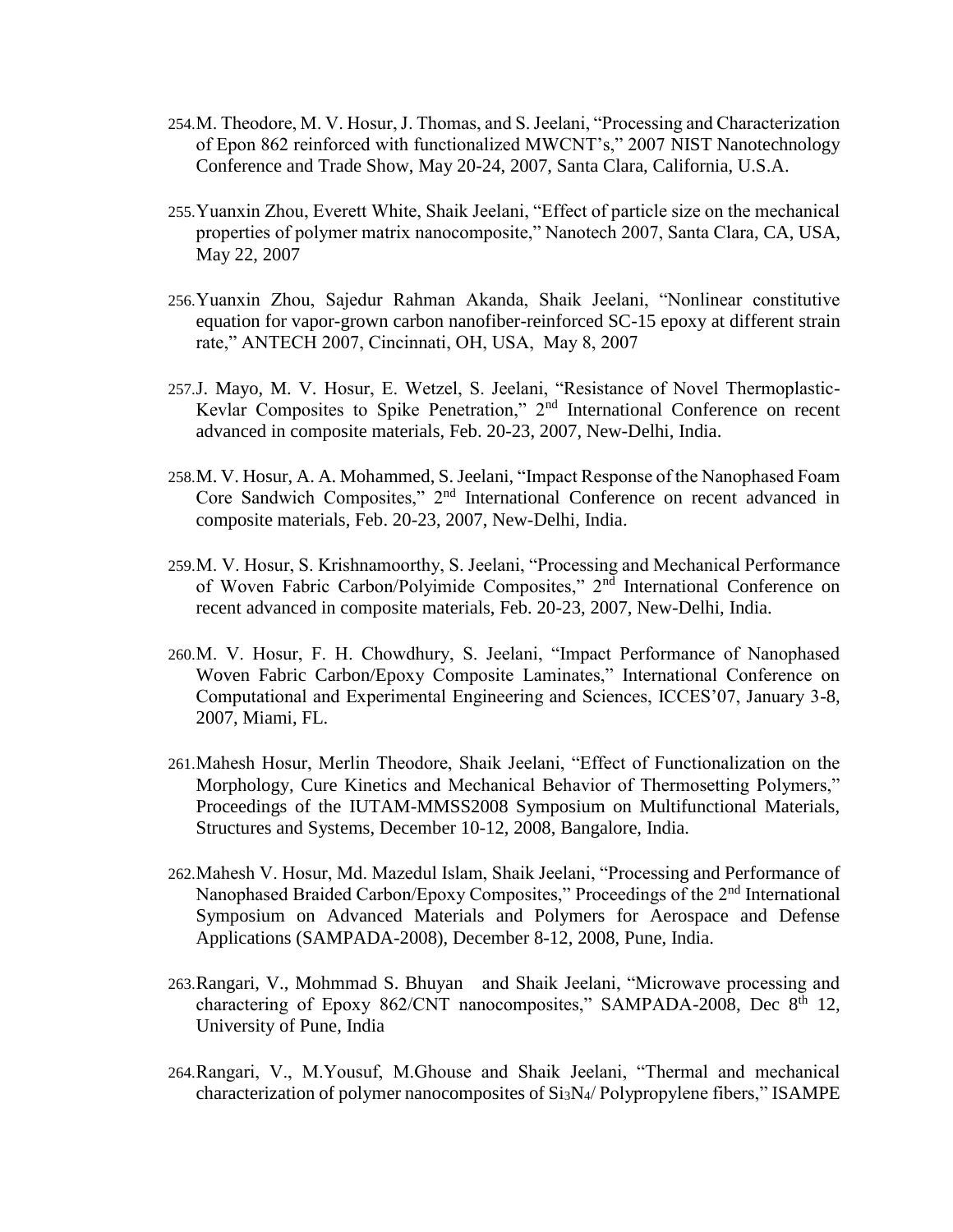National Conference on Composites : INCCOM-7, National Aerospace Laboratories, Bangalore-17 (NAL's Golden Jubilee Year 2008)

- 265.Mahesh V. Hosur, Tamanna Rahman, Sandrea Brundidge-Young, and Shaik Jeelani, "Mechanical and Thermal Properties of Amine Functionalized Multi-walled Carbon Nanotubes Epoxy Based Nanocomposite," Proceedings of the Second International Conference on Polymer Blends, Composites, IPNs, Membranes, Poly Electrolytes and Gels, Macro to Nano Scales (ICBC-2008), September 22-24, 2008, Kottayam, Kerala, India.
- 266.Mahfuz, H. and Khan, M., "Synthesis and Characterization of Low Density Polyethylene (LDPE) Reinforced with Functionalized CNTs," ASME International Mechanical Engineering Congress and Exposition, October 31 – November 6, 2008, Boston, Massachusetts, Presented and published in the Conference Proceedings.
- 267.Md. A. Bhuiyan, Mahesh Hosur, Yaseen Farooq, Shaik Jeelani, "Mechanical and Thermal Properties of Carbon-Nanofiber Infused Polyurethane Foam," ASME IMECE, Nov. 2008, Boston, MA.
- 268.Mary E. Moore, Mahesh Hosur, Adriane G. Ludwick, and Shaik Jeelani, "Preparation and Characterization of Layered Silicate Nanocomposites Based on Resole Phenolic Resins and Brominated Resole Phenolic Copolymer Resins," CD Proceedings of the Annual technical Conference of American Society for Composites, Sept. 9-11, 2008, Memphis, TN.
- 269.S. Zainuddin, M. V. Hosur, Y. Zhou, Ashok Kumar and S. Jeelani, "Characterization of neat and nanophased epoxy polymers subjected to accelerated aging conditions," CD Proceedings of the Annual technical Conference of American Society for Composites, Sept. 9-11, 2008, Memphis, TN.
- 270.Tiffany Nelson, Mahesh Hosur, John LaScala, Shaik Jeelani, "Synthesis and Characterization of Modified Soybean Oil and Methacrylated Fatty Acid Derived Resins for Sheet Molding Compounds," CD Proceedings of the Annual technical Conference of American Society for Composites, Sept. 9-11, 2008, Memphis, TN.
- 271.S. Zainuddin, M. V. Hosur, Y. Zhou, Ashok Kumar and S. Jeelani, "Durability Study of Neat/ Nanophased GFRP Composites Under Different Environmental Conditioning," CD Proceedings of the Annual technical Conference of American Society for Composites, Sept. 9-11, 2008, Memphis, TN.
- 272.B. Dey, Yuanxin Zhou, Mahesh Hosur, Shaik Jeelani, Ashok Kumar, L. D. Stephenson, "Evaluation of Thermal Effects on Mechanical Properties of Epoxy, Carbon Fiber and Carbon/epoxy Composite," CD Proceedings of the Annual technical Conference of American Society for Composites, Sept. 9-11, 2008, Memphis, TN.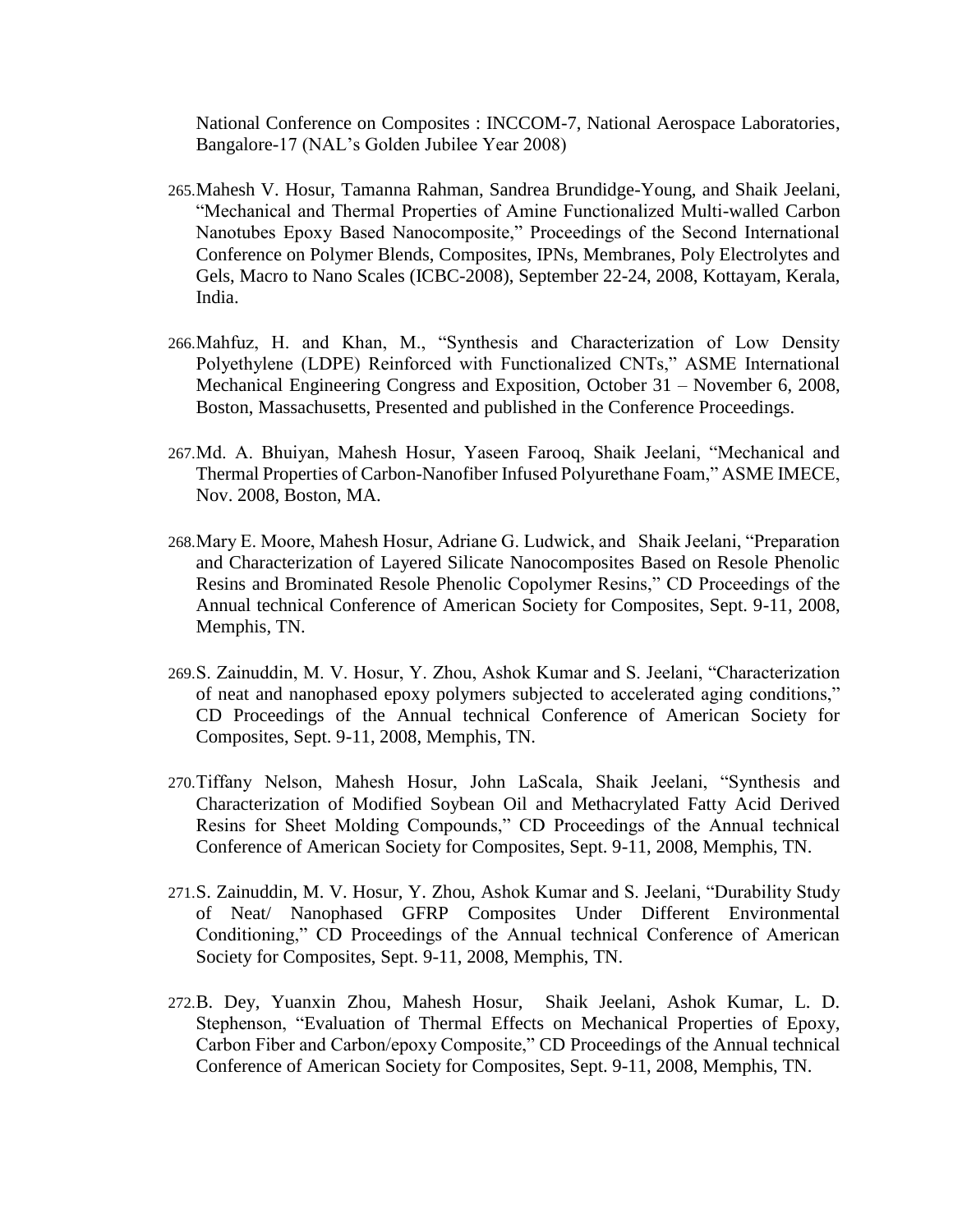- 273.Dangale C. Robinson, Mahesh V. Hosur, Shaik Jeelani, "Processing and Performance of Nanoclay Infused Low Density Polyurethane Foams," CD Proceedings of the Fall Meeting of the Society for Advancement of Materials and Process Engineering (SAMPE), Sept. 9-11, 2008, Memphis, TN.
- 274.Harish M Rao, Jessie Mayo. Jr., Mahesh V. Hosur, and Shaik Jeelani, "Stab Characterization of Ballistic Fabrics Impregnated With Shear Thickening Fluid," CD Proceedings of the Fall Meeting of the Society for Advancement of Materials and Process Engineering (SAMPE), Sept. 9-11, 2008, Memphis, TN.
- 275.Rangari, V., Ghouse, M. Mohammal , Shaik Jeelani, Komal Vig, Seyhan Boyoglu, Shree Ram Singh, and Shreekumar Pillai, "Synthesis of Nylon/CNT/Ag fiber for antimicrobial textile applications," Force Health Protection -- Prevention is the Key, 11th Annual Force Health Protection Conference, Albuquerque Convention Center Albuquerque, New Mexico 9 - 15 August 2008,
- 276.Rangari, V., M.Y.Shaik, and S. Jeelani, "Characterization of nanocomposite materials using electron microscopy," Microscopy & Microanalysis 2008 Meeting, August 3-7, 2008, Albuquerque Convention Center, Albuquerque, New Mexico
- 277.S. Boyoglu, K. Vig, V. Rangari, S. Pillai, V. Dennis, S.R. Singh, ["Evaluation of](http://www.nsti.org/Nanotech2008/showabstract.html?absno=1431)  [Nanoencapsulated DNA Vaccine for RSV,](http://www.nsti.org/Nanotech2008/showabstract.html?absno=1431)" NSTI, Nanotech June 1-5, Boston-2008,
- 278.K. Vig, S. Boyoglu, V. Rangari, L. Sun, A. Singh, S. Pillai, S.R. Singh," [Use of](http://www.nsti.org/Nanotech2008/showabstract.html?absno=1412)  [Nanoparticles as Therapy for Respiratory Syncytial Virus Inhibition,](http://www.nsti.org/Nanotech2008/showabstract.html?absno=1412)" NSTI, Nanotech June 1-5, Boston-2008,
- 279.W.D. Jones, V. Rangari, S. Jeelani, ["Thermal and Mechanical Response of POSS](http://www.nsti.org/Nanotech2008/showabstract.html?absno=837)  [coated Nanophased expandable foam core materials,](http://www.nsti.org/Nanotech2008/showabstract.html?absno=837)" NSTI, Nanotech June 1-5, Boston-2008,
- 280.Rangari, V., S. Dey, S. Jeelani, ["In-situ synthesis of Cu nanoparticles on MWCNTS](http://www.nsti.org/Nanotech2008/showabstract.html?absno=185)  [using Microwave irradiation,](http://www.nsti.org/Nanotech2008/showabstract.html?absno=185)" NSTI, Nanotech June 1-5, Boston-2008,
- 281.N. Wright Bolden, V. Rangari, S. Jeelani, ["Synthesis of magnetic nanoparticles and its](http://www.nsti.org/Nanotech2008/showabstract.html?absno=677)  [applications in drug delivery systems,](http://www.nsti.org/Nanotech2008/showabstract.html?absno=677)" NSTI, Nanotech June 1-5, Boston-2008,
- 282.Rangari, V., G. M. Mohammad, S. Jeelani, "Fabrication of Nylon nanocomposite fibers for Antimicrobial Textile applications," The 2nd International Conference on Heterogeneous Materials Mechanics (ICHMM-2008) June 3-8, 2008 Huangshan, China
- 283.Mahesh Hosur, Farhan Chowdhury, Orion Gebremedhin, Shaik Jeelani, "Recent Advanced on the Effect of Nanoclay on the Properties of Epoxies and Fiber Reinforced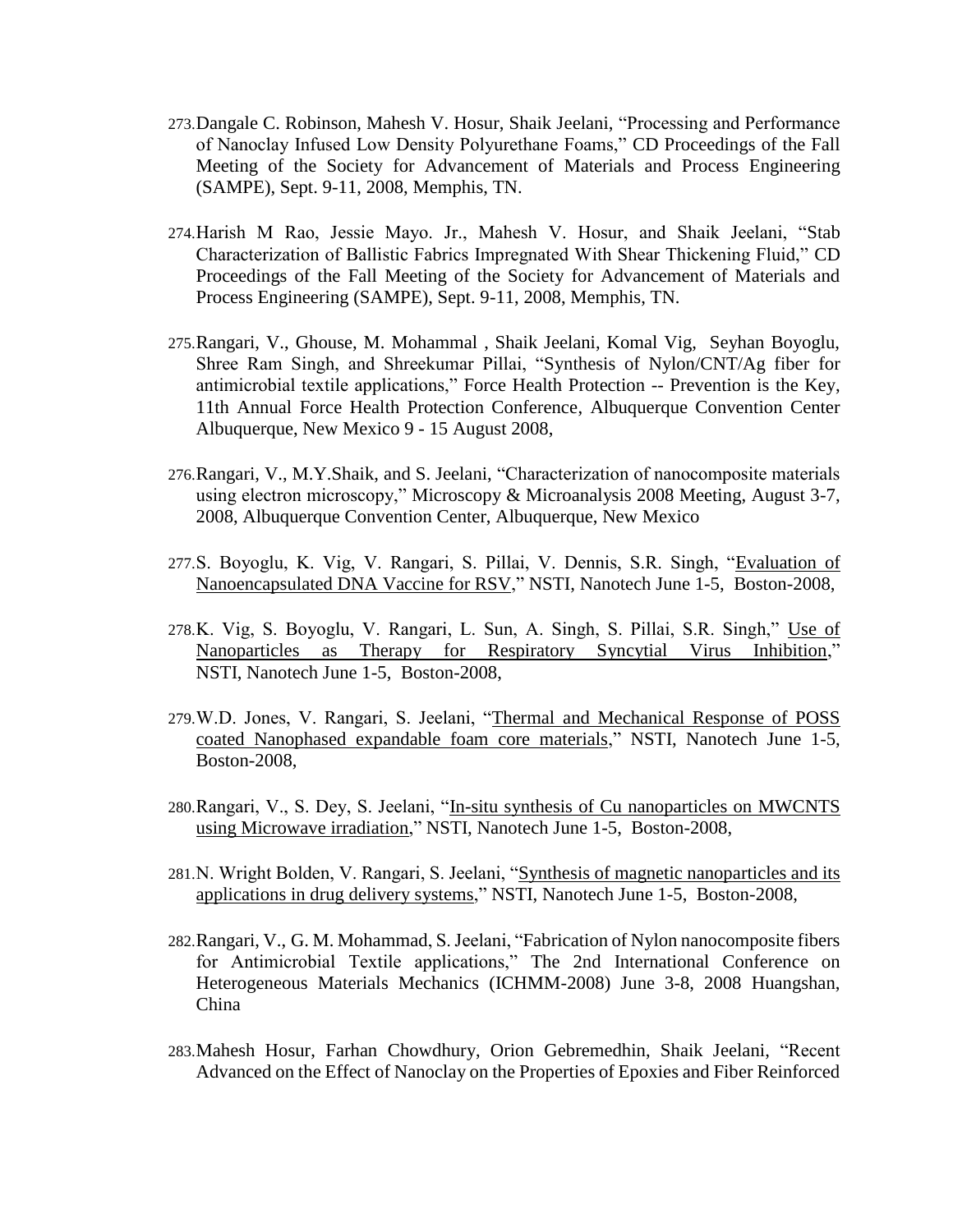Polymer Composites," Second International Conference on Heterogeneous Materials Mechanics, June 5, 2008, Huangshan, China.

- 284.Rangari, V., Tarig A. Hassan and Shaik Jeelani, "Synthesis and Mechanical Properties of Shear Thickening Fluid/Kevlar Composite for Body Armor Application," SAMPE '08 Long Beach, Material and Process Innovations: Changing our World, May 16-21, 2008
- 285.Y. X. Zhou, B. Dey, M.V. Hosur, S. Jeelani, A. Kumar, and L. D. Stephenson, "Effect of degraded Matrix on the Tensile Failure Process of Unidirectional Carbon Fiber Reinforced Epoxy," Proceedings of the International Conference of Computational and Experimental Engineering and Sciences, ICCES'08, March 15-21, 2008, Honolulu, HI.
- 286.M. V. Hosur, M. M. Islam, S. Jeelani, "Low-Velocity Impact of Braided Carbon/Epoxy Composites," Proceedings of the International Conference of Computational and Experimental Engineering and Sciences, ICCES'08, March 15-21, 2008, Honolulu, HI.
- 287.Mohammad Kamal Hossain, Muhammad Enayet Hossain, Mahesh Hosur and Shaik Jeelani, "Mechanical and Thermal Characterization of CNF-Filled Polyester Nanophased Composite," International Conference of Mechanical Engineering, Dakha, Bangladesh, December 26-28, 2009.
- 288.M. K. Hossain, M. E. Hossain, M. Hosur and S. Jeelani, "Comparison of Static and Dynamic Behavior of Nanophased Glass Polyester Composite," ASME International Mechanical Engineering Congress and Exposition 2009, November 13-19, 2009, Lake Buena Vista, Florida.
- 289.Gregory Strawder, Mahesh Hosur, Jeelani, and Yuanxin Zhou, "Thermal and Mechanical Studies of Wood Flour Reinforced Polyurethane Composites," ASMPE Fall Meeting, Wichita, Kansas, October 19-21, 2009.
- 290.Dangale C. Robinson Meda, Mahesh V. Hosur, and Shaik Jeelani, "Process Optimization and Characterization of Nanoclay Infused Polyurethane Foam," The 1st joint American- Canadian International Conference on Composites September 17, 2009.
- 291.Yuanxin Zhou, M S. Shaik, Shaik Jeelani, Thomas E. Lacy, "Fabrication and Characterization of Vapor Grown Carbon Nanofiber Reinfirced Polyester," American Society for Composites 2009 Annual Technical Conference, Newark, DE, USA, September 15, 2009.
- 292.Mohammad K. Hossain, Muhammad E. Hossain, Mahesh Hosur, and Shaik Jeelani, "Comparison of Low Velocity Impact Behavior of Conventional Glass‐Polyester and CNF‐Filled Glass Polyester Nanophased Composites," The 1st joint American-Canadian International Conference on Composites September 16, 2009.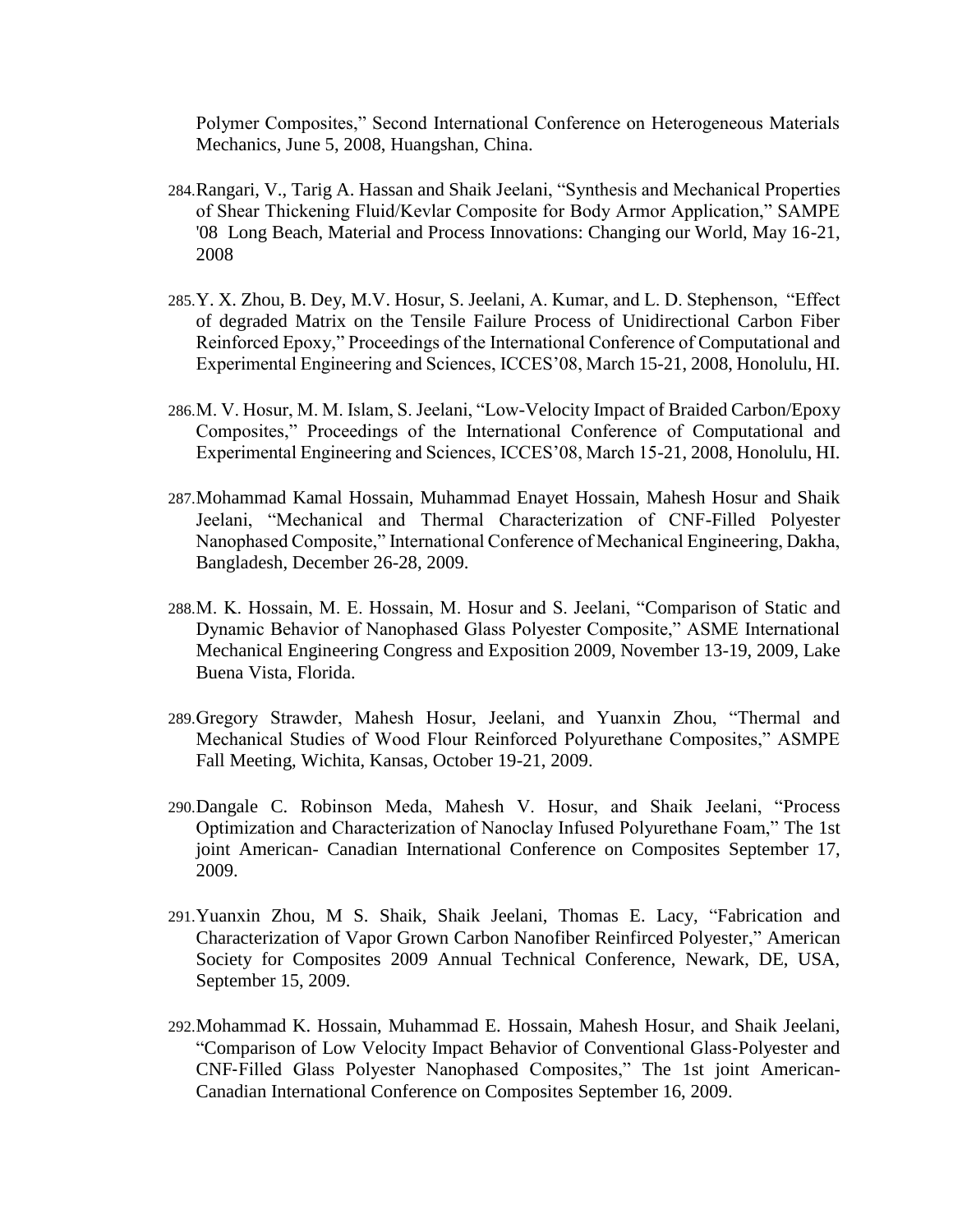- 293.S. Zainuddin, M. V. Hosur, R.Barua, and A. V. Anafo, Ashok Kumar and S. Jeelani, "Effects of Ultraviolet Radiation and Condensation on Static and High Strain Rate Behavior of Nanophased Glass/ Epoxy Composites," The 1st joint American- Canadian International Conference on Composites September 16, 2009.
- 294.Jessie B. Mayo, Mahesh V. Hosur, and Shaik Jeelani, Eric D. Wetzel "Cut Behavior of High Performance Fibers," The 1st joint American- Canadian International Conference on Composites September 17, 2009.
- 295.Yuanxin Zhou, M.S. Shaik, Shaik Jeelani ,Thomas Lacy, Mark F. Horstemeyer, "Experimental Study on Thermal and Mechanical Properties of Clay Modified Carbon Fiber Reinforced epoxy," American Society for Composites 2008 Annual Technical Conference, Memphis, TN, USA, September 11, 2008.
- 296.S. Akanda, Yuanxin Zhou, Shaik Jeelani, "Effect of Structure on Electrical conductance of Single Wall Carbon Nanotubes," American Society for Composites 2008 Annual Technical Conference, Memphis, TN, USA, September 11, 2008.
- 297.N Wright Bolden, V. Rangari, S. Jeelani, "Synthesis of drug loaded iron oxide nanoparticles," ICCM-17 17th International Conference on Composite Materials, **27 Jul 2009 - 31 Jul 2009, Edinburgh International Convention Centre (EICC), Edinburgh, UK**
- 298.T. Nelson, M. V. Hosur, S. Jeelani, "Development of Bio-Based, Hazardous Air Pollutant Free Sheet Molding Compounds," International Conference on Composite Materials, ICCM-17, Edinburgh, UK, July 30, 2009.
- 299.M. V. Hosur, Md. A Bhuiyan, S. Jeelani, "Low-Velocity Impact Response of Sandwich Composites with Nanophased Core," International Conference on Composite Materials, ICCM-17, Edinburgh, UK, July 27, 2009.
- 300.Rangri, V., Mohammad S. Bhuyan, Shaik Jeelani, "Synthesis, Comparative Study of Thermal and Microwave cured Epon862/CNFs Nanocomposites," ICCM-17 17<sup>th</sup> International Conference on Composite **Materials 27 Jul 2009 - 31 Jul 2009, Edinburgh, International, Convention Centre (EICC), Edinburgh, UK**
- 301.S. Zainuddin, M.V. Hosur, A. Kumar, S. Jeelani, "Durability Studies of Nanophased FRP Composites under synergistic exposure conditions," International Conference on Composite Materials, ICCM-17, Edinburgh, UK, July 27, 2009.
- 302.M. V. Hosur, Md. A. Bhuiyan, S. Jeelani, "Impact Response of Nanophased Foam Core/Braided Face Sheet Sandwich Composites," 2009 Annual Society for Experimental Mechanics Conference, Albuquerque, NM, June 1-4, 2009.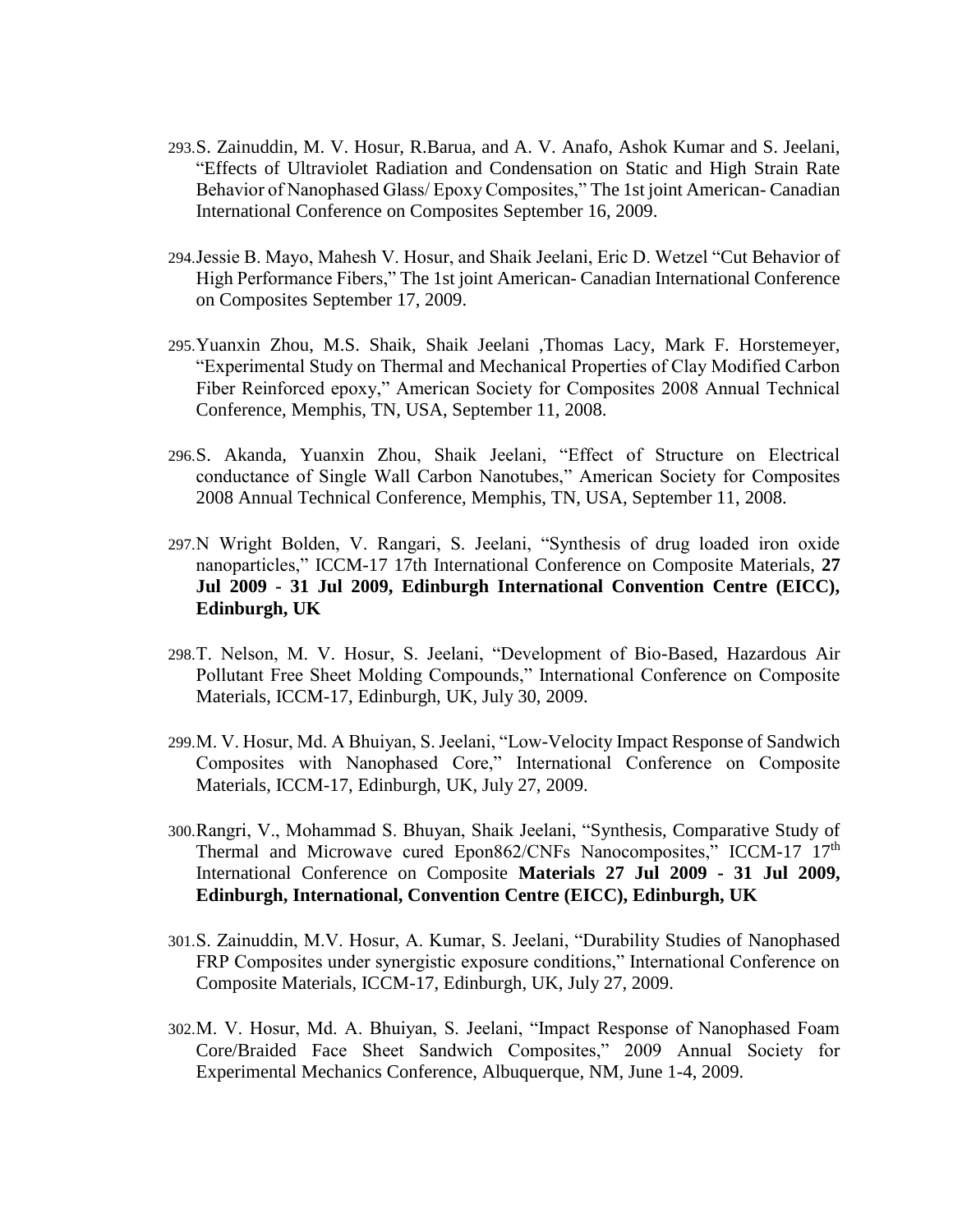- 303.H. Rao, M. V. Hosur, J. Mayo, S. Burton, S. Jeelani, "Stab Characterization of Hybrid Ballistic Fabrics," 2009 Annual Society for Experimental Mechanics Conference, Albuquerque, NM, June 1-4, 2009.
- 304.S. Zainuddin, M. V. Hosur, A. Tcherbi-Narteh, Ashok Kumar and S. Jeelani, "Dynamic Compression Response of Nanophased Composites Subjected to UV Radiation," 2009 Annual Society for Experimental Mechanics Conference, Albuquerque, NM, June 1-4, 2009.
- 305.T. Nelson, M. Hosur, S. Jeelani, A. Netravali, "Physical and Mechanical Characterization of Alkali Treated Kenaf Fibers," SAMPE 2009 Conference, Baltimore, MD, May 2009.
- 306.V. Rangari, G. M. Mohammad, S. Jeelani, Y. U.Butenko,; V. R. Dhanak, "Fabrication of Nylon Nano Diamond Coated MWCNT Composite Fibers," SAMPE '09 Conference and Exhibition, Baltimore, Maryland, May 18-21, 2009
- 307.V. Rangari, T. A. Hassan, V. K. Rangari, S. Jeelani, "Synthesis and Characterization of Calcium Carbonate Nanoparticles Derived from Eggshell," SAMPE '09 Conference and Exhibition, Baltimore, Maryland, May 18-21, 2009
- 308.Rangari, V., N. W. Bolden, V. K. Rangari, S. Jeelani, "Synthesis and Characterization of Drug coated Magnetic Nanoparticles," SAMPE '09 Conference and Exhibition, Baltimore, Maryland, May 18-21, 2009
- 309.L. Adiani, P. Subbarayan, S.Boyoglu, K. Vig, S. Pillai, V. Rangari, S.R. Singh, ["Silver](http://www.nsti.org/Nanotech2009/abs.html?i=357)  [Coated Carbon Nanotubes Inhibit RSV Infection,](http://www.nsti.org/Nanotech2009/abs.html?i=357)" Nanotech Conference & Expo, George R.Brown Convention Center, May 3-7, 2009, Houston, TX
- 310.K. Vig, S. Boyoglu, V. Rangari, S. Pillai, S.R. Singh, "Respiratory Syncytial Virus Inhibition by Gold and Titanium Nanoparticles," Nanotech Conference & Expo, George R.Brown Convention Center, May 3-7, 2009, Houston, TX
- 311.D. Ashour, P. Subbarayan, L. Adiani, S. Boyoglu, G. Mohammad, V. Rangari, S. Jeelani, S. Ram Singh, S. Pillai, "Antimicrobial properties of silver coated CNT," Nanotech Conference & Expo, George R.Brown Convention Center, May 3-7, 2009, Houston, TX,
- 312.T.A. Hassan, Rangari, V., S. Jeelani, "Synthesis and Characterization of Calcium Silicate via mechanochemical and Sonochemical method," Nanotech Conference & Expo, George R.Brown Convention Center, May 3-7, 2009, Houston, TX,
- 313.M. E. Moore, M. Hosur, S. Jeelani, "Effect of Bromine Position on the Thermal Properties of Brominated Resole Phenolic Resins," SAMPE 2009 Conference, Baltimore, MD, May 2009.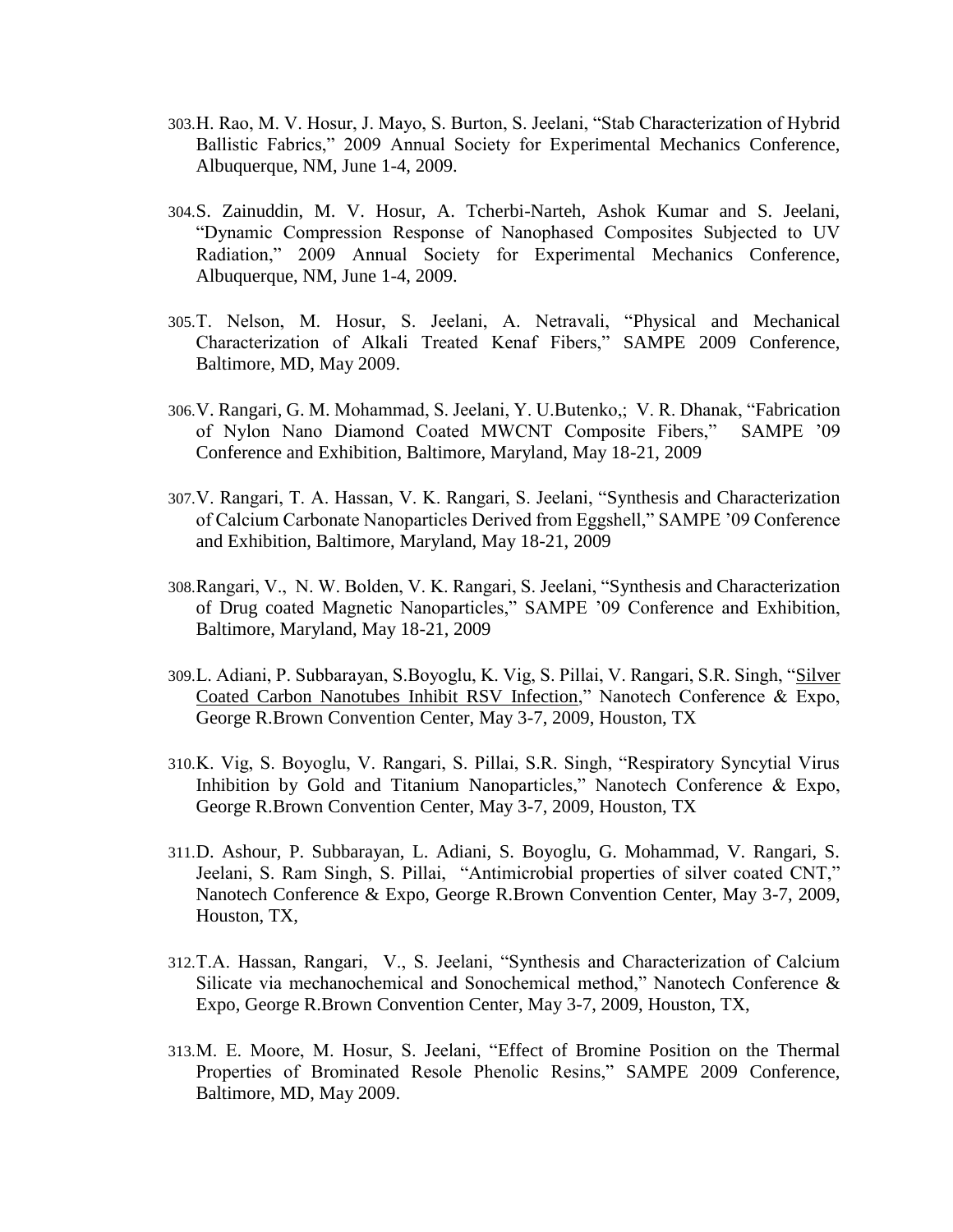- 314.Yuanxin Zhou, Sajedur Akanda, Mahesh Hosur, Shaik Jeelani, "Atom Scale Simulation of Contact Resistance between Two Single-Walled Carbon Nanotubes," SAMPE 2009 Conference, Baltimore, MD, May 2009.
- 315.Mahesh V. Hosur, Md. Mazedul Islam, Aziz Ahmed, Shaik Jeelani, "Low Velocity and High Strain rate Compression Response of Braided Carbon/Epoxy Composites," SAMPE 2009 Conference, Baltimore, MD, May 2009.
- 316.J. Mayo, Jr., A. Lewis, M. V. Hosur, S. Jeelani, "Cut Studies of Brittle and Ductile Fibers," SAMPE 2009 Conference, Baltimore, MD, May 2009.
- 317.M. E. Moore, M. V. Hosur, A. G. Ludwick, and S. Jeelani, "Effect of Bromine Substitution and Position on the Thermal Stability and Thermal decomposition Kinetics of Brominated Resole Phenolic Resins," American Chemical Society Conference 2009, Salt Lake City, UT, March 2009
- 318.Rangari, V., Mohmmad S. Bhuyan and Shaik Jeelani, "Synthesis, Thermal and Mechanical characterization of Microwave cured Epoxy/CNTs nanocomposites," ICCST/7 – Seventh International Conference on Ccomposite Science and Technology Jan, 20-22, 2009 - SHARJAH, UNITED ARAB EMIRATES
- 319.Rangari, V., Sanchita Dey and Shaik Jeelani, Decoration of Ag-Cu nanoparticlesmon Multiwalled carbon nanotubes and their applications in polymer composites, , MRS,m Spring, April 5-9, 2010, San Francisco, CA.
- 320.Tarig Hassan, Vijaya K Ragnari and Shaik Jeelani, Synthesis, Fabrication, Thermal and Mechanical Characterization of Eggshell Based Bio-Nanocomposites, , Gordon Research Conference – Composites, January,17-22, 2010, Ventura, CA
- 321.N. Wright Bolden, Rangari, V., S. Jeelani, S. Boyoglu, J. Babu, Synthesis, Characterization and analysis of iron oxide –paclitaxel microspheres,, Gordon Research Conference – Composites, January,17-22, 2010, Ventura,  $CA$
- 322.Rangari, V., M.Ghouse and Shaik Jeelani, Fabrication and characterizastion of high strength nanocomposite single fibers for multifunctional applications., INDO-US WORKSHOP ON NANOTECHNOLOGY: APPLICATIONS AND IMPLICATIONS, Indian Institute of Chemical Technology, Hyderabad November 10- 12, 2009
- 323.Tarig Hassan, Ragnari, V., and Shaik Jeelani, Sonochemical Synthesis and Characterization of Bio-Based Hydroxyapatite Nanoparticles, MRS Fall Meeting, Nov 30-Dec 4, 2009, Boston, MA
- 324.Rangari, V., M. Ghouse, Shaik Jeelani, Fabrication and Characterization of High Strength Antimicrobial Nanocomposite Fibers, ASME International Mechanical Engineering Congress & Exposition, Nov 13-19, 2009, Lake Buena Visa, FL'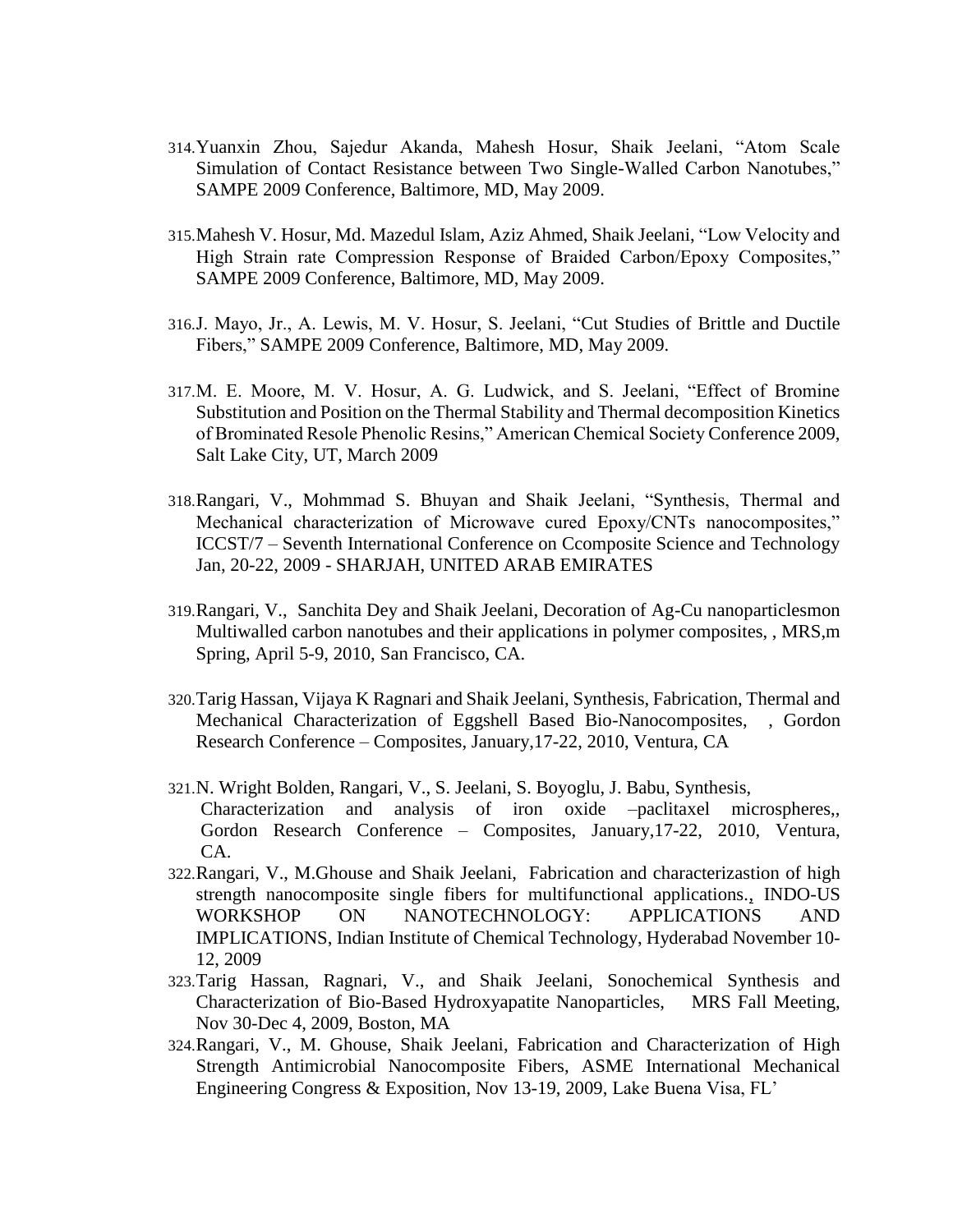- 325.Rangari, V., Rahman Samsur, Shaik Jeelani, Growth mechanism of MWCNTs using nanoparticles as catalysts Joint Canadian-American Society for Composites, Twentyfourth Technical Conference, Sept 15-17 2009, University of Delaware, Delaware
- 326.Ragnari, V., and Shaik Jeelani, Synthesis of Bio Calcium Carbonate Nanoparticlesby Size Reduction of Eggshell, Tarig Hassan, , MRS Spring Meeting,April,13-17,2009, San Francisco, CA
- 327.Sirajus Salekeen, M.G.Kibria Khan, Mahesh Hosur, and Shaik Jeelani, "Ballistic Properties for Nano-Infused Epoxy Composite/Ceramic Armor," International Conference on Composites Science and Technology, Sharjah, UAE, Jan 21, 2009.
- 328.Mahesh Hosur and Shaik Jeelani, "Polymer Matrix/MWCNT Nanocomposites: Challenges and Opportunities as Materials for Structural Applications," "Carbon Nanotechnology: Potential and Challenges," with a theme of "Innovations in Carbon Nanotechnology for the New Century," 15-17 December 2010, Kanpur, India (invited).
- 329.M. K. Hossain, M. W. Dewan, M. Hosur and S. Jeelani, "Thermal and Mechanical Characterization of Jute-Biopol Nanophased Green Composites," MRS Fall Meeting 2010, Boston, MA, November 29-December 03, 2010.
- 330.\M. K. Hossain, M. E. Hossain, M. Hosur and S. Jeelani, "Study of Mechanical Responses and Thermal Expansion of CNF-modified Polyester Nanocomposites Processed by Different Mixing Systems," MRS Fall Meeting 2010Boston, MA, November 29-December 03, 2010.
- 331.Mohammad K Hossain, Kazi Al Imran, Mahesh Hosur and Shaik Jeelani, "Effect of Seawater on Thermal Behavior of Conventional and Nanophased Carbon/Epoxy Composites," MRS Fall Meeting 2010Boston, MA, November 29-December 03, 2010
- 332.Alfred Tcherbi-Narteh, Mahesh Hosur, Shaik Zainuddin, Shaik Jeelani, "Static and High Strain Rate Compression Response of Carbon/Epoxy-Nanoclay Composites Subjected to Synergistic Effect of UV Radiation and Condensation,"  $7<sup>th</sup>$  Asian Australasian Conference on Composite Materials, ACCM-7, 15-18 November, 2010, Taipei, Taiwan.
- 333.Shaik Zainuddin, Mahesh Hosur, Harish Rao, Rajib Barua, Shaik Jeelani, Ashok Kumar, Jonathan Trovillion, "Influence of Non-Functionalized and Functionalized MWCNTs on Mechanical and Thermal Properties of Epoxy Composites," International Mechanical Engineering Congress and Exposition, IMECE 2010, November 12-18, Vancouver, Canada.
- 334.M. K. Hossain, M. W. Dewan, M. Hosur and S. Jeelani, "Interfacial Improvement of Nanopahsed Jute-Based Green Composite by Surface Modification," ASME International Mechanical Engineering Congress and Exposition 2010, Vancouver, British Columbia, Canada, November 12-18, 2010.
- 335.M. K. Hossain, M. E. Hossain, M. Hosur and S. Jeelani, "Investigation of Carbon Nanofibers (CNFs) Effects on the Flexural and Thermal Behavior of E-Glass/Polyester Composites" ASME International Mechanical Engineering Congress and Exposition 2010. British Columbia, Canada, November 12-18, 2010
- 336.S. Zainuddin, M. V. Hosur, R. Barua, H. Rao and S. Jeelani, "Influence of amino functionalized multi-walled carbon nanotube reinforcement on the mechanical and thermal properties of SC-15 epoxy nanocomposite," 'nano Future', for the  $21<sup>st</sup>$  Century, International conference on "Nanotechnology – Materials and Composites for Frontier Applications," 14-15, October, 2010, Pune, India (Invited).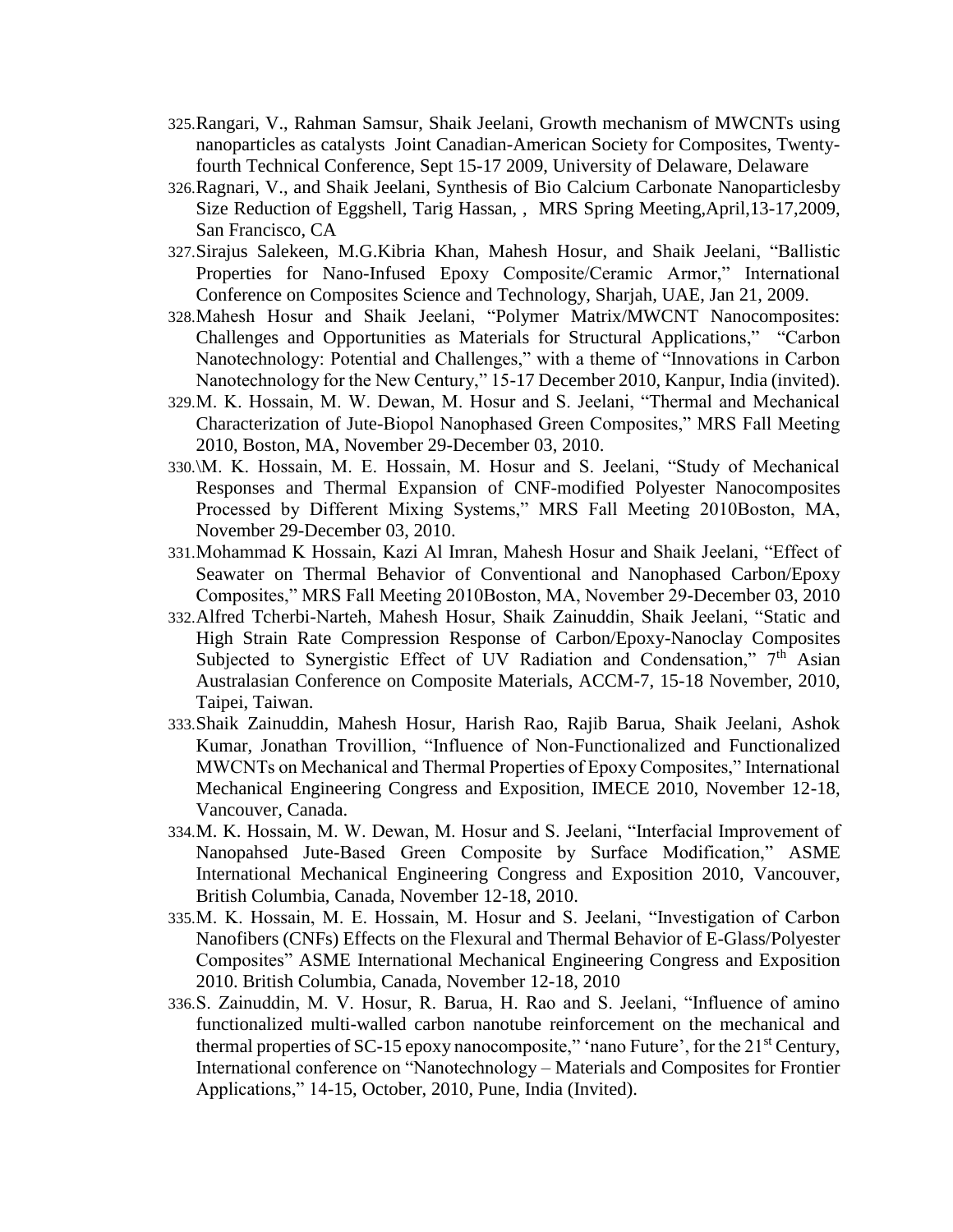- 337.Alfred Tcherbi-Narteh, Mahesh V. Hosur, Shaik Zainuddin, Shaik Jeelani, "Compression and Flexural Response of Carbon/Epoxy-Nanoclay Nanocomposites Subjected to UV Radiation and Condensation," International Mechanical Engineering Congress and Exposition, IMECE 2010, November 12-18, Vancouver, Canada.
- 338.Alfred Tcherbi-Narteh, Mahesh Hosur, Shaik Zainuddin, Shaik Jeelani "Compression and Flexural Response of Carbon/Epoxy-Nanoclay Nanocomposites Subjected to UV Radiation and Condensation," SAMPE Fall Conference, 11-14 October, 2010, Salt Lake City, UT.
- 339.M. K. Hossain, M. E. Hossain, M. Hosur and S. Jeelani, "Comparison of High Strain Rate Compressive Responses of Conventional and CNF-Filled Nanophased E-Glass/Polyester Composites," Materials Science & Technology 2010 Conference & Exhibition. Houston, TX, October 17-21, 2010.
- 340.Mahesh Hosur, Rajib Barua, Shaik Zainuddin, Shaik Jeelani, "Processing and Characterization of VGCNF Infused Epoxy Nanocomposites Using Three Different Techniques," SAMPE Fall Conference, 11-14 October, 2010, Salt Lake City, UT.
- 341.Mahesh V. Hosur, Rajib Barua, Shaik Zainuddin, Shaik Jeelani, Ashok Kumar, Jonathan Trovillion, "Processing Optimization and Characterization of MWCNT infused Epoxy Nanocomposites Using Three Different Techniques," proceedings of the American Society for Composites, technical conference, Sept. 19-21, 2010, Dayton, OH.
- 342.G. Strawder, M. Hosur, S. Jeelani, "Thermal and Mechanical Studies of Wood Flour Reinforced Polyurethane Composites," proceedings of the American Society for Composites, technical conference, Sept. 19-21, 2010, Dayton, OH.
- 343.M.K. Hossain, M.W. Dewan, M. Hosur, S. Jeelani, "Mechanical and Thermal Characterization of Modified Jute/Biopol Nanophased Green Composite," Proceedings of the American Society for Composites, Technical conference, Sept. 19-21, 2010, Dayton, OH.
- 344.M.K. Hossain, M. Hosur, S. Jeelani, "Effects of CNF on Compression and Thermal Responses of E-Glass/Polyester Nanocomposite," Proceedings of the American Society for Composites, technical conference, Sept. 19-21, 2010, Dayton, OH.
- 345.Alfred Tcherbi-Narteh, M.V. Hosur, S. Jeelani, "Effect of UV Radiation on Mechanical and Thermal Properties of Carbon Fiber Reinforced Polymer Composites," Proceedings of the American Society for Composites, technical conference, Sept. 19- 21, 2010, Dayton, OH.
- 346.Mahesh Hosur, Rajib Barua, Shaik Zainuddin, Shaik Jeelani, Ashok Kumar, Jonathan Trovillion, Yadira Perez, "Processing and Characterization of Epoxy Nanocomposites with MWCNTs/CNFs Using Thinky and 3-Roll Shear Mixing Techniques," 1<sup>st</sup> TMS-ABM International Materials Congress, July 26-30, 2010, Rio de Janeiro, Brazil.
- 347.Mahesh Hosur, Md. Atiqur Rahman, Shaik Jeelani, "Impact Response of NanophaseFoam Core Sandwich Composites with Braided Carbon/Epoxy Facings," 9<sup>th</sup> International Conference on Sandwich Structures, ICSS 9, Pasadena, CA, June 14-16, 2010
- 348.Mohammad Kamal Hossain, Muhammad Enayet Hossain, Mahesh Hosur, Shaik Jeelani and Rangari, V., "High Strain Rate Compression Behavior of Conventional and CNF-Filled-Nanophased Glass/Polyester Composites,", Proceedings of the NSTI-Nanotech Conference , CA, USA, June 21-24 (2010).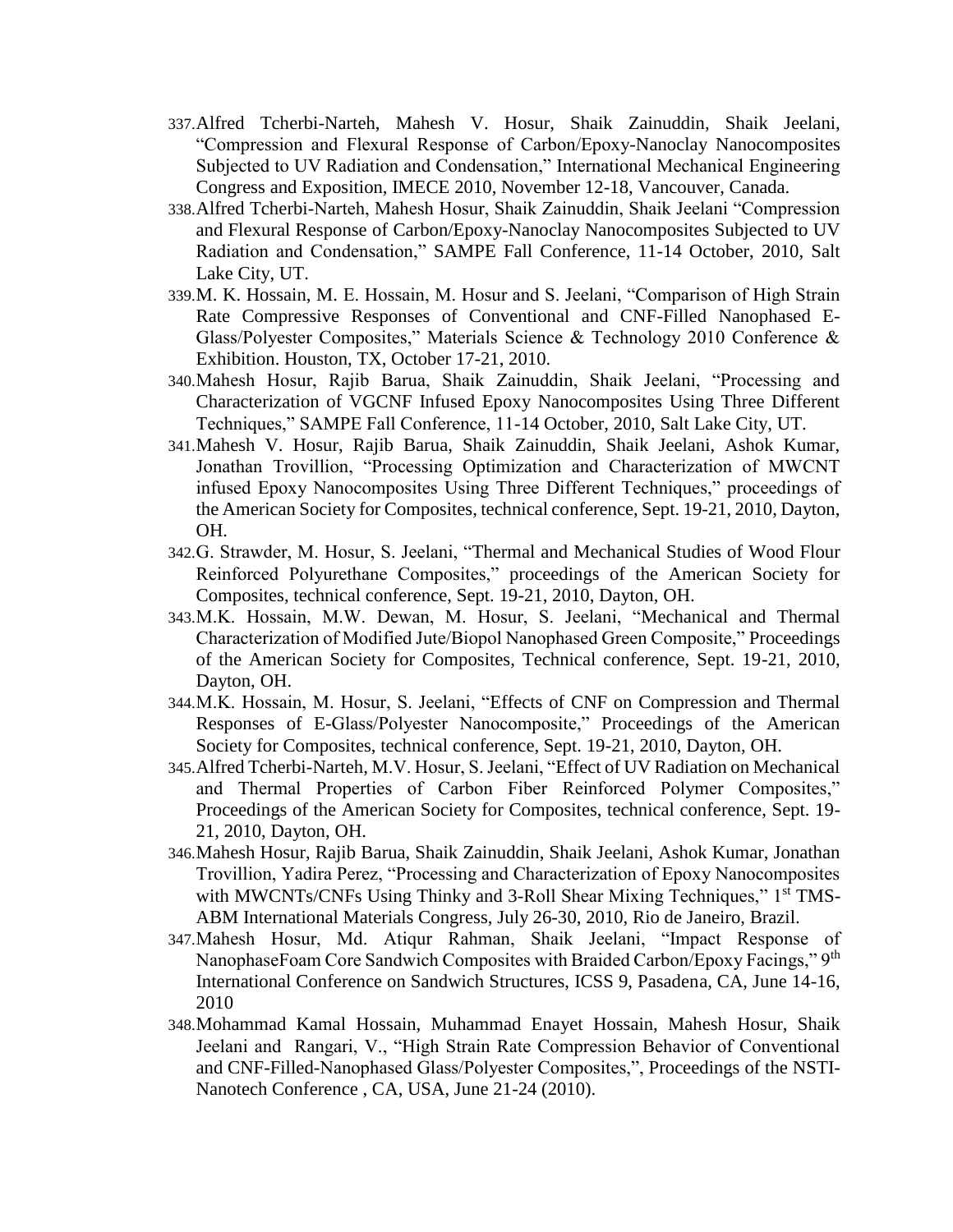- 349.Mohammad Kamal Hossain, Muhammad Enayet Hossain, Mahesh Hosur, Shaik Jeelani and Rangari, V., "Fabrication and Thermo-mechanical Characterization of CNF-Filled Polyester and E-Glass/Polyester Nanophased Composites," Proceedings of the NSTI-Nanotech Conference, CA, USA, June 21-24 (2010).
- 350.Mohammad Kamal Hossain, Muhammad Enayet Hossain, Mahesh Hosur, Shaik Jeelani and Rangari, V., "High Strain Rate Compression Behavior of Conventional and CNF-Filled-Nanophased Glass/Polyester Composites," Proceedings of the NSTI-Nanotech Conference, CA, USA, June 21-24 (2010).
- 351.Mohammad K. Hossain, Muhammad E. Hossain, Mahesh V. Hosur and Shaik Jeelani, "Dynamic Characterization of CNF-Filled E-Glass/Polyester Nanophased Composite," Proceedings of the SAMPE '10, the International SAMPE Symposium and Exhibition, Seattle, WA, USA, May 17-20 (2010).
- 352.Y. Zhou, E. White II, M. Hosur, S. Jeelani, "Influence of TiO<sup>2</sup> Nanoparticles on Flexural Properties of Epoxy," Proceedings of the SAMPE '10, the International SAMPE Symposium and Exhibition, Seattle, WA, USA, May 17-20 (2010).
- 353.Md. A. Bhuiyan, M. V. Hosur, S. Jeelani, " Low-Velocity Impact Behavior of Sandwich Composites with Neat and Nanophased Foam Core and Triaxial  $(0\pm45^{\circ}$  and 0±60°) Braided Carbon Fiber Face Sheets, International Conference on Computational & Experimental Engineering and Sciences, ICCES10, Las Vegas, March 29-April 2, 2010.H.
- 354.Mahfuz, F. Powell, R. Granata, M. Hosur, "Treatment of Carbon Fibers with POSS and Enhancement in Mechanical Properties of Composites," Proceedings of the SAMPE '10, the International SAMPE Symposium and Exhibition, Seattle, WA, USA, May 17- 20 (2010).
- 355.Rangari, V., Sanchita Dey, Mohammad Ghouse, Shaik Jeelani, Metal and metal oxide coated CNTs their applications in thermoset and thermoplastic polymers, ,International Conference on Carbon Nanotechnology: Potential and Challenges, Indian Institute of Technology Kanpur, INDIA, December 15-17, 2010
- 356.Rangari, V., T.A.Hassan, S.Jeelani R.K.Rana, Size Reduction of Egg Shell Particles: The Effect of Ball Milling and Sonication Time Variation, MRS-Fall meeting Nov 30<sup>th</sup> 2010, Boston
- 357.Rangari, V., A.Perveen and S.Jeelani, Synthesis and Crystal Growth of Iron Oxide Nanoparticles for Drug Delivery Applications, MRS-Fall meeting Nov 29<sup>th</sup> 2010, Boston
- 358.Rangari, V., M.Ghouse, Seyhan Boyoglu and Shaik Jeelani, Synthesis of ZnO/CNTs hybrid nanoparticles and their reinforcement in Nylon-6 polymer fibers, , ACCM-7 (The 7<sup>th</sup> Asian-Australian Conference on Composite Materials) Nov 15-18, 2010, Taipei, Taiwan
- 359.Tarig A. Hassan, Rangari, V., and Shaik Jeelani, Bio-based Calcium Carbonate Nanoparticles and their polymer nanocomposites, ICNP, September 24-26, 2010, Kottayam, Kerala , India.
- 360.Rangari,V., Sanchita Dey and Shaik Jeelani, Synthesis of Au and Au/Cu alloy nanoparticles on multiwalled carbon nanotubes by using microwave irradiation, , 18th Congress IFHTSE, July,  $26$  to  $30<sup>th</sup>$ ,  $2010$ , in Rio de Janeiro - RJ - Brazil,